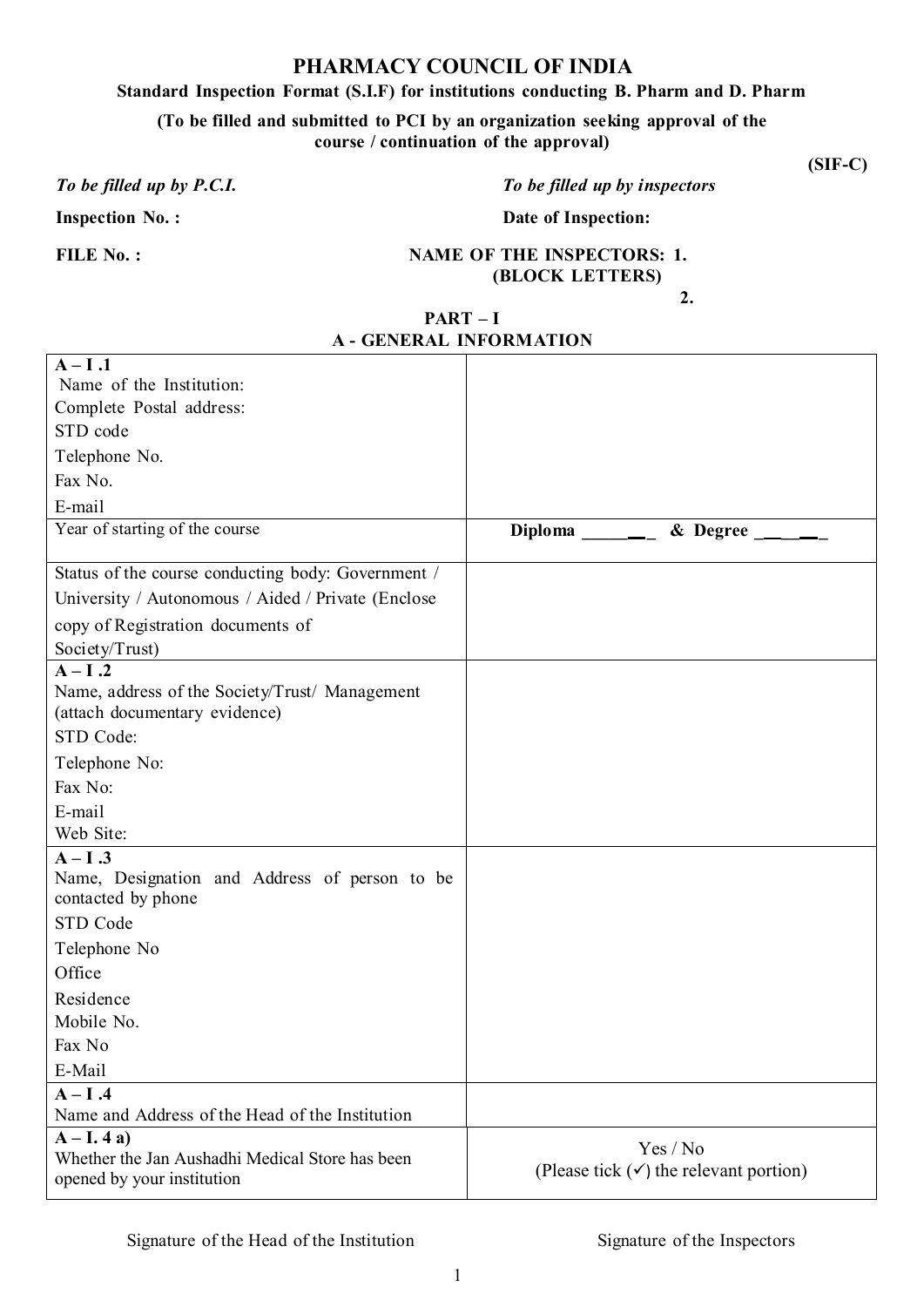### $A - I$ .5 **FOR INSTITUTION SEEKING CONTINUATION OF APPROVAL**

### **a. DETAILS OF AFFILIATION FEE PAID**

| Name of the Course | <b>Affiliation Fee paid up to</b> | <b>Receipt No</b> | <b>Dated</b> | <b>Remarks of the</b><br><b>Inspectors</b> |
|--------------------|-----------------------------------|-------------------|--------------|--------------------------------------------|
| D. Pharm           |                                   |                   |              |                                            |
| B. Pharm           |                                   |                   |              |                                            |

#### **b. APPROVAL STATUS**

| Name of         | Approved | <b>Intake Approved and</b>         | <b>PCI</b> | <b>STATE</b> | <b>UNIVERSITY</b> | <b>Remarks</b>    |
|-----------------|----------|------------------------------------|------------|--------------|-------------------|-------------------|
| the             | up to    | <b>Admitted</b>                    |            | <b>GOVT</b>  |                   | of the            |
| Course          |          |                                    |            |              |                   | <b>Inspectors</b> |
| <b>B.</b> Pharm |          | <b>Approval Letter No and Date</b> |            |              |                   |                   |
|                 |          | <b>Approved Intake</b>             |            |              |                   |                   |
|                 |          | <b>Actually Admitted</b>           |            |              |                   |                   |
| D. Pharm        |          | <b>Approval Letter No and Date</b> |            |              |                   |                   |
|                 |          | <b>Approved Intake</b>             |            |              |                   |                   |
|                 |          | <b>Actually Admitted</b>           |            |              |                   |                   |

#### **c. STATUS OF APPLICATION**

| Course   | <b>Extension of Approval</b> |    | Increase in Intake of |                |                       | <b>Remarks</b>                        |
|----------|------------------------------|----|-----------------------|----------------|-----------------------|---------------------------------------|
|          |                              |    | <b>Seats</b>          |                | <b>Current Intake</b> | Proposed increase in<br><b>Intake</b> |
| D. Pharm | Yes                          | No | Yes                   | N <sub>0</sub> |                       |                                       |
| B. Pharm | <b>Yes</b>                   | No | <b>Yes</b>            | N <sub>0</sub> |                       |                                       |

### **Note: Enclose relevant documents**

#### **A –I. 6**

**Whether other Educational Institutions/Courses are also being run by the Trust / Institution in the same**

**Building / campus? If yes, give status**

| --<br>- |  |  |  |  |
|---------|--|--|--|--|
|---------|--|--|--|--|

### **A – I. 6 a**

| <b>Status of the Pharmacy Course:</b> |  |  |  |  |
|---------------------------------------|--|--|--|--|
| <b>Independent Building</b>           |  |  |  |  |
| Wing of another college               |  |  |  |  |
| <b>Separate Campus</b>                |  |  |  |  |
| <b>Multi Institutional Campus</b>     |  |  |  |  |
|                                       |  |  |  |  |

**Examining Authority : For Diploma course For Degree course With complete postal Address, Telephone No. and STD Code.**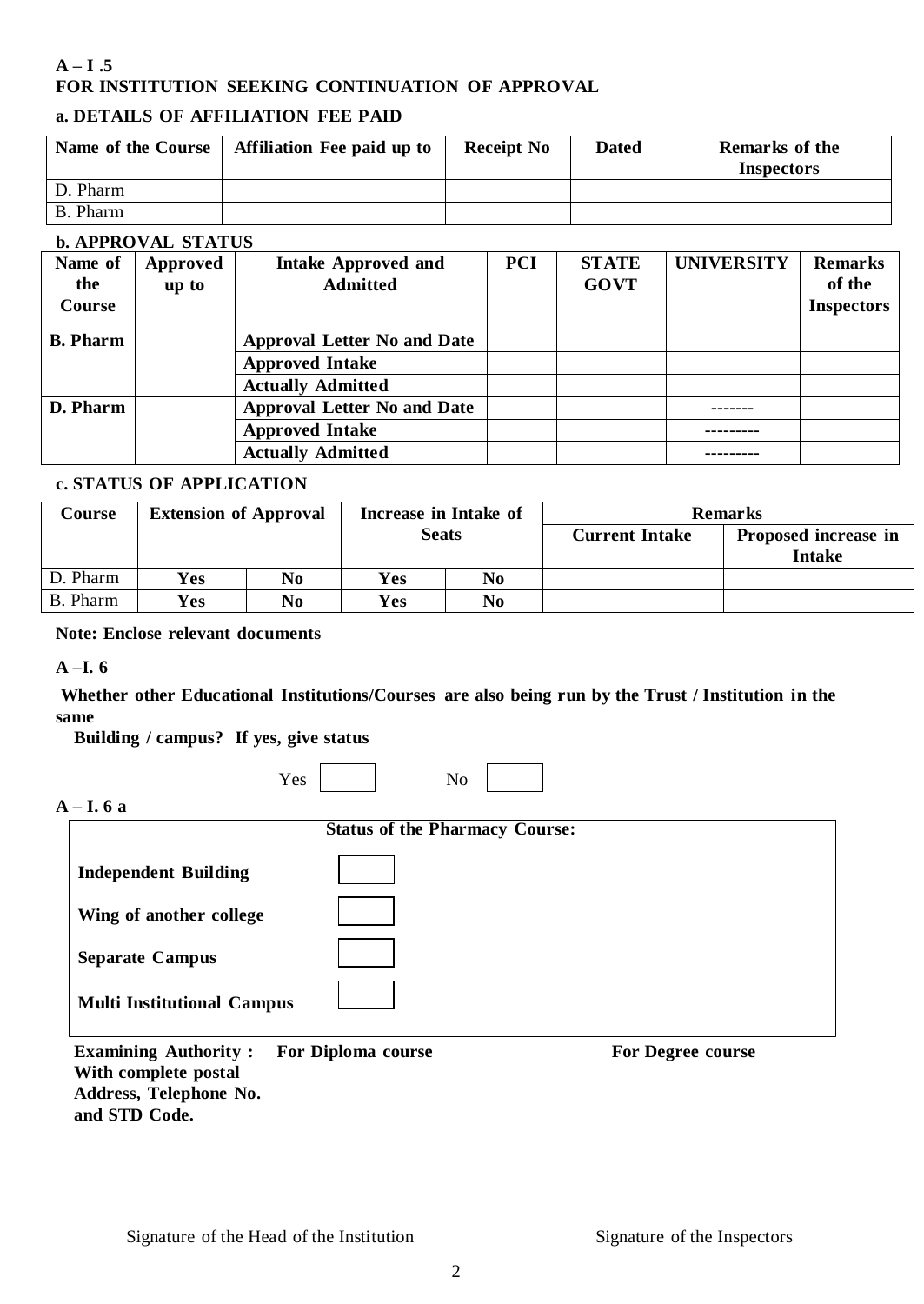#### **B - Details of the Institution**

| $B-I.1$               |                |                                                              |                             |                                     |
|-----------------------|----------------|--------------------------------------------------------------|-----------------------------|-------------------------------------|
| Name of the Principal |                |                                                              |                             |                                     |
|                       | Qualification* | <b>Teaching Experience</b><br><b>Required</b>                | <b>Actual</b><br>experience | Remarks of the<br><b>Inspectors</b> |
| Qualification/        | M. Pharm       | 15 years, out of which 5<br>years as Prof. / HOD             |                             |                                     |
| <b>Experience</b>     | PhD            | 10 years, out of which at<br>least 05 years as Asst.<br>Prof |                             |                                     |

**\* Documentary evidence should be provided**

#### **B –I .2**

#### **For institution seeking continuation of affiliation**

| Course                                                                                                    | Date of last<br>Inspection | <b>Remarks of the</b><br><b>Previous Inspection</b><br><b>Report</b> | <b>Complied</b><br>/ Not Complied | Intake<br>reduced/Stopped in the<br>last $03$ years* |
|-----------------------------------------------------------------------------------------------------------|----------------------------|----------------------------------------------------------------------|-----------------------------------|------------------------------------------------------|
| <b>B.</b> Pharm                                                                                           |                            |                                                                      |                                   |                                                      |
| $\mathbf{a}$ $\mathbf{b}$ $\mathbf{c}$ $\mathbf{c}$ $\mathbf{d}$ $\mathbf{d}$<br>$\overline{\phantom{a}}$ |                            |                                                                      |                                   |                                                      |

\* Enclose Documents

#### **B –I .3**

| <b>Status of Governing Council:</b>           | Government/Trust/Society/Individual/University |
|-----------------------------------------------|------------------------------------------------|
| <b>Details of the Governing Body</b>          | <b>Enclosed / Not Enclosed</b>                 |
| Minutes of the last Governing council Meeting | <b>Enclosed / Not Enclosed</b>                 |

#### **B –I .4**

#### **Pay Scales:**

| <b>Staff</b>                            | Scale of pay                              | PF       | <b>Gratuity</b> | <b>Pension</b><br>benefit | Remarks of the<br><b>Inspectors</b> |
|-----------------------------------------|-------------------------------------------|----------|-----------------|---------------------------|-------------------------------------|
| <b>Teaching</b><br><b>Staff</b>         | <b>AICTE /UGC/State Govt.</b><br>Yes / No | Yes / No | Yes / No        | Yes / No                  |                                     |
| Non-<br><b>Teaching</b><br><b>Staff</b> | <b>State Government</b><br>Yes / No       | Yes / No | Yes / No        | Yes / No                  |                                     |

### **B –I .5**

#### **D. Pharm Course: Admission statement for the past three years**

| <b>ACADEMIC YEAR</b>            | <b>Year 200-</b> | <b>Year 200-</b> | <b>Year 200-</b> |
|---------------------------------|------------------|------------------|------------------|
| <b>Sanctioned</b>               |                  |                  |                  |
| <b>No. of Admissions</b>        |                  |                  |                  |
| <b>Unfilled Seats</b>           |                  |                  |                  |
| <b>No. of Excess Admissions</b> |                  |                  |                  |

#### **B –I .6**

### **Academic information: Percentage of D. Pharm results for the past three years:**

| <b>ACADEMIC</b><br>YEAR | <b>Year 200-</b> | <b>Year 200-</b> | <b>Year 200-</b> |
|-------------------------|------------------|------------------|------------------|
| D. Pharm                |                  |                  |                  |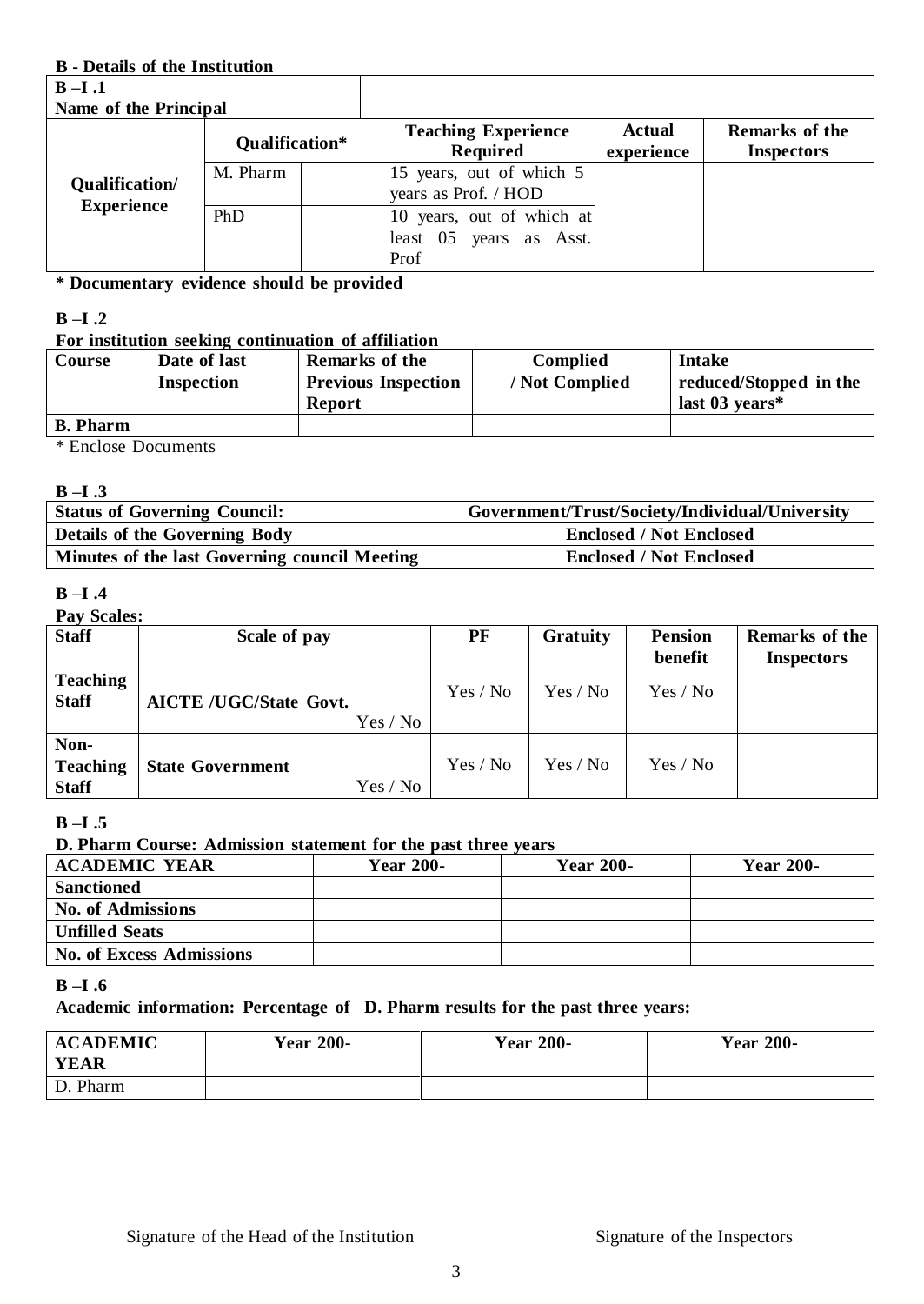### **B –I .7 B. Pharm Course: Admission statement for the past three years**

| <b>ACADEMIC YEAR</b>            | <b>Year 200-</b> | <b>Year 200-</b> | <b>Year 200-</b> |
|---------------------------------|------------------|------------------|------------------|
| <b>Sanctioned</b>               |                  |                  |                  |
| <b>No. of Admissions</b>        |                  |                  |                  |
| <b>Unfilled Seats</b>           |                  |                  |                  |
| <b>No. of Excess Admissions</b> |                  |                  |                  |

### **B –I .8**

**Academic information: Percentage of UG results for the past three years based on University Calendar**

| <b>ACADEMIC YEAR</b> | <b>Year 200-</b> | <b>Year 200-</b> | <b>Year 200-</b> |
|----------------------|------------------|------------------|------------------|
| $1st$ year           |                  |                  |                  |
| $2nd$ year           |                  |                  |                  |
| $3rd$ year           |                  |                  |                  |
| <b>Final year</b>    |                  |                  |                  |
| Pass % (Final Year)  |                  |                  |                  |

### $\mathbf{B} - \mathbf{H}$

### **Co – Curricular Activities / Sports Activities**

| Whether college has NSS Unit (Yes/No)?                      |                           |
|-------------------------------------------------------------|---------------------------|
| If no give reasons                                          |                           |
| NSS Programme Officer's Name                                |                           |
| Programme conducted (mention details)                       |                           |
| Whether students participating in University level cultural | Yes/No                    |
| activities / Co- curricular/sports activities               |                           |
| Physical Instructor                                         | Available / Not available |
| Sports Ground                                               | Individual / Shared       |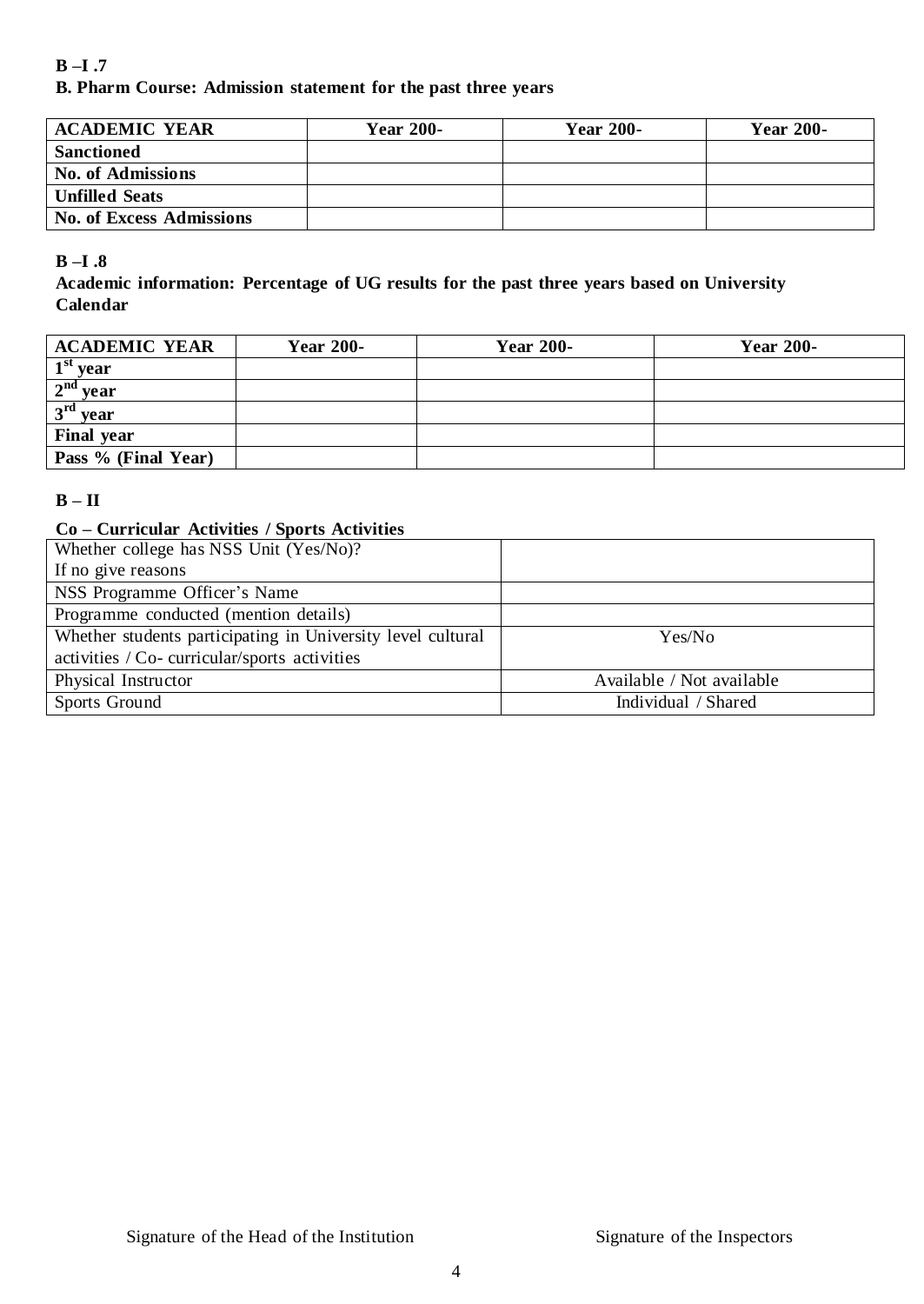#### **C - FINANCIAL STATUS OF THE INSTITUTION**

### **Audited financial Statement of Institute should be furnished**

### **C .1 Resources and funding agencies (give complete list)**

#### **C .2 Please provide following Information**

|     | <b>Receipts</b>          |               |                               | <b>Expenditure</b>     |                            |               |                   |
|-----|--------------------------|---------------|-------------------------------|------------------------|----------------------------|---------------|-------------------|
| SI. | <b>Particulars</b>       | <b>Amount</b> | SI.                           |                        | <b>Particulars</b>         | <b>Amount</b> | of the            |
| No. |                          |               | No.                           |                        |                            |               | <b>Inspectors</b> |
| 1.  | <b>Grants</b>            |               |                               |                        |                            |               |                   |
|     | a. Government            |               |                               |                        | <b>CAPITAL EXPENDITURE</b> |               |                   |
|     | Others<br>$\mathbf{b}$ . |               |                               |                        |                            |               |                   |
| 2.  | <b>Tuition Fee</b>       |               | 1.                            | <b>Building</b>        |                            |               |                   |
|     |                          |               |                               |                        |                            |               |                   |
| 3.  | <b>Library Fee</b>       |               | 2.                            | Equipment              |                            |               |                   |
|     |                          |               |                               |                        |                            |               |                   |
|     |                          |               |                               |                        |                            |               |                   |
| 4.  | <b>Sports Fee</b>        |               | 3.                            | <b>Others</b>          |                            |               |                   |
|     |                          |               |                               |                        |                            |               |                   |
|     |                          |               |                               |                        |                            |               |                   |
| 5.  | <b>Union Fee</b>         |               | REVENUE EXPENDIUTRE           |                        |                            |               |                   |
| 6.  | <b>Others</b>            |               | <b>Salary</b><br>$\mathbf{1}$ |                        |                            |               |                   |
|     |                          |               |                               |                        |                            |               |                   |
|     |                          |               | 2.                            |                        | <b>MAINTENANCE</b>         |               |                   |
|     |                          |               |                               | <b>EXPENDITURE</b>     |                            |               |                   |
|     |                          |               |                               | $\mathbf{i}$           | <b>College</b>             |               |                   |
|     |                          |               |                               | ii                     | <b>Others</b>              |               |                   |
|     |                          |               | 3.                            | <b>University Fee</b>  |                            |               |                   |
|     |                          |               |                               | (If any)               |                            |               |                   |
|     |                          |               | 4.                            | <b>Apex Bodies Fee</b> |                            |               |                   |
|     |                          |               | 5.                            | <b>Government Fee</b>  |                            |               |                   |
|     |                          |               |                               | Deposit held by<br>6.  |                            |               |                   |
|     |                          |               |                               | the College            |                            |               |                   |
|     |                          |               | 7.                            | <b>Others</b>          |                            |               |                   |
|     | <b>Total</b>             |               | 8.                            |                        | Misc.Expenditure           |               |                   |
|     |                          |               |                               | <b>Total</b>           |                            |               |                   |
|     |                          |               |                               |                        |                            |               |                   |

**Note: Enclose relevant documents**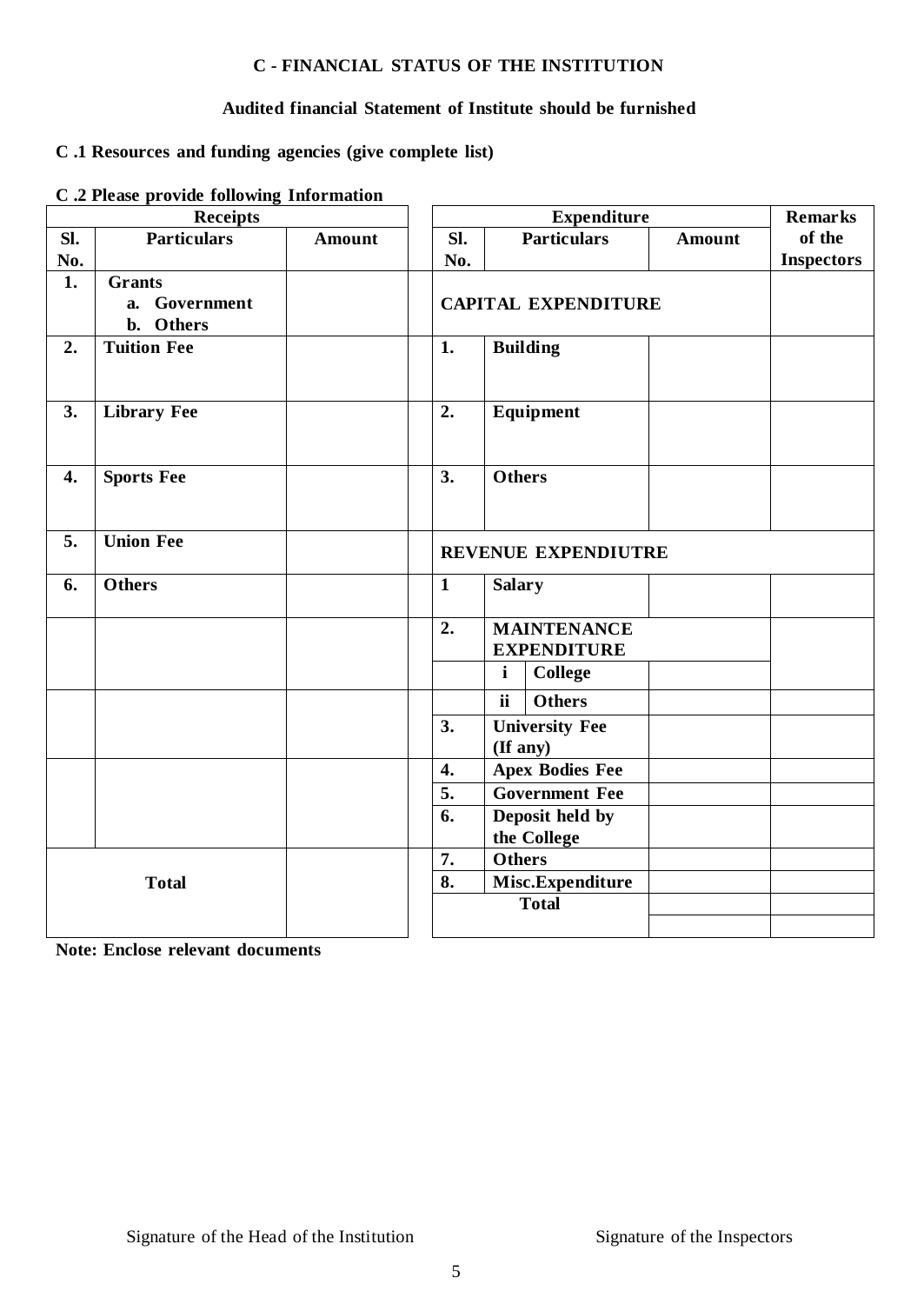#### **PART- II PHYSICAL INFRASTRUCTURE**

|    | <b>PART- II PHYSICAL INFRASTRUCTURE</b>                                       |  |                               |  |  |  |  |
|----|-------------------------------------------------------------------------------|--|-------------------------------|--|--|--|--|
| 1. | a. Availability of Land (D.Pharm / B.Pharm courses) : Available/Not Available |  |                               |  |  |  |  |
|    | a) 2.5 acres District HQ/Corporation/Municipality limit                       |  |                               |  |  |  |  |
|    | b) $0.5$ acre for City / Metros                                               |  |                               |  |  |  |  |
|    | b. Building $^{\dagger}$                                                      |  | Own/Rented/Leased             |  |  |  |  |
|    | c. Land Details to be in the name of Trust and Society                        |  |                               |  |  |  |  |
|    | i) Own – Records to be enclosed                                               |  |                               |  |  |  |  |
|    | Sale deed                                                                     |  | <b>Enclosed/Not available</b> |  |  |  |  |
|    | d. Building:                                                                  |  |                               |  |  |  |  |
|    | i) Approved Building plan, sale deed to                                       |  | <b>Enclosed/Not available</b> |  |  |  |  |
|    | be enclosed)                                                                  |  |                               |  |  |  |  |
|    | e. Total Built Area of the college building in Sq.mts                         |  | : Built up Area               |  |  |  |  |
|    | Amenities and Circulation Area                                                |  |                               |  |  |  |  |
|    | 2. Class rooms:                                                               |  |                               |  |  |  |  |

#### **Total Number of Class rooms provided for both D. Pharm and B. Pharm**

| <b>Class</b> | <b>Required</b> | Available<br><b>Numbers</b> | Required Area * for each<br><b>Class Room</b> | Available<br>Area in Sq.<br>mts | <b>Remarks of the</b><br><b>Inspectors</b> |
|--------------|-----------------|-----------------------------|-----------------------------------------------|---------------------------------|--------------------------------------------|
| D. Pharm     | 02              |                             | 90 Sq. mts each                               |                                 |                                            |
| B. Pharm     | 04              |                             | 90 Sq. mts each (Desirable)                   |                                 |                                            |
|              |                 |                             | 75 Sq. mts each (Essential)                   |                                 |                                            |

**(\* To accommodate 60 students)**

### 3. **Laboratory requirement for both D. Pharm and B. Pharm**

| Sl.            | <b>Infrastructure for</b>                     | Requirement as per           | <b>Available</b> | Remarks/          |
|----------------|-----------------------------------------------|------------------------------|------------------|-------------------|
| No.            |                                               | <b>Norms</b>                 | No. & Area       | <b>Deficiency</b> |
|                |                                               |                              | in Sq mts        |                   |
| 1              | Laboratory Area for B. Pharm Course           | 90 Sq .mts x $n(n=10)$ -     |                  |                   |
|                | $(10$ Labs)                                   | <b>Including Preparation</b> |                  |                   |
|                | Laboratory area for D. Pharm Course           | room - Desirable             |                  |                   |
|                | $(03$ Labs)                                   | 75 Sq. mts - Essential       |                  |                   |
| $\overline{2}$ | Pharmaceutics                                 | 03 Laboratories              |                  |                   |
|                | <b>Pharmaceutical Chemistry</b>               | 03 Laboratories              |                  |                   |
|                | <b>Pharmaceutical Analysis</b>                | 01 Laboratory                |                  |                   |
|                | Pharmacology                                  | 03 Laboratories              |                  |                   |
|                | Pharmacognosy                                 | 02 Laboratories              |                  |                   |
|                | Pharmaceutical Biotechnology (Including       | 01 Laboratory                |                  |                   |
|                | Aseptic Room)                                 |                              |                  |                   |
|                | Total no. Laboratories for B.Pharm and        |                              |                  |                   |
|                | D.Pharm Course                                | 13 Laboratories *            |                  |                   |
| 3              | Preparation Room for each lab                 | $10$ sq mts                  |                  |                   |
|                | (One room can be shared by two labs, if it is | (Minimum)                    |                  |                   |
|                | in between two labs)                          |                              |                  |                   |
| $\overline{4}$ | Area of the Machine Room                      | 80-100 Sq.mts                |                  |                   |
| 5              | <b>Central Instrument Room</b>                | 80 Sq.mts with A/C           |                  |                   |
| 6              | Store Room-I                                  | $1$ (Area 100 Sq mts)        |                  |                   |
| 7              | Store Room-II                                 | $1$ (Area 20 Sq mts)         |                  |                   |
|                | (For Inflammable chemicals)                   |                              |                  |                   |

### **\*No. of laboratories required for for both D. Pharm and B. Pharm**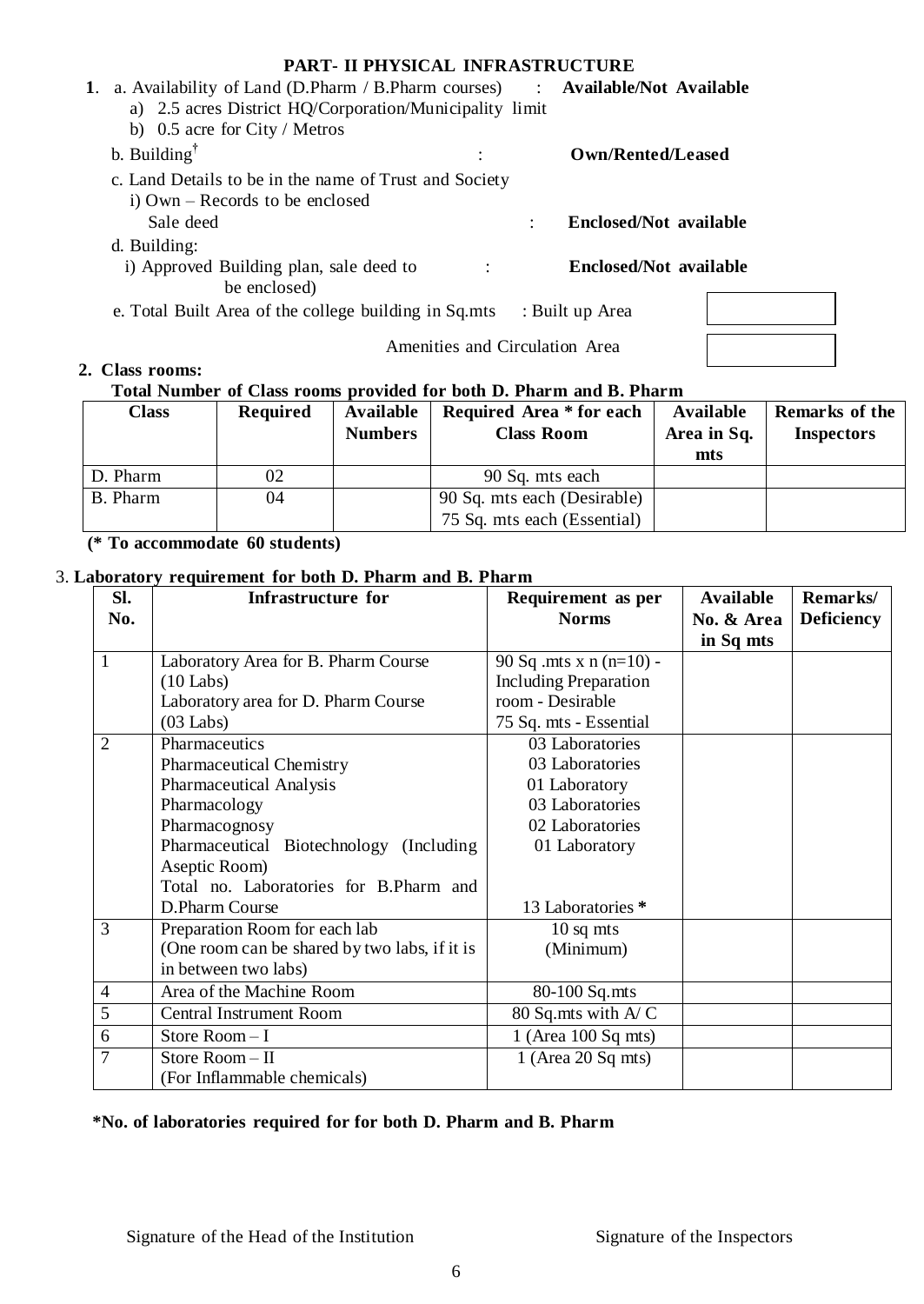### **† The Institutions will not be permitted to run the courses in rented building on or after 31.12.2008**

- 1. All the Laboratories should be well lit & ventilated
- 2. All Laboratories should be provided with basic amenities and services like exhaust fans and fuming chamber to reduce the pollution wherever necessary.
- 3. The workbenches should be smooth and easily cleanable preferab ly made of non-absorbent material.
- 4. The water taps should be non-leaking and directly installed on sinks Drainage should be efficient.
- 5. Balance room should be attached to the concerned laboratories.

#### **4. Administration Area:**

| Sl.No. | Name of infrastructure      | <b>Requirement</b><br>as per Norms | Requirement<br>as per | <b>Available</b> |                    | Remarks/<br><b>Deficiency</b> |
|--------|-----------------------------|------------------------------------|-----------------------|------------------|--------------------|-------------------------------|
|        |                             | in number                          | Norms, in<br>area     | No.              | Area in<br>Sq .mts |                               |
|        | Principal's Chamber         | $_{01}$                            | $30$ Sq .mts          |                  |                    |                               |
|        | Office $-I$ – Establishment |                                    |                       |                  |                    |                               |
| 3      | Office $-$ II $-$ Academics | 01                                 | $60$ Sq. mts          |                  |                    |                               |
|        | Confidential Room           |                                    |                       |                  |                    |                               |

#### **5.Staff Facilities:**

| <b>Sl</b> | Name of           | Requirement               | Requirement                    |  | Available          | Remarks/          |
|-----------|-------------------|---------------------------|--------------------------------|--|--------------------|-------------------|
| No.       | infrastructure    | as per Norms<br>in number | as per Norms<br>No.<br>in area |  | Area in<br>Sq. mts | <b>Deficiency</b> |
|           | HODs for B.Pharm  | Minimum 4                 | $20$ Sq mts x 4                |  |                    |                   |
|           | Course            |                           |                                |  |                    |                   |
|           | Faculty Rooms for |                           | $10$ Sq mts x n                |  |                    |                   |
|           | D.Pharm & B.Pharm |                           | $(n=No of$                     |  |                    |                   |
|           | course            |                           | teachers)                      |  |                    |                   |

#### **6.Museum, Library, Animal House and other Facilities:[**

| <b>Sl</b><br>No. | Name of<br>infrastructure                         | Requirement<br>as per Norms | <b>Requirement</b> as<br>per Norms in area                  | <b>Available</b> |                    | Remarks/<br><b>Deficiency</b> |
|------------------|---------------------------------------------------|-----------------------------|-------------------------------------------------------------|------------------|--------------------|-------------------------------|
|                  |                                                   | in number                   |                                                             | No.              | Area in<br>Sq. mts |                               |
| 1                | Animal House                                      | 01                          | 80 Sq. mts                                                  |                  |                    |                               |
| $\overline{2}$   | Library                                           | 01                          | $150$ Sq. mts                                               |                  |                    |                               |
| 3                | Museum                                            | 01                          | 50 Sq. mts (May<br>be attached to the<br>Pharmacognosy lab) |                  |                    |                               |
| $\overline{4}$   | Auditorium / Multi<br>Purpose Hall<br>(Desirable) | 01                          | $250 - 300$<br>seating capacity                             |                  |                    |                               |
| 5                | Herbal Garden<br>(Desirable)                      | 01                          | Adequate Number<br>of Medicinal Plants                      |                  |                    |                               |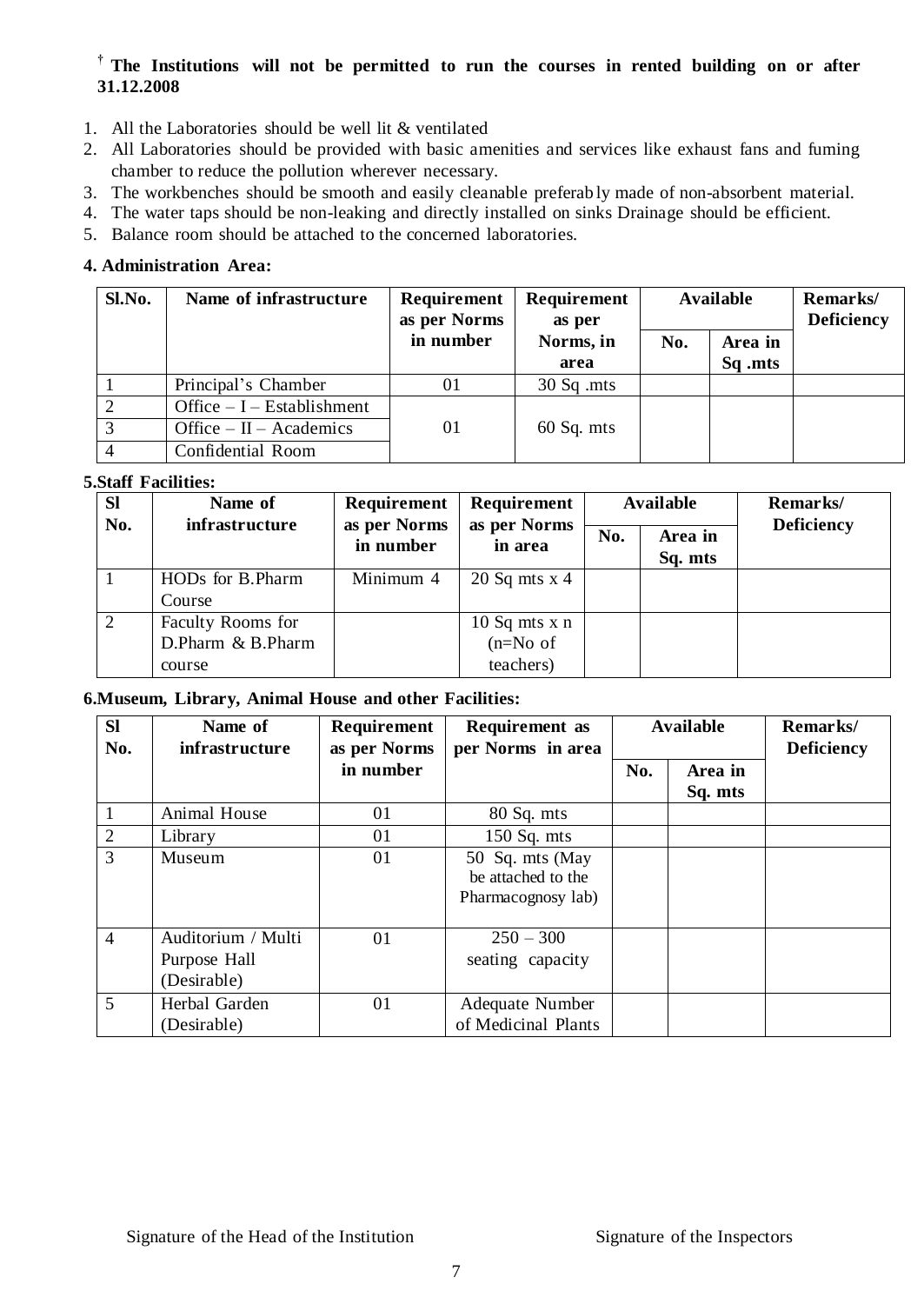### **7. Student Facilities:**

| Sl.            | Name of                                                   | Requirement               | <b>Requirement</b> as                                                           |     | <b>Available</b>   | Remarks/          |
|----------------|-----------------------------------------------------------|---------------------------|---------------------------------------------------------------------------------|-----|--------------------|-------------------|
| No.            | infrastructure                                            | as per Norms<br>in number | per Norms in area                                                               | No. | Area in<br>Sq. mts | <b>Deficiency</b> |
| 1              | Girl's Common<br>Room (Essential)                         | 01                        | 60 Sqmts                                                                        |     |                    |                   |
| $\overline{2}$ | Boy's Common<br>Room (Essential)                          | 01                        | 60 Sq.mts                                                                       |     |                    |                   |
| 3              | <b>Toilet Blocks for</b><br><b>Boys</b>                   | 01                        | 24 Sq.mts                                                                       |     |                    |                   |
| $\overline{4}$ | Toilet Blocks for<br>Girls                                | 01                        | 24 Sq.mts                                                                       |     |                    |                   |
| 5              | Drinking Water<br>facility - Water<br>cooler (Essential). | 01                        |                                                                                 |     |                    |                   |
| 6              | Boy's Hostel<br>(Desirable)                               | 01                        | mts/ Room<br>9<br>Sq<br>Single occupancy                                        |     |                    |                   |
| $\overline{7}$ | Girl's Hostel<br>(Desirable)                              | 01                        | 9 Sq mts / Room<br>(single occupancy)<br>20 Sq mts / Room<br>(triple occupancy) |     |                    |                   |
| 8              | Power Backup<br>Provision (Desirable)                     | 01                        |                                                                                 |     |                    |                   |

### **8. Computer and other Facilities:**

| <b>Name</b>            | <b>Required</b>                |     | <b>Available</b> | Remarks of the    |
|------------------------|--------------------------------|-----|------------------|-------------------|
|                        |                                | No. | Area in          | <b>Inspectors</b> |
|                        |                                |     | Sq. mts          |                   |
| Computer Room for      | 01                             |     |                  |                   |
| <b>B.Pharm Course</b>  | (Area 75 Sq mts)               |     |                  |                   |
| Computer               | 1 system for every 10 students |     |                  |                   |
| (Latest configuration) | (UG & PG)                      |     |                  |                   |
| Printers               | 1 printer for every 10         |     |                  |                   |
|                        | computers                      |     |                  |                   |
| Multi Media Projector  | 01                             |     |                  |                   |
| Generator (5KVA)       | 01                             |     |                  |                   |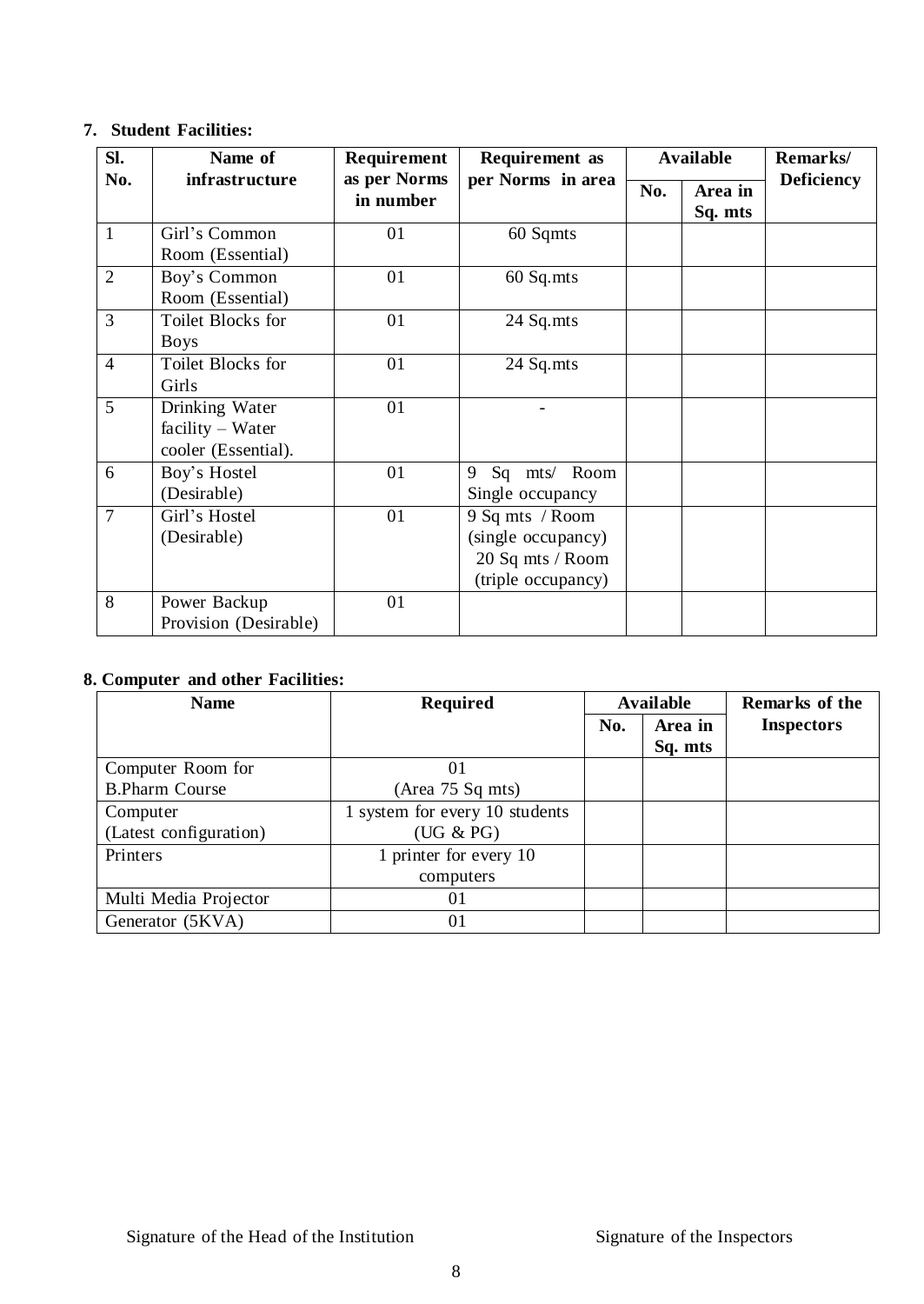#### **9. Amenities (Desirable)**

| <b>Name</b>                     | <b>Requirement</b> as |     | <b>Available</b> | <b>Not Available</b> | Remarks/          |
|---------------------------------|-----------------------|-----|------------------|----------------------|-------------------|
|                                 | per Norms in area     | No. | Area in          |                      | <b>Deficiency</b> |
|                                 |                       |     | Sq. mts          |                      |                   |
| Principal quarters              | 80 Sq. mts            |     |                  |                      |                   |
| Staff quarters                  | 16 x 80 Sq mts        |     |                  |                      |                   |
| Canteen                         | $100$ Sq. mts         |     |                  |                      |                   |
| Parking Area for staff and      |                       |     |                  |                      |                   |
| students                        |                       |     |                  |                      |                   |
| <b>Bank Extension Counter</b>   |                       |     |                  |                      |                   |
| Co operative Stores             |                       |     |                  |                      |                   |
| <b>Guest House</b>              | 80 Sq. mts            |     |                  |                      |                   |
| Auditorium                      |                       |     |                  |                      |                   |
| Seminar Hall                    |                       |     |                  |                      |                   |
| <b>Transport Facilities for</b> |                       |     |                  |                      |                   |
| students                        |                       |     |                  |                      |                   |
| Medical Facility (First Aid)    |                       |     |                  |                      |                   |

#### **10. A. Library books and periodicals**

The minimum norms for the initial stock of books yearly addition of the books and the number of journals to be subscribed are as given below:

| SI.            | <b>Item</b>                                | <b>Titles</b> | <b>Minimum Volumes (No)</b>         |              | <b>Available</b><br><b>Remarks of</b> |                |
|----------------|--------------------------------------------|---------------|-------------------------------------|--------------|---------------------------------------|----------------|
| No.            |                                            | (No)          |                                     |              |                                       | the Inspectors |
|                |                                            |               |                                     | <b>Title</b> | No.                                   |                |
| 1              | Number of books                            | 150           | 1500 adequate coverage of a         |              |                                       |                |
|                |                                            |               | large number of standard text       |              |                                       |                |
|                |                                            |               | books and titles in all disciplines |              |                                       |                |
|                |                                            |               | of pharmacy                         |              |                                       |                |
| $\overline{2}$ | Annual addition of                         |               | 150 books per year                  |              |                                       |                |
|                | books                                      |               |                                     |              |                                       |                |
| 3              | Periodicals                                |               | 10 National                         |              |                                       |                |
|                | Hard copies / online                       |               | 05 International periodicals        |              |                                       |                |
| $\overline{4}$ | <b>CDS</b>                                 |               | <b>Adequate Nos</b>                 |              |                                       |                |
| 5              | <b>Internet Browsing</b>                   |               | Yes/No                              |              |                                       |                |
|                | Facility                                   |               | (Minimum ten Computers)             |              |                                       |                |
| 6              | Reprographic                               |               |                                     |              |                                       |                |
|                | <b>Facilities:</b>                         |               |                                     |              |                                       |                |
|                | Photo Copier                               |               | 01                                  |              |                                       |                |
|                | Fax                                        |               | 01                                  |              |                                       |                |
|                | Scanner                                    |               | 01                                  |              |                                       |                |
| $\overline{7}$ | Library Automation and Computerized System |               |                                     |              |                                       |                |
| 8              | Library Timings                            |               |                                     |              |                                       |                |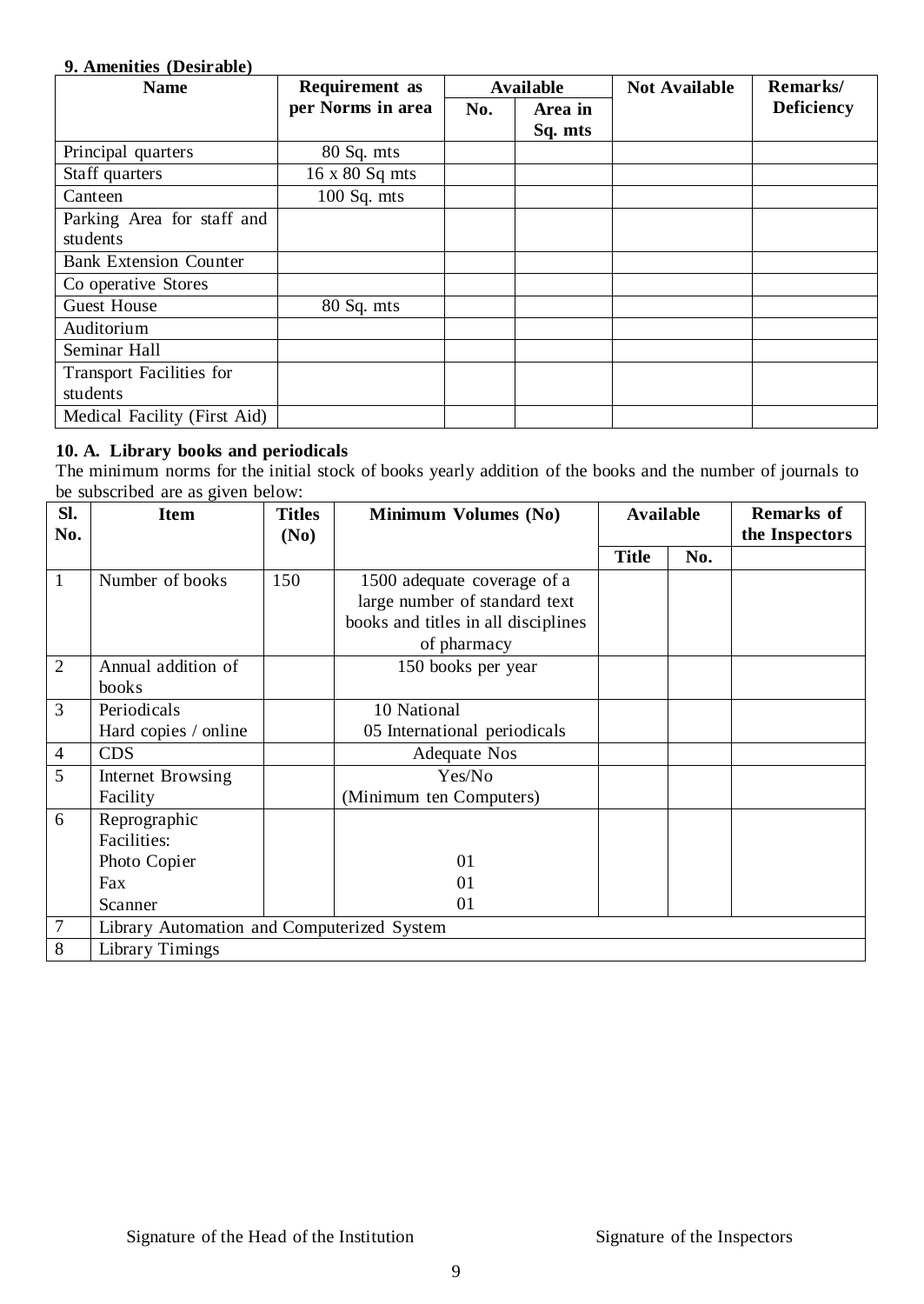## **10.B. Subject wise Classification:**

| Sl. No | <b>Subject</b>                          |               | <b>Available</b> | Remarks of the    |
|--------|-----------------------------------------|---------------|------------------|-------------------|
|        |                                         | <b>Titles</b> | <b>Numbers</b>   | <b>Inspectors</b> |
|        | Pharmaceutics $-I$                      |               |                  |                   |
| 2      | Pharmaceutical Chemistry $-I$           |               |                  |                   |
| 3      | Pharmacognosy                           |               |                  |                   |
| 4      | Biochemistry and Clinical Pathology     |               |                  |                   |
| 5      | Human Anatomy and Physiology            |               |                  |                   |
| 6      | Health Education and Community Pharmacy |               |                  |                   |
|        | Pharmaceutics $-$ II                    |               |                  |                   |
| 8      | Pharmaceutical Chemistry $-$ II         |               |                  |                   |
| 9      | Pharmacology and Toxicology             |               |                  |                   |
| 10     | Pharmaceutical Jurisprudence            |               |                  |                   |
| 11     | Drug Store and Business Management      |               |                  |                   |
| 12     | Hospital and Clinical Pharmacy          |               |                  |                   |

### **10.C. Library Staff:**

| <b>Staff</b>        | <b>Qualification</b> | <b>Required</b> | Available | <b>Remarks of the</b> |
|---------------------|----------------------|-----------------|-----------|-----------------------|
|                     |                      |                 |           | <b>Inspectors</b>     |
| Librarian           | M. Lib               |                 |           |                       |
| Assistant Librarian | D. Lib               |                 |           |                       |
| Library Attenders   | $10+2$ / PUC         |                 |           |                       |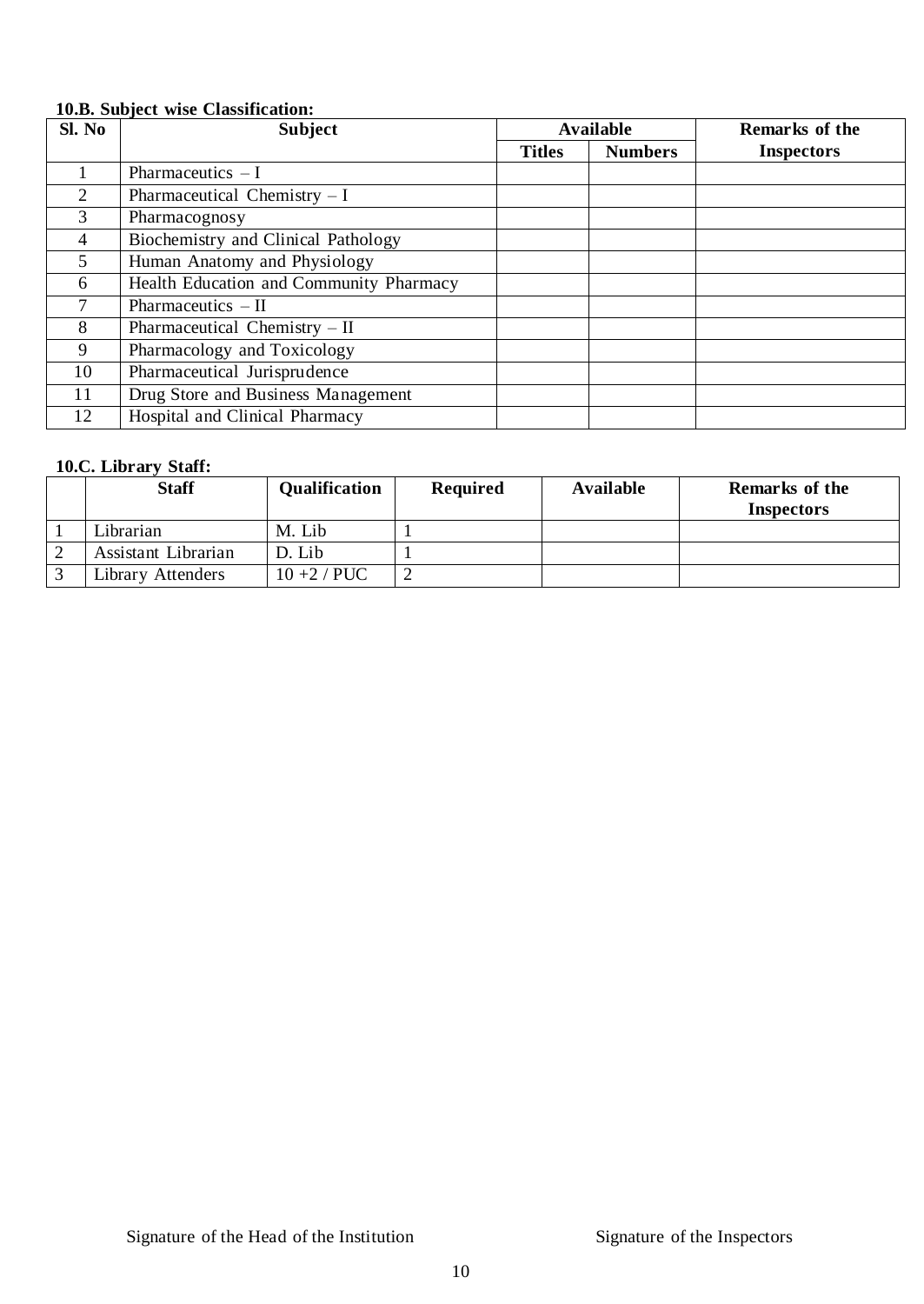#### **PART III ACADEMIC REQUIREMENTS**

#### **Course Curriculum:**

### **1.Student Staff Ratio:**

(Required ratio --- Theory  $\rightarrow 60:1$  and Practicals  $\rightarrow 20:1$ ) If more than 20 students in a batch 2 staff members

to be present provided the lab is spacious.

| <b>Class</b>                                                                                  | <b>Theory</b> | <b>Practicals</b>               |                 | Remarks of the<br><b>Inspectors</b> |
|-----------------------------------------------------------------------------------------------|---------------|---------------------------------|-----------------|-------------------------------------|
| <b>B.Pharm</b>                                                                                |               |                                 |                 |                                     |
| D.Pharm                                                                                       |               |                                 |                 |                                     |
| 2. Scheme of B. Pharm Course:                                                                 | <b>Annual</b> |                                 | <b>Semester</b> |                                     |
| 3. Date of Commencement of session / sessions for B.PHARM:                                    |               |                                 | Commencement    | Completion                          |
|                                                                                               |               |                                 | <b>DD/MM/YY</b> | <b>DD/MM/YY</b>                     |
|                                                                                               |               | <b>No of Days</b>               |                 | <b>No of Days</b>                   |
| 4. Vacation for B.PHARM:                                                                      | Summer:       |                                 | Winter:         |                                     |
| 5. Total No. of working days for B.PHARM:                                                     |               |                                 |                 |                                     |
| 6. Date of Commencement of session for D.PHARM:                                               |               | Commencement<br><b>DD/MM/YY</b> |                 | Completion<br><b>DD/MM/YY</b>       |
|                                                                                               |               | <b>No of Days</b>               |                 | No of Days                          |
| 7. Vacation for D.PHARM:                                                                      | Summer:       |                                 | Winter:         |                                     |
| 8. Total Number of working days for D.PHARM                                                   |               |                                 |                 |                                     |
| 9. Time Table copy Enclosed:                                                                  |               |                                 |                 | (Tick $\sqrt{}$ )                   |
| a. B. Pharm course                                                                            | Yes           | N <sub>o</sub>                  |                 |                                     |
| <b>b.</b> D.Pharm Course                                                                      | Yes           |                                 | N <sub>o</sub>  |                                     |
| 10. Whether the prescribed numbers of classes are being conducted as per university norms for |               |                                 |                 |                                     |

**B. PHARM I B. Pharm:**

| <b>Subject</b> |                                | No of Theory Classes                      |                         | <b>Practicals</b><br><b>Prescribed</b><br>No of<br>No of Classes Conducted to<br>fulfill Prescribed Number<br>No of<br><b>Hours</b><br><b>Conducted</b><br>of Hours as in Column 5<br><b>Hours</b><br>No. of classes x hours per |       |  |  |
|----------------|--------------------------------|-------------------------------------------|-------------------------|----------------------------------------------------------------------------------------------------------------------------------------------------------------------------------------------------------------------------------|-------|--|--|
|                | <b>Prescribed</b><br>No of Hrs | No of<br><b>Hours</b><br><b>Conducted</b> |                         |                                                                                                                                                                                                                                  |       |  |  |
|                |                                | 3                                         | $\overline{\mathbf{4}}$ | 5                                                                                                                                                                                                                                | class |  |  |
|                |                                |                                           |                         |                                                                                                                                                                                                                                  |       |  |  |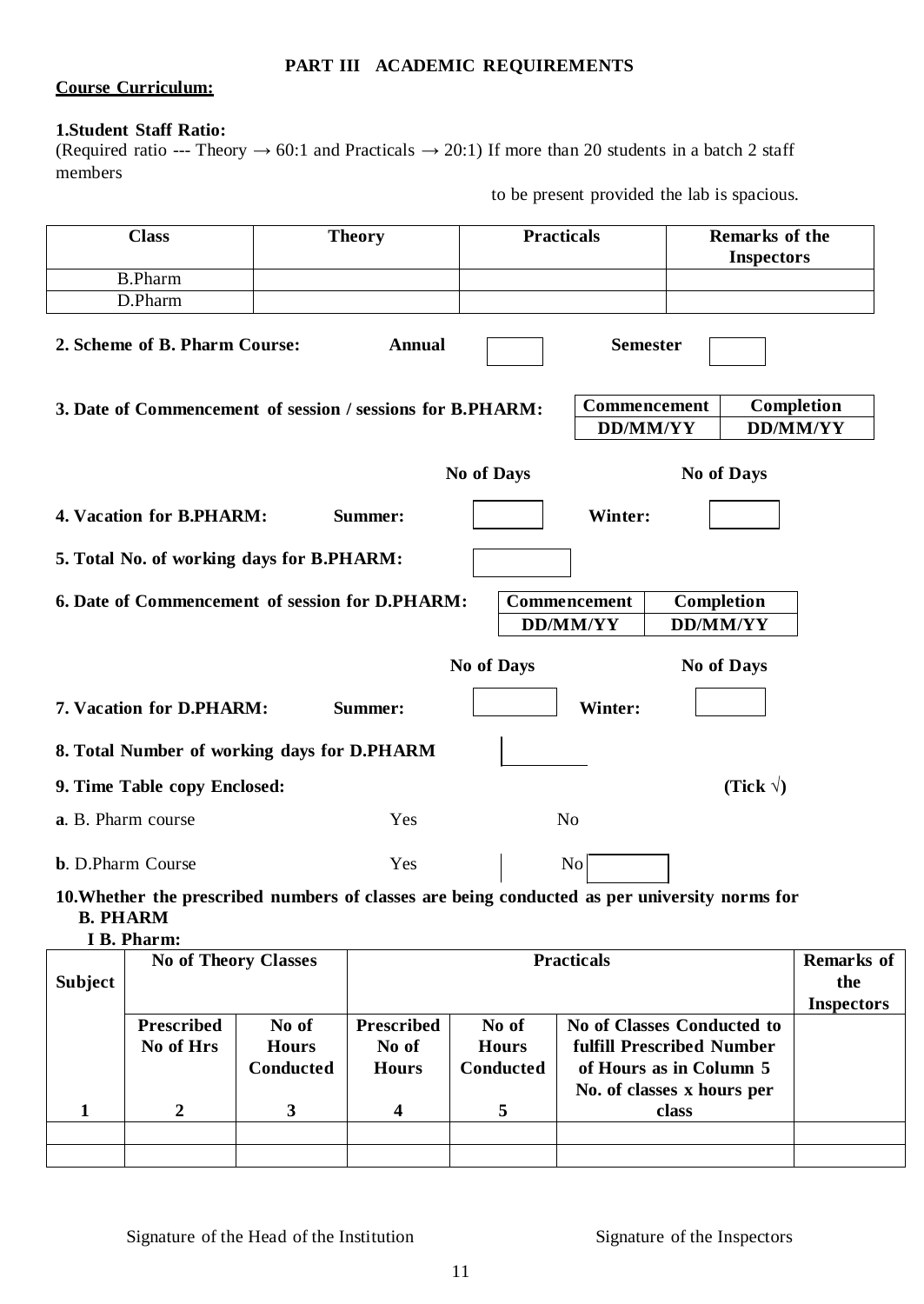### **II B. Pharm:**

| <b>Subject</b> |                                | <b>No of Theory Classes</b>        |                                            | <b>Practicals</b>                         |                                                                                                                  |  |
|----------------|--------------------------------|------------------------------------|--------------------------------------------|-------------------------------------------|------------------------------------------------------------------------------------------------------------------|--|
|                | <b>Prescribed</b><br>No of Hrs | No of<br><b>Hours</b><br>Conducted | <b>Prescribed</b><br>No of<br><b>Hours</b> | No of<br><b>Hours</b><br><b>Conducted</b> | No of Classes Conducted to<br>fulfill Prescribed Number<br>of Hours as in Column 5<br>No. of classes x hours per |  |
|                | $\mathbf{2}$                   | 3                                  | $\overline{\mathbf{4}}$                    |                                           | class                                                                                                            |  |
|                |                                |                                    |                                            |                                           |                                                                                                                  |  |

### **III B. Pharm:**

| <b>Subject</b> | пп ретианно                    | <b>No of Theory Classes</b>        |                                            | <b>Practicals</b> |                                     |  |  |  |
|----------------|--------------------------------|------------------------------------|--------------------------------------------|-------------------|-------------------------------------|--|--|--|
|                | <b>Prescribed</b><br>No of Hrs | No of<br><b>Hours</b><br>Conducted | <b>Prescribed</b><br>No of<br><b>Hours</b> | <b>Inspectors</b> |                                     |  |  |  |
|                | 2                              | 3                                  | 4                                          | 5                 | No. of classes x hours per<br>class |  |  |  |
|                |                                |                                    |                                            |                   |                                     |  |  |  |

### **IV B. Pharm:**

| Subject |                                | <b>No of Theory Classes</b>               |                                            | <b>Practicals</b>                         |                                                                                                                  |  |
|---------|--------------------------------|-------------------------------------------|--------------------------------------------|-------------------------------------------|------------------------------------------------------------------------------------------------------------------|--|
|         | <b>Prescribed</b><br>No of Hrs | No of<br><b>Hours</b><br><b>Conducted</b> | <b>Prescribed</b><br>No of<br><b>Hours</b> | No of<br><b>Hours</b><br><b>Conducted</b> | No of Classes Conducted to<br>fulfill Prescribed Number<br>of Hours as in Column 5<br>No. of classes x hours per |  |
|         | $\overline{2}$                 | 3                                         | 4                                          | 5                                         | class                                                                                                            |  |
|         |                                |                                           |                                            |                                           |                                                                                                                  |  |
|         |                                |                                           |                                            |                                           |                                                                                                                  |  |
|         |                                |                                           |                                            |                                           |                                                                                                                  |  |
|         |                                |                                           |                                            |                                           |                                                                                                                  |  |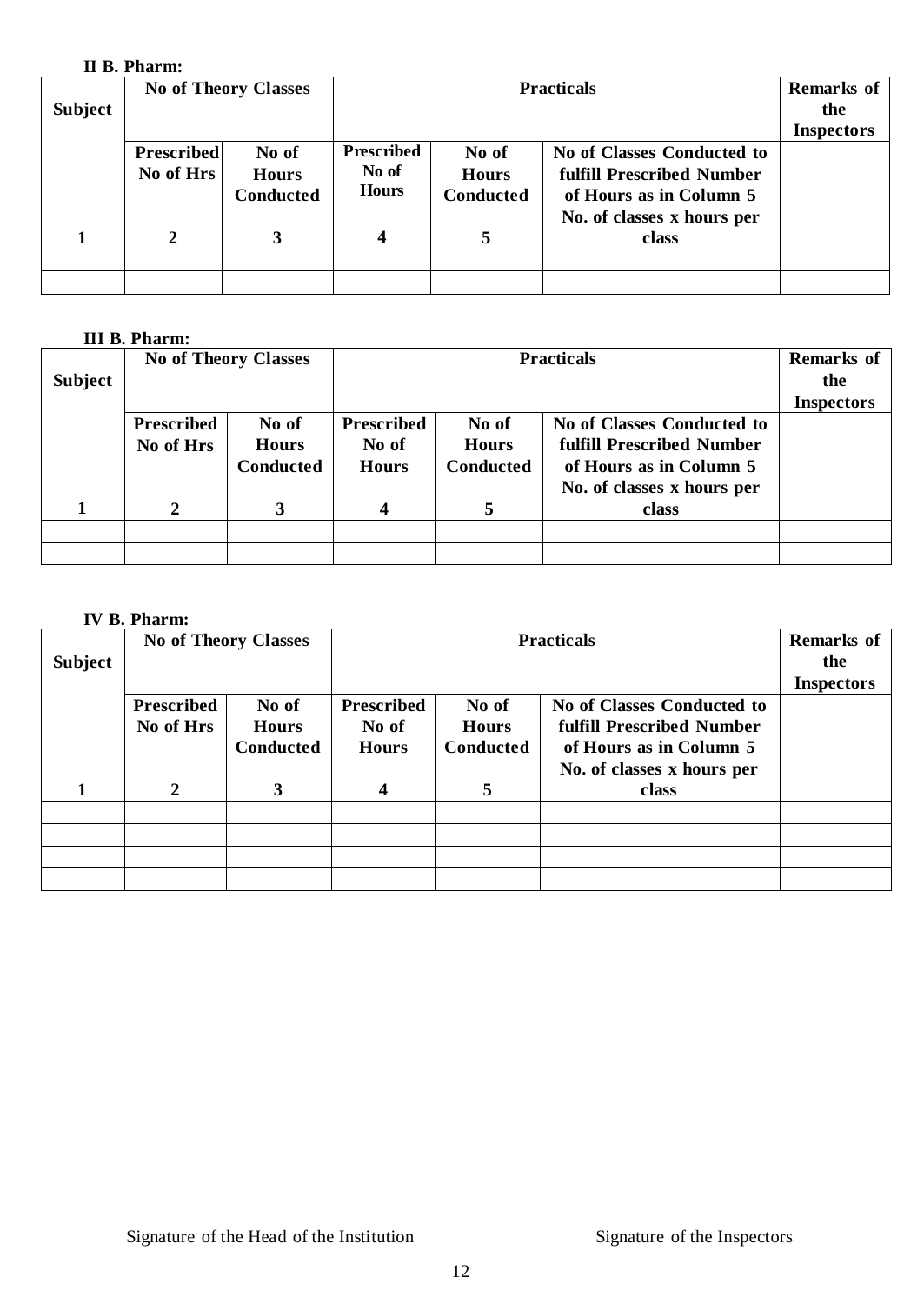|                         | <b>Theory</b>     |                  |                    | 11. Whether the prescribed numbers of classes are being conducted as per PCI norms for D.PHARM<br><b>Practicals</b> |                   |                  |                         |  |
|-------------------------|-------------------|------------------|--------------------|---------------------------------------------------------------------------------------------------------------------|-------------------|------------------|-------------------------|--|
|                         | <b>Prescribed</b> | No of            | <b>Prescribed</b>  | <b>No of Hours</b>                                                                                                  | <b>Prescribed</b> | No of            | <b>Remark of</b><br>the |  |
|                         | No of             | <b>Hours</b>     | <b>No of Hours</b> | <b>Conducted</b>                                                                                                    | Number of         | <b>Classes</b>   | <b>Inspectors</b>       |  |
| <b>Class/Subject</b>    | <b>Hours</b>      | <b>Conducted</b> |                    |                                                                                                                     | <b>Classes</b>    | <b>Conducted</b> |                         |  |
|                         |                   |                  |                    |                                                                                                                     |                   | with             |                         |  |
|                         |                   |                  |                    |                                                                                                                     |                   | duration         |                         |  |
|                         |                   |                  |                    |                                                                                                                     |                   | per class        |                         |  |
| I D. Pharm              |                   |                  |                    |                                                                                                                     |                   |                  |                         |  |
| Pharmaceutics $-I$      | 75                |                  | 100                |                                                                                                                     | 25                |                  |                         |  |
| Pharmaceutical          | $\overline{75}$   |                  | 75                 |                                                                                                                     | $\overline{25}$   |                  |                         |  |
| Chemistry $-I$          |                   |                  |                    |                                                                                                                     |                   |                  |                         |  |
| Pharmacognosy           | 75                |                  | 75                 |                                                                                                                     | 25                |                  |                         |  |
| Biochemistry and        | 50                |                  | 75                 |                                                                                                                     | 25                |                  |                         |  |
| Clinical                |                   |                  |                    |                                                                                                                     |                   |                  |                         |  |
| Pathology               |                   |                  |                    |                                                                                                                     |                   |                  |                         |  |
| Human Anatomy           | 75                |                  | 50                 |                                                                                                                     | 25                |                  |                         |  |
| and Physiology          |                   |                  |                    |                                                                                                                     |                   |                  |                         |  |
| <b>Health Education</b> | 50                |                  | $\frac{1}{2}$      |                                                                                                                     | $---$             |                  |                         |  |
| and Community           |                   |                  |                    |                                                                                                                     |                   |                  |                         |  |
| Pharmacy                |                   |                  |                    |                                                                                                                     |                   |                  |                         |  |
| <b>II</b> D. Pharm      |                   |                  |                    |                                                                                                                     |                   |                  |                         |  |
| Pharmaceutics -         | 75                |                  | 100                |                                                                                                                     | 25                |                  |                         |  |
| $\mathbf{I}$            |                   |                  |                    |                                                                                                                     |                   |                  |                         |  |
| Pharmaceutical          | 100               |                  | 75                 |                                                                                                                     | 25                |                  |                         |  |
| Chemistry $-$ II        |                   |                  |                    |                                                                                                                     |                   |                  |                         |  |
| Pharmacology            | 75                |                  | 50                 |                                                                                                                     | 25                |                  |                         |  |
| and Toxicology          |                   |                  |                    |                                                                                                                     |                   |                  |                         |  |
| Pharmaceutical          | 50                |                  | ----               |                                                                                                                     | -----             |                  |                         |  |
| Jurisprudence           |                   |                  |                    |                                                                                                                     |                   |                  |                         |  |
| Drug Store and          | 75                |                  | ----               |                                                                                                                     | ----              |                  |                         |  |
| <b>Business</b>         |                   |                  |                    |                                                                                                                     |                   |                  |                         |  |
| Management              |                   |                  |                    |                                                                                                                     |                   |                  |                         |  |
| Hospital<br>and         | 75                |                  | 50                 |                                                                                                                     | 25                |                  |                         |  |
| Clinical                |                   |                  |                    |                                                                                                                     |                   |                  |                         |  |
| Pharmacy                |                   |                  |                    |                                                                                                                     |                   |                  |                         |  |

#### **11. Whether the prescribed numbers of classes are being conducted as per PCI norms for D.PHARM**

### **12. Whether Tutorials are being conducted** Yes No **(if any, as per university norms)**

### **13. Number of Guest Lectures / Seminars / Work shops / Symposia / Presentations conducted during last year**

| A.                    |                  |                  |                  |
|-----------------------|------------------|------------------|------------------|
| Name of the Event     | <b>Year 200-</b> | <b>Year 200-</b> | <b>Year 200-</b> |
| <b>Guest Lectures</b> |                  |                  |                  |
| Seminars              |                  |                  |                  |
| Workshops             |                  |                  |                  |
| Symposia              |                  |                  |                  |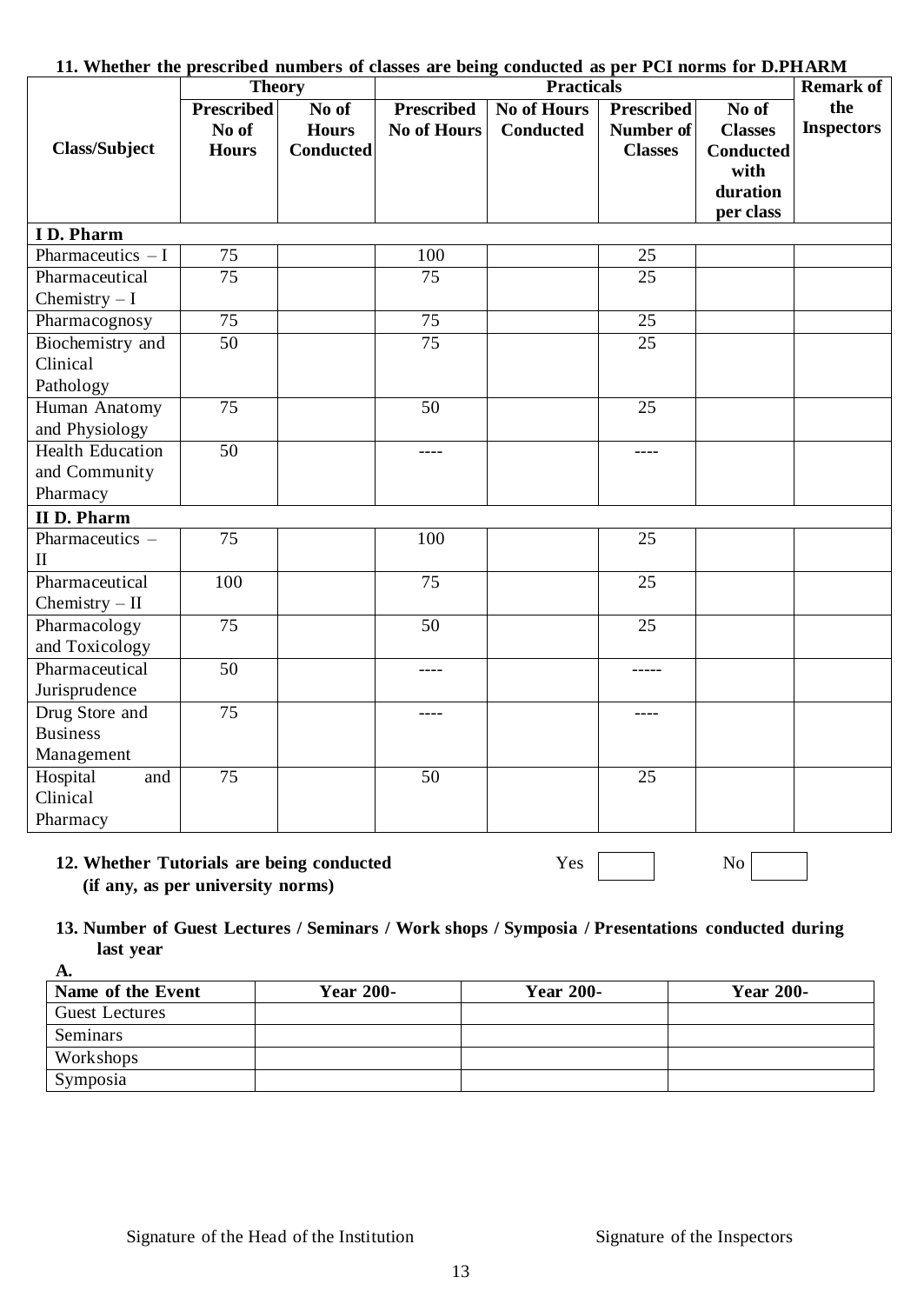#### **B. Papers Presented / Published during last three years**

|                  | <b>Year 200-</b> |                      |                                         | <b>Year 200-</b> | <b>Year 200-</b> |                      |  |
|------------------|------------------|----------------------|-----------------------------------------|------------------|------------------|----------------------|--|
|                  | <b>National</b>  | <b>International</b> | <b>National</b><br><b>International</b> |                  | <b>National</b>  | <b>International</b> |  |
| Published        |                  |                      |                                         |                  |                  |                      |  |
| <b>Presented</b> |                  |                      |                                         |                  |                  |                      |  |

 $Yes \frown \qquad No \frown$ 

ヿ

### **14. Whether Internal Assessments are conducted periodically as per university / Board norms**

| <b>Class</b>   | <b>I</b> Sessional Dates<br>DD/MM/YY |                   |               | <b>II Sessional Dates</b><br><b>DD/MM/YY</b> |               | <b>III Sessional Dates</b><br>DD/MM/YY | Remarks of the<br><b>Inspectors</b> |
|----------------|--------------------------------------|-------------------|---------------|----------------------------------------------|---------------|----------------------------------------|-------------------------------------|
|                | <b>Theory</b>                        | <b>Practicals</b> | <b>Theory</b> | <b>Practicals</b>                            | <b>Theory</b> | <b>Practicals</b>                      |                                     |
| <b>B.PHARM</b> |                                      |                   |               |                                              |               |                                        |                                     |
| I B. Pharm     |                                      |                   |               |                                              |               |                                        |                                     |
| II B. Pharm    |                                      |                   |               |                                              |               |                                        |                                     |
| III B. Pharm   |                                      |                   |               |                                              |               |                                        |                                     |
| IV B. Pharm    |                                      |                   |               |                                              |               |                                        |                                     |
| <b>D.PHARM</b> |                                      |                   |               |                                              |               |                                        |                                     |
| I D. Pharm     |                                      |                   |               |                                              |               |                                        |                                     |
| II D.Pharm     |                                      |                   |               |                                              |               |                                        |                                     |

# **15.** Whether Evaluation of the internal assessments is Fair Yes  $\begin{bmatrix} 1 & 1 \\ 1 & 1 \end{bmatrix}$  No

|                    | No. of      |            | No. of Candidates |                  | No. of Candidates |                  | No. of           |            | <b>Remarks</b> of |
|--------------------|-------------|------------|-------------------|------------------|-------------------|------------------|------------------|------------|-------------------|
| <b>Class</b>       |             | Candidates |                   | scored more than |                   | scored more than |                  | Candidates | the               |
|                    | scored more |            | $60 - 80\%$       |                  | $50 - 60\%$       |                  | Less than $50\%$ |            | <b>Inspectors</b> |
|                    | than $80\%$ |            |                   |                  |                   |                  |                  |            |                   |
|                    | Th          | Pr         | Th                | Pr               | Th                | Pr               | Th               | Pr         |                   |
| I B.Pharm          |             |            |                   |                  |                   |                  |                  |            |                   |
| <b>II B.Pharm</b>  |             |            |                   |                  |                   |                  |                  |            |                   |
| <b>III B.Pharm</b> |             |            |                   |                  |                   |                  |                  |            |                   |
| <b>IV B.Pharm</b>  |             |            |                   |                  |                   |                  |                  |            |                   |

### **16.** Whether Evaluation of the internal assessments is Fair Yes  $\vert$  No  $\vert$

|                   |             | No. of |    | No. of Candidates |    | No. of Candidates | No. of |               | Remarks of        |
|-------------------|-------------|--------|----|-------------------|----|-------------------|--------|---------------|-------------------|
| <b>Class</b>      | Candidates  |        |    | scored more than  |    | scored more than  |        | Candidates    | the               |
|                   | scored more |        |    | $60 - 80\%$       |    | $50 - 60\%$       |        | Less than 50% | <b>Inspectors</b> |
|                   | than $80\%$ |        |    |                   |    |                   |        |               |                   |
|                   | Th<br>Pr    |        | Th | Pr                | Th | Pr                | Th     | Pr            |                   |
| I D.Pharm         |             |        |    |                   |    |                   |        |               |                   |
| <b>II</b> D.Pharm |             |        |    |                   |    |                   |        |               |                   |

### **17. Work load of Faculty members for D. Pharm and B. Pharm**

| Sl. No | Name of<br>the Faculty | <b>Subjects</b><br>taught |    | D.Pharm | <b>B.</b> Pharm |    | <b>Total work</b><br>load | <b>Remarks of</b><br>the |
|--------|------------------------|---------------------------|----|---------|-----------------|----|---------------------------|--------------------------|
|        |                        |                           |    |         |                 |    |                           | Inspector                |
|        |                        |                           | Th | Pr      | Th              | Pr |                           |                          |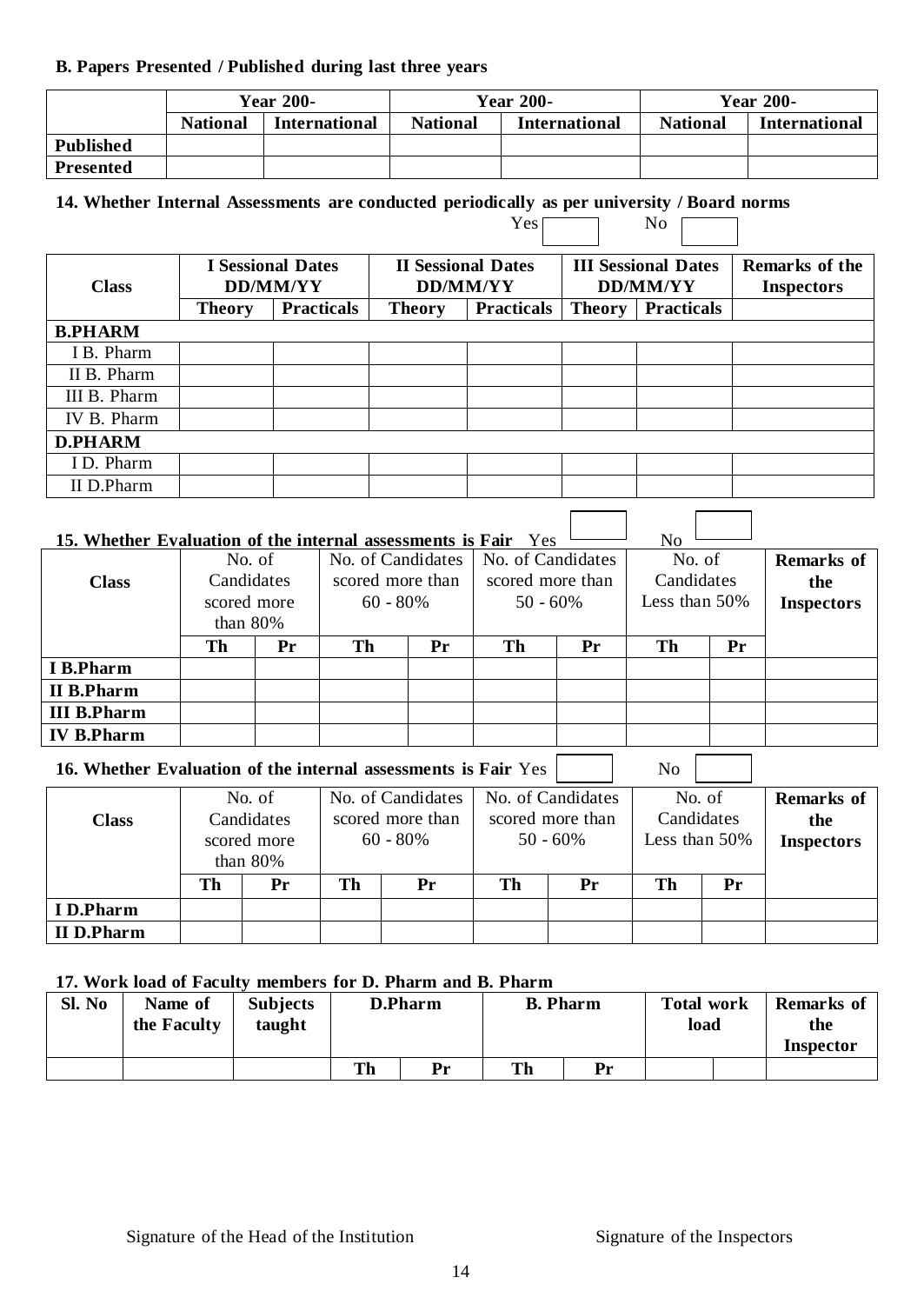#### **18. Work load of Faculty members for B. Pharm**

| Sl. No | Name of the | <b>Subjects</b> |    |    | <b>B.</b> Pharm |  |                |  |    |  | <b>Total work</b> | <b>Remarks of</b> |
|--------|-------------|-----------------|----|----|-----------------|--|----------------|--|----|--|-------------------|-------------------|
|        | Faculty     | taught          |    |    | п               |  | Ш              |  | TV |  | load              | the               |
|        |             |                 |    |    |                 |  |                |  |    |  |                   | <b>Inspector</b>  |
|        |             |                 | Th | Pr | Th              |  | Pr Th Pr Th Pr |  |    |  |                   |                   |
|        |             |                 |    |    |                 |  |                |  |    |  |                   |                   |

#### **19.Workload of Faculty members for D. Pharm**

| SI.<br>No | Name of the<br>Faculty | <b>Subjects</b> | D. Pharm            |    |    |    | <b>Total work load</b> | <b>Remarks</b> of<br>the Inspector |  |
|-----------|------------------------|-----------------|---------------------|----|----|----|------------------------|------------------------------------|--|
|           |                        | taught          | ID.Ph<br>$II$ D. Ph |    |    |    |                        |                                    |  |
|           |                        |                 | Th                  | Pr | Th | Pr |                        |                                    |  |

#### **20. Percentage of students qualified in GATE in the last Three Years**

| -<br><b>Details</b>       | <b>Year 200-</b> | <b>Year 200-</b> | <b>Year 200-</b> |
|---------------------------|------------------|------------------|------------------|
| No. of Students Appeared  |                  |                  |                  |
| No. of Students Qualified |                  |                  |                  |
| Percentage                |                  |                  |                  |
|                           |                  |                  |                  |

## **21.** Whether the Institution has an Industry – Institution Interaction cell Yes No **For B. Pharm**

**If applicable please give the details for the previous Year**

| Events                                                       | <b>Details for the Previous Year</b> |
|--------------------------------------------------------------|--------------------------------------|
| No. of Industrial visits                                     |                                      |
| <b>Industrial Tour</b>                                       |                                      |
| <b>Industrial Training</b>                                   |                                      |
| No. of Resource Persons from the Industry for Guest Lectures |                                      |
| No. of Collaboration projects with Industry                  |                                      |

#### **22. Percentage of students Placed through the College Placement Cell in the Last Three Years**

| Year                                                | <b>Year 200-</b> | <b>Year 200-</b> | <b>Year 200-</b> |
|-----------------------------------------------------|------------------|------------------|------------------|
| No. of students<br>appeared for campus<br>interview |                  |                  |                  |
| % Placed                                            |                  |                  |                  |

#### **23. Whether Professional Society Activities are Conducted (Enclose Details) (ISTE, IPA, APTI, ICTA and Related Societies) Yes No**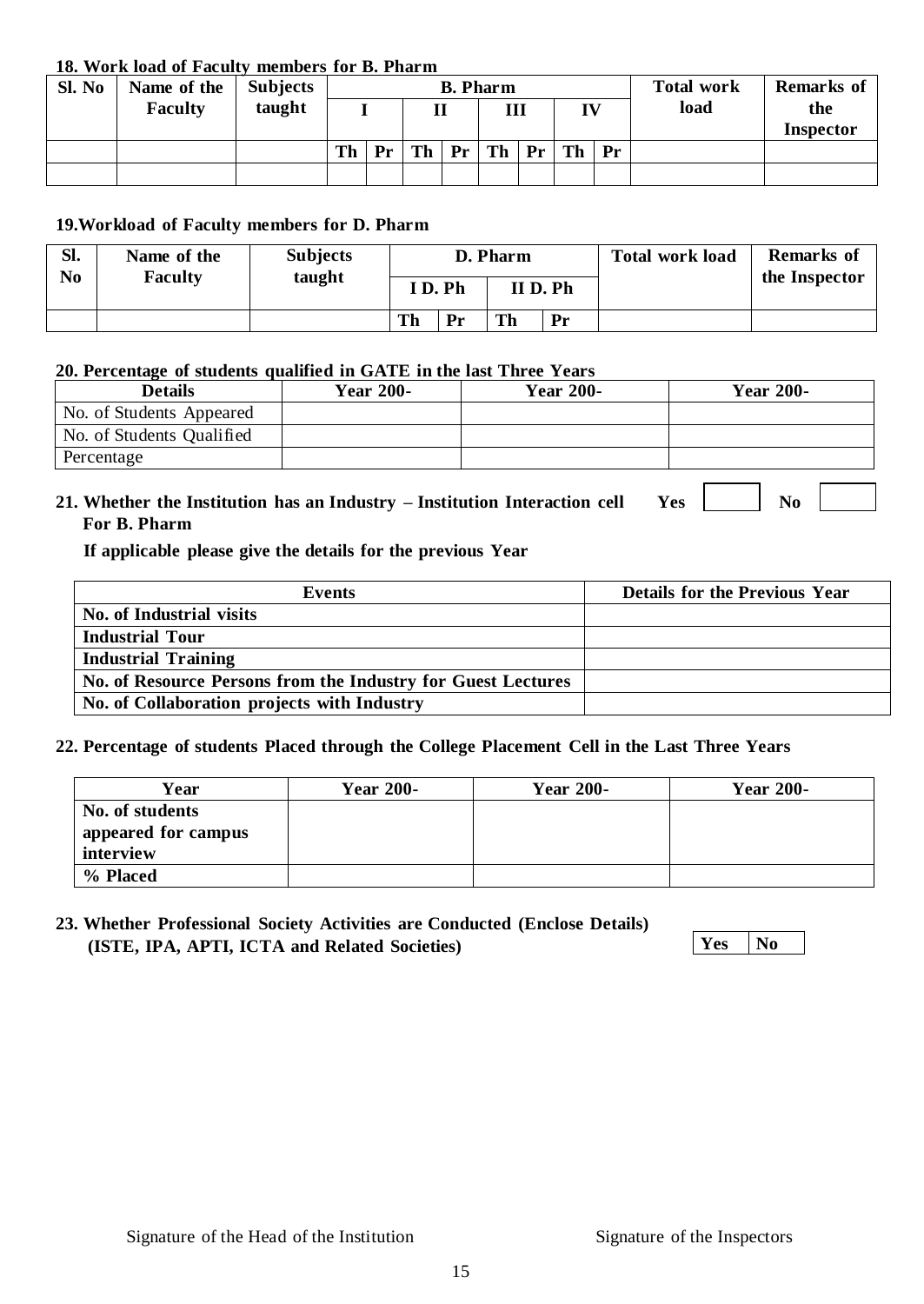#### **PART IV - PERSONNEL**

#### *TEACHING STAFF.*

**1. Details of Teaching Faculty for D. Pharm and B.Pharm Course to be enclosed in the format mentioned below:**

| <b>Sl</b><br>No | <b>Name</b> | <b>Designation</b> | <b>Qualification</b> | Date of<br><b>Joining</b> | <b>Teaching</b><br><b>Experience</b> | <b>State</b><br><b>Pharmacy</b><br>Council<br>Reg No. | Signature<br>of the<br>faculty | <b>Remarks of</b><br>the<br><b>Inspectors</b> |
|-----------------|-------------|--------------------|----------------------|---------------------------|--------------------------------------|-------------------------------------------------------|--------------------------------|-----------------------------------------------|
|                 |             |                    |                      |                           |                                      |                                                       |                                |                                               |

#### **2. Details of Teaching Faculty for B.Pharm Course to be enclosed in the format mentioned below:**

| <b>SI</b><br>N <sub>0</sub> | Name Designation | <b>Qualification</b> | Date of<br>Joining | <b>Teaching</b><br><b>Experience</b> | <b>State</b><br><b>Pharmacy</b><br>Council<br>Reg No. | of the<br>faculty | Signature Remarks of<br>the<br><b>Inspectors</b> |
|-----------------------------|------------------|----------------------|--------------------|--------------------------------------|-------------------------------------------------------|-------------------|--------------------------------------------------|
|                             |                  |                      |                    |                                      |                                                       |                   |                                                  |

#### **3. Details of Teaching Faculty for D. Pharm Course to be enclosed in the format mentioned below:**

| <b>SI</b><br>No | <b>Name</b> | <b>Designation</b> | <b>Qualification</b> | Date of<br><b>Joining</b> | <b>Teaching</b><br><b>Experience</b><br><b>After</b><br>UG | <b>After</b><br>P G | <b>State</b><br><b>Pharmacy</b><br><b>Council Reg</b><br>No. | <b>Signature</b><br>of the<br>faculty | <b>Remarks</b><br>of the<br><b>Inspectors</b> |
|-----------------|-------------|--------------------|----------------------|---------------------------|------------------------------------------------------------|---------------------|--------------------------------------------------------------|---------------------------------------|-----------------------------------------------|
|                 |             |                    |                      |                           |                                                            |                     |                                                              |                                       |                                               |

#### **4. Qualification and number of Staff Members**

| <b>Qualification</b> |          |     |                  |  |  |  |  |  |  |
|----------------------|----------|-----|------------------|--|--|--|--|--|--|
| <b>B.</b> Pharm      | M. Pharm | PhD | <b>Others</b>    |  |  |  |  |  |  |
|                      |          |     | <b>Part Time</b> |  |  |  |  |  |  |
|                      |          |     |                  |  |  |  |  |  |  |

#### **5.Staff Pattern for B. Pharm courses department wise: :** Professor: Asst. Professor: Lecturer

| <b>Department / Division</b>        | Name of the post | For<br>strength of<br>60 students | Provided by<br>the<br>institution | Remarks of the<br>Inspectors of<br>inspection team |
|-------------------------------------|------------------|-----------------------------------|-----------------------------------|----------------------------------------------------|
| Department of Pharmaceutics         | Professor        |                                   |                                   |                                                    |
|                                     | Asst. Professor  |                                   |                                   |                                                    |
|                                     | Lecturer         | 4                                 |                                   |                                                    |
| Department of Pharmaceutical        | Professor        |                                   |                                   |                                                    |
| Chemistry                           | Asst. Professor  |                                   |                                   |                                                    |
| (including Pharmaceutical Analysis) | Lecturer         | 4                                 |                                   |                                                    |
| Department of Pharmacology          | Professor        |                                   |                                   |                                                    |
|                                     | Asst. Professor  |                                   |                                   |                                                    |
|                                     | Lecturer         | 3                                 |                                   |                                                    |
| Department of Pharmacognosy         | Professor        |                                   |                                   |                                                    |
|                                     | Asst. Professor  |                                   |                                   |                                                    |
|                                     | Lecturer         | $\overline{2}$                    |                                   |                                                    |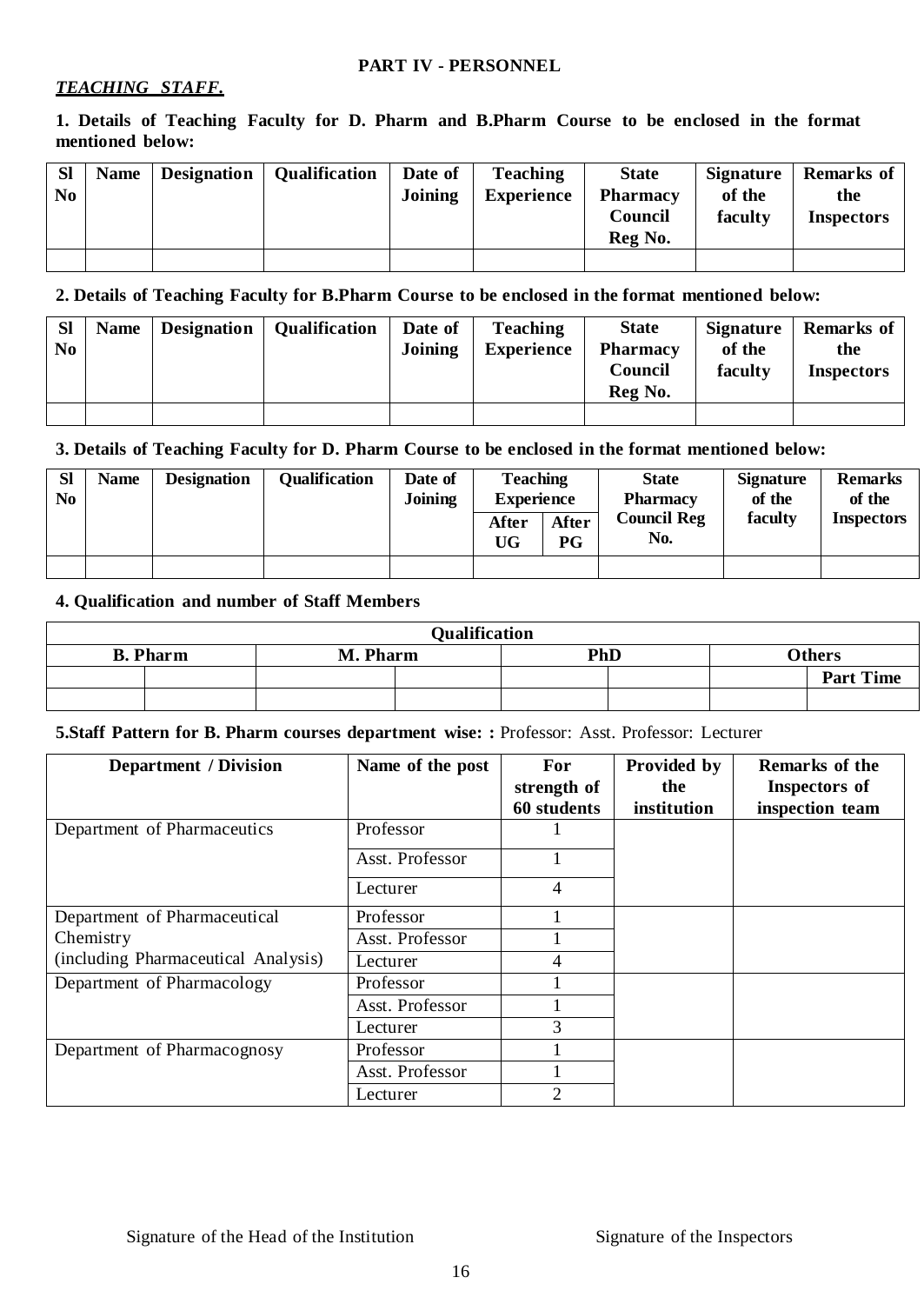#### **No. of staff required for I \*B.Pharm Available No. of staff required for II B.Pharm Available No. of staff required for III B.Pharm** Available | No. of **staff required for IV B.Pharm Available** Principal 1 1 1 1 1 1 1 1 1 Pharmaceutical Chemistry  $1 \quad 2 \quad 2 \quad 3 \quad 4$ Pharmaceutical Analysis  $1 \quad | \quad | \quad ... \quad | \quad ... \quad | \quad - \quad | \quad 1$ Pharmacology 1 1 2 3 4 Pharmacognosy 1 2 3 3 Pharmaceutics  $\begin{vmatrix} 1 & 1 & 2 & 3 \end{vmatrix}$  4 **Total 6 9 13 17 Part time teaching Staff 3 - - - Remarks of the Inspection Team**

#### **6. Teaching Staff required year wise exclusively for B. Pharm for intake of 60 Students.**

**\*Part time teaching staff for Mathematics, Biology and Computer Science should be appointed.**

**7. Selection criteria and Recruitment Procedure for Faculty:**

| $a_{\cdot}$    | Whether Recruitment Committee has been formed                   | Yes / No |
|----------------|-----------------------------------------------------------------|----------|
| $\mathbf{b}$ . | Whether Advertisement for vacancy is notified in the Newspapers | Yes / No |
| C <sub>1</sub> | Whether Demonstration Lecture has been conducted                | Yes / No |
| $d_{\cdot}$    | Whether opinion of Recruitment Committee Recorded               | Yes / No |

#### **8.Details of Faculty Retention for:**

| <b>Name of Faculty Member</b> | Period                        | Percentage |
|-------------------------------|-------------------------------|------------|
|                               | Duration of 15 yrs. And above |            |
|                               | Duration of 10 yrs. And above |            |
|                               | Duration of 5 yrs. And above  |            |
|                               | Less than 5 yrs.              |            |

#### **9. Details of Faculty Turnover**

| $\lambda$ . Detain of Faculty Furnover<br><b>Name of Faculty</b><br><b>Member</b> | Period                          | More than<br>50% | 50% | 25% | Less than<br>25% |
|-----------------------------------------------------------------------------------|---------------------------------|------------------|-----|-----|------------------|
|                                                                                   | % of faculty retained in last 3 |                  |     |     |                  |
|                                                                                   | vrs                             |                  |     |     |                  |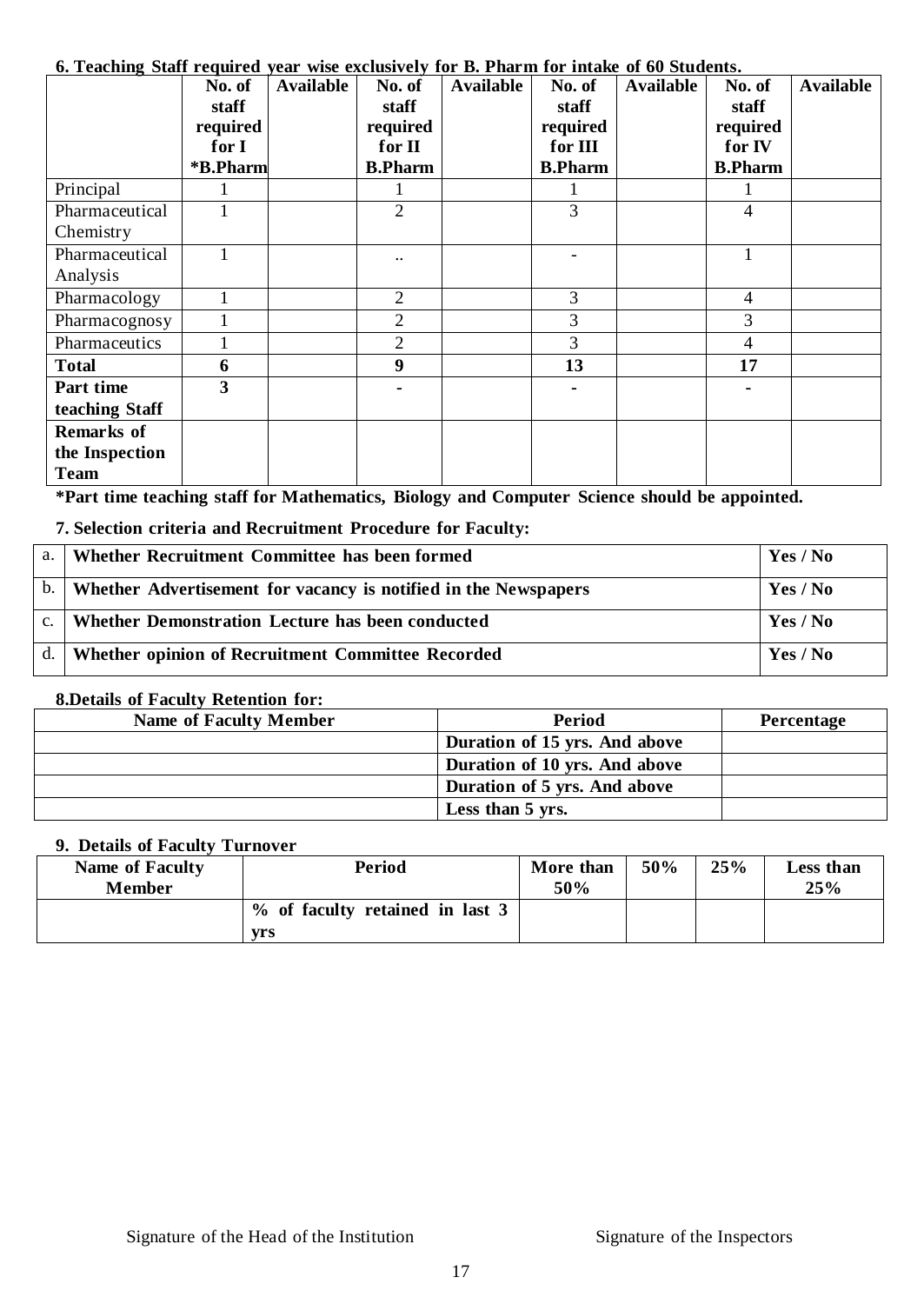| Sl.            | <b>Designation</b>    | <b>Required</b> | <b>Required</b> |               | <b>Available</b> | <b>Remarks of</b> |
|----------------|-----------------------|-----------------|-----------------|---------------|------------------|-------------------|
| No.            |                       | <b>Number</b>   | Qualification   | <b>Number</b> | Qualification    | the Inspection    |
|                |                       |                 |                 |               |                  | team              |
| $\overline{1}$ | Laboratory            | 1 for each      | D. Pharm        |               |                  |                   |
|                | Technician            | Dept            |                 |               |                  |                   |
| $\overline{2}$ | Labortory             | 1 for each      |                 |               |                  |                   |
|                | Assistants/           | Lab             | <b>SSLC</b>     |               |                  |                   |
|                | Attenders             | (minimum)       |                 |               |                  |                   |
| $\overline{3}$ | Office                |                 | Degree          |               |                  |                   |
|                | Superintendent        |                 |                 |               |                  |                   |
| $\overline{4}$ | Accountant            | $\mathbf{1}$    | Degree          |               |                  |                   |
| 5              | Store keeper          | $\mathbf{1}$    | D. Pharm/       |               |                  |                   |
|                |                       |                 | Degree          |               |                  |                   |
| 6              | Computer Data         | $\mathbf{1}$    | BCA/            |               |                  |                   |
|                | Operator              |                 | Graduate        |               |                  |                   |
|                |                       |                 | with            |               |                  |                   |
|                |                       |                 | Computer        |               |                  |                   |
|                |                       |                 | Course          |               |                  |                   |
| $\overline{7}$ | <b>First Division</b> | 1               | Degree          |               |                  |                   |
|                | Assistant             |                 |                 |               |                  |                   |
| 8              | Second Division       | $\overline{2}$  | Degree          |               |                  |                   |
|                | Assistant             |                 |                 |               |                  |                   |
| 9.             | Peon                  | $\overline{2}$  | <b>SSLC</b>     |               |                  |                   |
| 10             | Cleaning personnel    | Adequate        |                 |               |                  |                   |
| 11             | Gardener              | Adequate        | ---             |               |                  |                   |

**10. Number of Non-teaching staff available for D. Pharm and B. Pharm course for intake of 60 students:**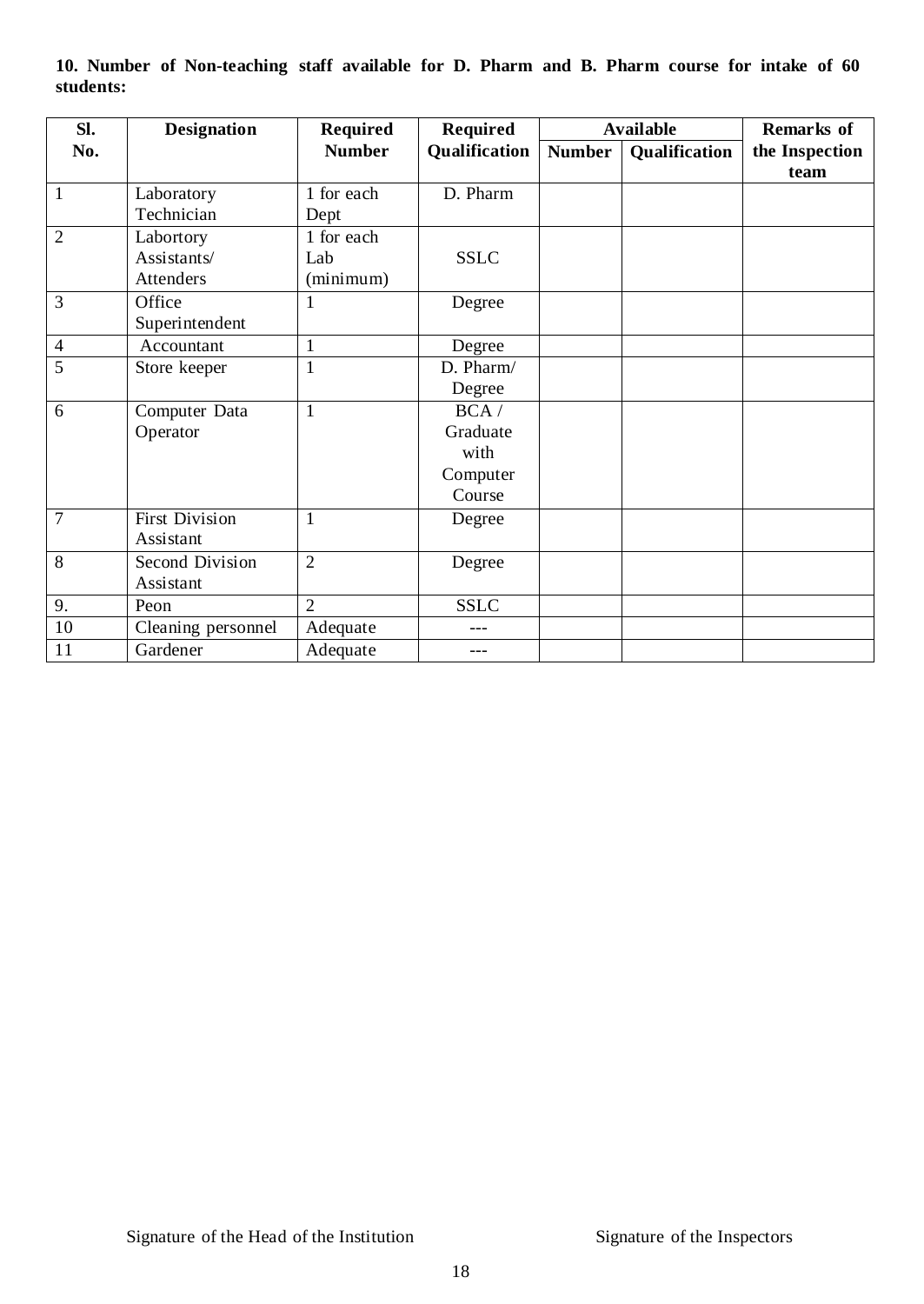**11.Scale of pay for Teaching faculty (to be enclosed):**

| SI.<br>N <sub>0</sub> | Name | <b>Qualification</b> | <b>Designation</b> | <b>Basic</b><br>pay<br>Rs. | DA<br>Rs. | <b>HRA</b><br>Rs. | $\alpha$<br>UUA<br>Rs. | Other<br>allowance<br>Rs. |     | <b>Deductions</b> |            | <b>Bank</b><br>A/C<br>N <sub>0</sub> | <b>PAN</b><br>N <sub>0</sub> | EPF<br>A/c<br>no. | Total | <b>Signature</b> |
|-----------------------|------|----------------------|--------------------|----------------------------|-----------|-------------------|------------------------|---------------------------|-----|-------------------|------------|--------------------------------------|------------------------------|-------------------|-------|------------------|
|                       |      |                      |                    |                            |           |                   |                        |                           | D T | <b>TDS</b>        | <b>EPF</b> |                                      |                              |                   |       |                  |

**12. Whether facilities for Research / Higher studies are provided to the faculty?** (Inspectors to verify documents pertaining to the above)

- **13. Whether faculty members are allowed to attend workshops and seminars?** (Inspectors to verify documents pertaining to the above)
- **14.** Scope for the promotion for faculty: Promotions Yes
- **15.** Gratuity Provided Y

| es     | NO |  |
|--------|----|--|
| $7$ es | No |  |

**16. Details of Non-teaching staff members (list to be enclosed) :**

| $\Omega$<br>וט<br>N <sub>0</sub> | Name | <b>Designation</b> | <b>Oualifi</b><br>cation | Date of<br>Joining | Experience | <b>Signature</b> | <b>Remarks of the</b> |
|----------------------------------|------|--------------------|--------------------------|--------------------|------------|------------------|-----------------------|
|                                  |      |                    |                          |                    |            |                  | Inspectors            |
|                                  |      |                    |                          |                    |            |                  |                       |

**17. Whether Supporting Staff (Technical and Administrative) are encouraged for skill up gradation programs. Yes/ No**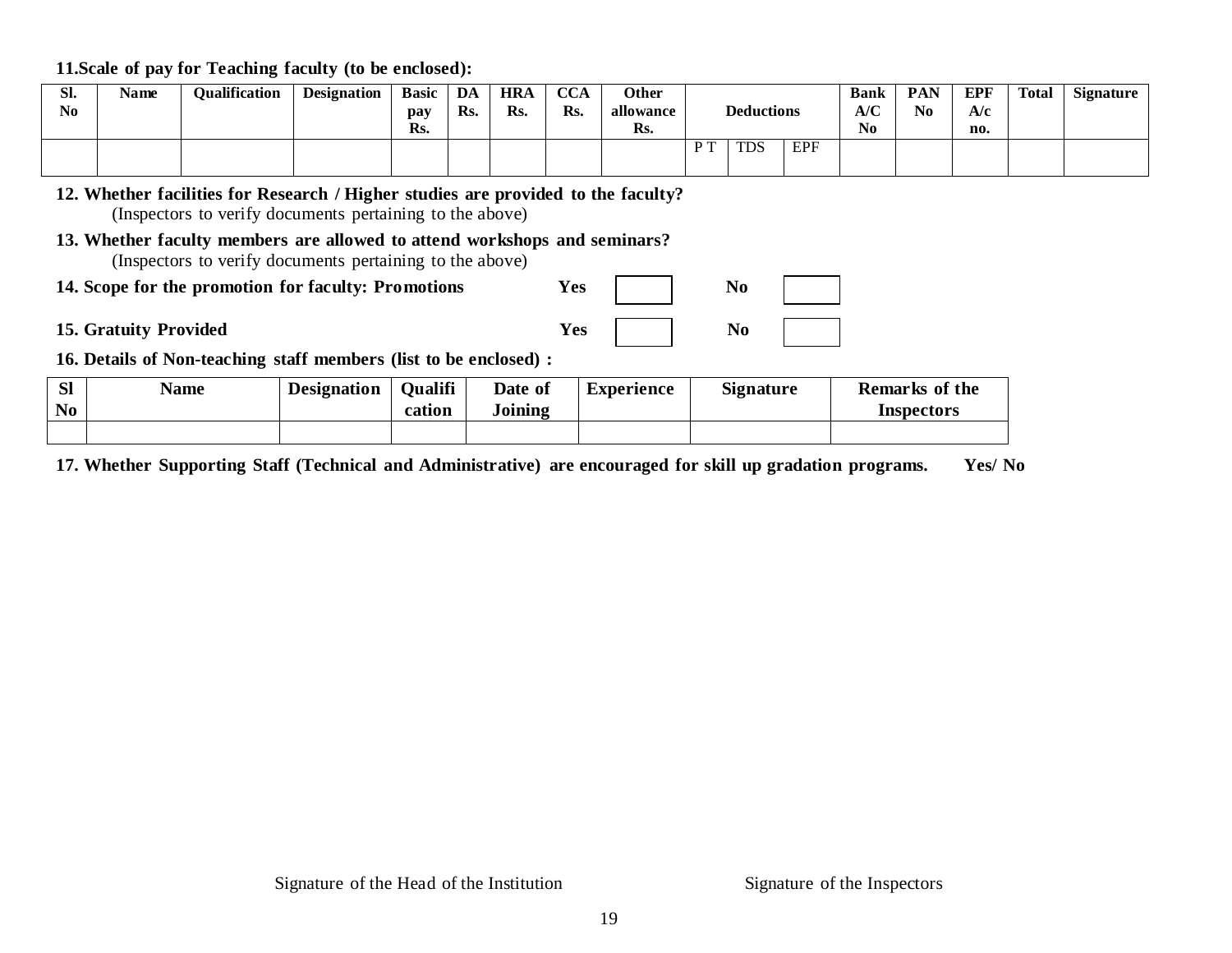### **PART V - DOCUMENTATION**

### **Records Maintained: Essential**

| Sl. No | <b>Records</b>                                       | Yes | N <sub>0</sub> | <b>Remarks of</b><br>the |
|--------|------------------------------------------------------|-----|----------------|--------------------------|
|        |                                                      |     |                | <b>Inspectors</b>        |
| 1      | <b>Admissions Registers</b>                          |     |                |                          |
| 2.     | Individual Service Register                          |     |                |                          |
| 3.     | <b>Staff Attendance Registers</b>                    |     |                |                          |
| 4.     | Sessional Marks Register                             |     |                |                          |
| 5.     | Final Marks Register                                 |     |                |                          |
| 6.     | <b>Student Attendance Registers</b>                  |     |                |                          |
| 7.     | Minutes of meetings- Teaching Staff                  |     |                |                          |
| 8.     | Fee paid Registers                                   |     |                |                          |
| 9.     | <b>Acquittance Registers</b>                         |     |                |                          |
| 10.    | Accession Register for books and Journals in Library |     |                |                          |
| 11.    | Log book for chemicals and Equipment costing more    |     |                |                          |
|        | than Rupees one lakh                                 |     |                |                          |
| 12.    | Job Cards for laboratories                           |     |                |                          |
| 13.    | Standard Operating Procedures (SOP's) for Equipment  |     |                |                          |
| 14.    | <b>Laboratory Manuals</b>                            |     |                |                          |
| 15.    | <b>Stock Register for Equipment</b>                  |     |                |                          |
| 16.    | Animal House Records as per CPCSEA                   |     |                |                          |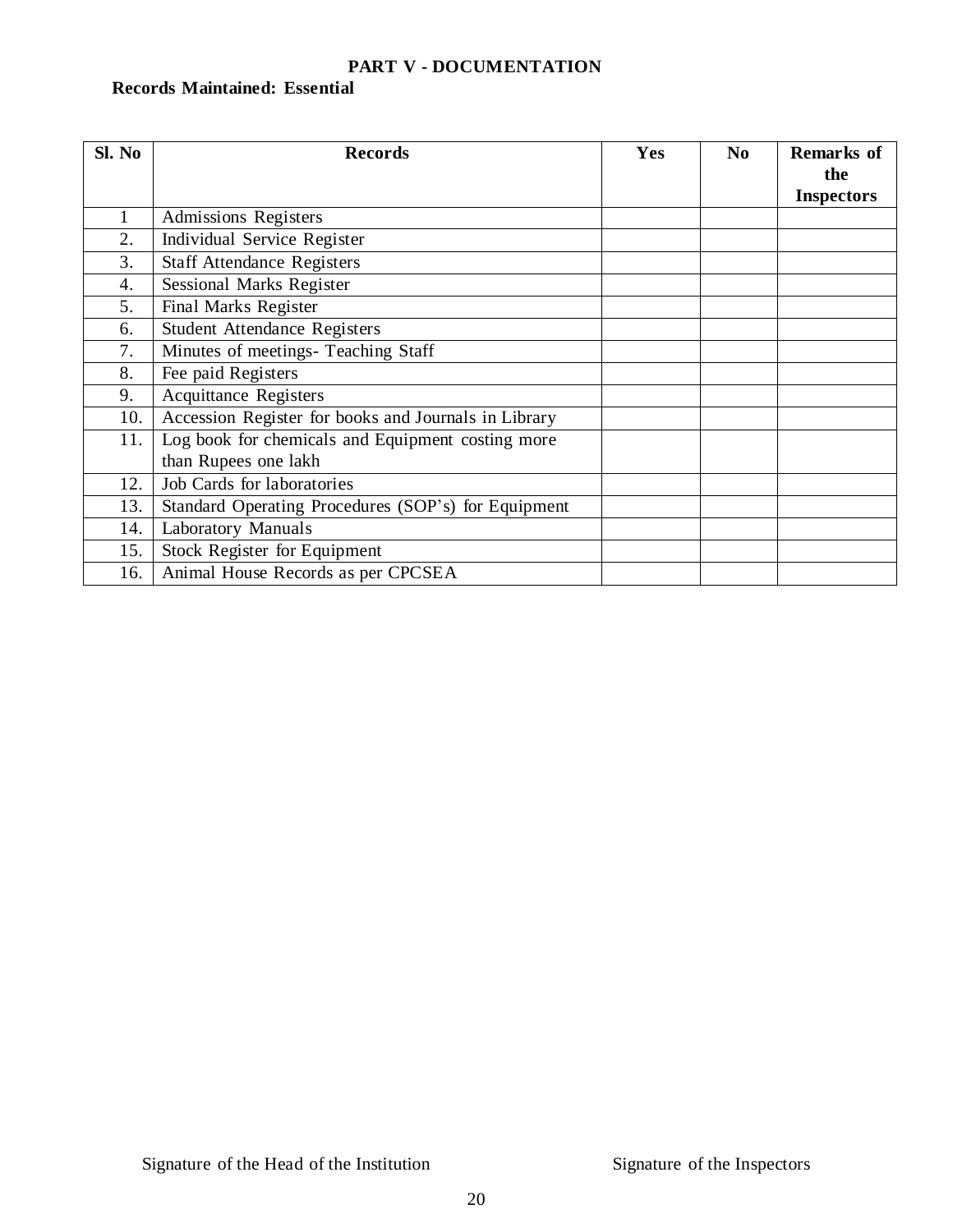#### **PART - VI**

#### **1.Financial Resource allocation and utilization fro the past three years: (Audited Accounts for previous year to be enclosed)**

| <b>SI</b> | <b>Expenditure in Rs.</b>            |           |                                | <b>Expenditure in Rs.</b>            |                  |                         | <b>Expenditure in Rs</b>             | Remarks of<br>the<br>Inspectors* |                         |  |
|-----------|--------------------------------------|-----------|--------------------------------|--------------------------------------|------------------|-------------------------|--------------------------------------|----------------------------------|-------------------------|--|
| No.       | <b>Total</b><br>budget<br>sanctioned | Recurring | <b>Non</b><br><b>Recurring</b> | <b>Total</b><br>budget<br>sanctioned | <b>Recurring</b> | <b>Non</b><br>Returning | <b>Total</b><br>budget<br>sanctioned | Recurring                        | <b>Non</b><br>Returning |  |

**2. Total amount spent on chemicals and glassware for the past three years:**

| <b>Sl</b> | <b>Expenditure in Rs.</b> |                   | <b>Expenditure in Rs.</b> |                     |                   | <b>Expenditure in Rs</b> |                  |                   | <b>Remarks of</b><br>the<br>Inspectors* |  |
|-----------|---------------------------|-------------------|---------------------------|---------------------|-------------------|--------------------------|------------------|-------------------|-----------------------------------------|--|
| No.       | <b>Total</b>              | <b>Sanctioned</b> | <b>Incurred</b>           | <b>Total budget</b> | <b>Sanctioned</b> | <b>Incurred</b>          | <b>Total</b>     | <b>Sanctioned</b> | <b>Incurred</b>                         |  |
|           | budget                    |                   |                           | allocated           |                   |                          | budget           |                   |                                         |  |
|           | allocated                 |                   |                           |                     |                   |                          | allocated        |                   |                                         |  |
|           | <b>Chemicals</b>          |                   |                           | <b>Chemicals</b>    |                   |                          | <b>Chemicals</b> |                   |                                         |  |
|           | Glassware                 |                   |                           | <b>Glassware</b>    |                   |                          | <b>Glassware</b> |                   |                                         |  |

**3. Total amount spent on equipments for the past three years: (Enclose purchase invoice)**

| <b>Sl</b> | <b>Expenditure in Rs.</b> |                   | <b>Expenditure in Rs.</b> |              | <b>Expenditure in Rs</b> |                 |              | Remarks of<br>the<br>Inspectors* |                 |  |
|-----------|---------------------------|-------------------|---------------------------|--------------|--------------------------|-----------------|--------------|----------------------------------|-----------------|--|
| No.       | <b>Total</b>              | <b>Sanctioned</b> | <b>Incurred</b>           | <b>Total</b> | <b>Sanctioned</b>        | <b>Incurred</b> | <b>Total</b> | <b>Sanctioned</b>                | <b>Incurred</b> |  |
|           | budget                    |                   |                           | budget       |                          |                 | budget       |                                  |                 |  |
|           | allocated                 | allocated         |                           |              | allocated                |                 |              |                                  |                 |  |
|           | Equipment                 | Equipment         |                           |              | Equipment                |                 |              |                                  |                 |  |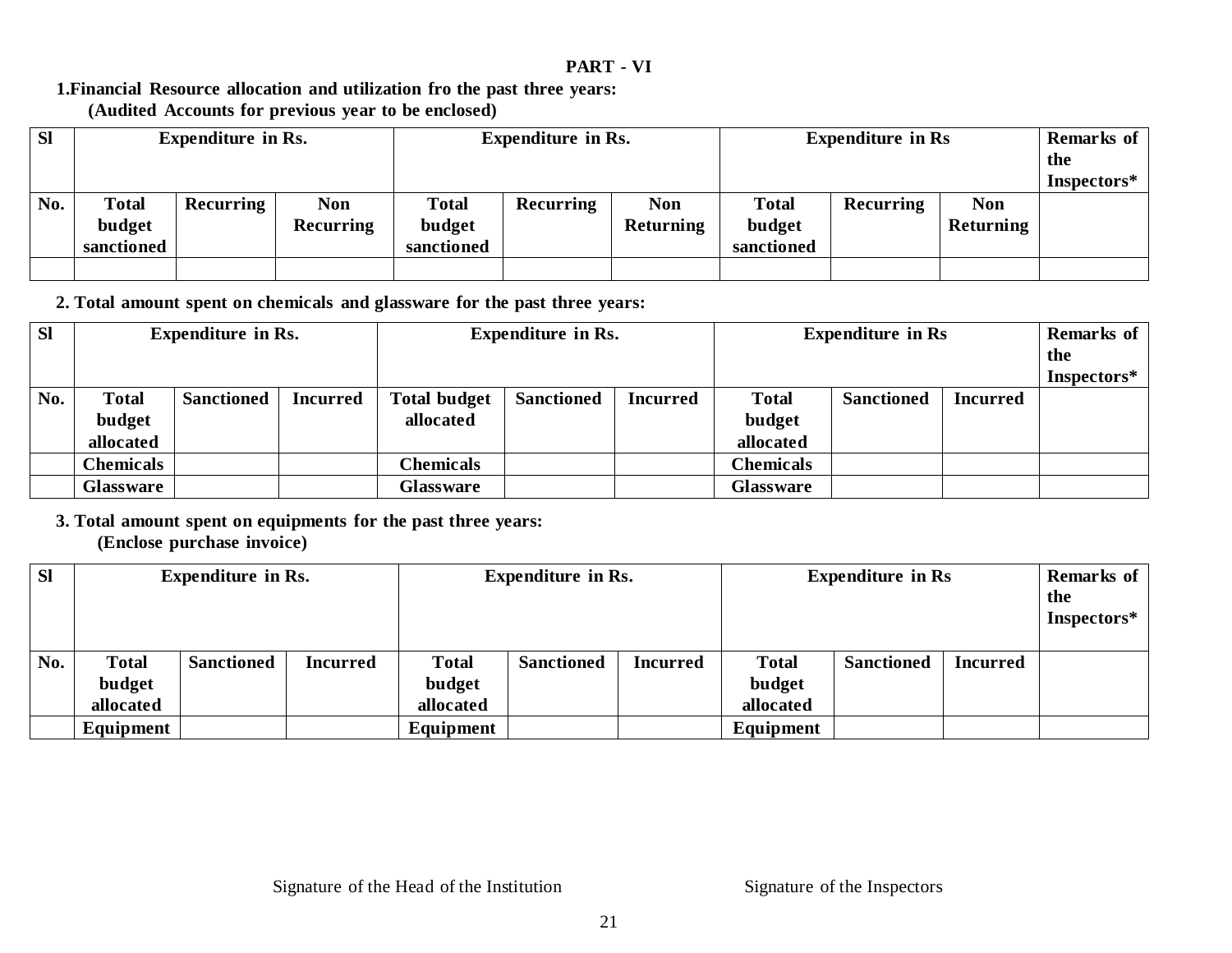#### **4. Total amount spent on Books and Journals for the past three years:**

| <b>SI</b> | <b>Expenditure in Rs.</b> |                   |                 | <b>Expenditure in Rs.</b> |                   |                 | <b>Expenditure in Rs</b> |                   | Remarks of |             |
|-----------|---------------------------|-------------------|-----------------|---------------------------|-------------------|-----------------|--------------------------|-------------------|------------|-------------|
| No.       |                           |                   |                 |                           |                   |                 |                          |                   | the        |             |
|           |                           |                   |                 |                           |                   |                 |                          |                   |            | Inspectors* |
|           | <b>Total</b>              | <b>Sanctioned</b> | <b>Incurred</b> | <b>Total</b>              | <b>Sanctioned</b> | <b>Incurred</b> | <b>Total</b>             | <b>Sanctioned</b> | Incurred   |             |
|           | budget                    |                   |                 | budget                    |                   |                 | budget                   |                   |            |             |
|           | allocated                 |                   |                 | allocated                 |                   |                 | allocated                |                   |            |             |
|           | <b>Books</b>              |                   |                 | <b>Books</b>              |                   |                 | <b>Books</b>             |                   |            |             |
|           | <b>Journals</b>           |                   |                 | <b>Journals</b>           |                   |                 | <b>Journals</b>          |                   |            |             |

**\*Last three years including this academic year till the date of inspection**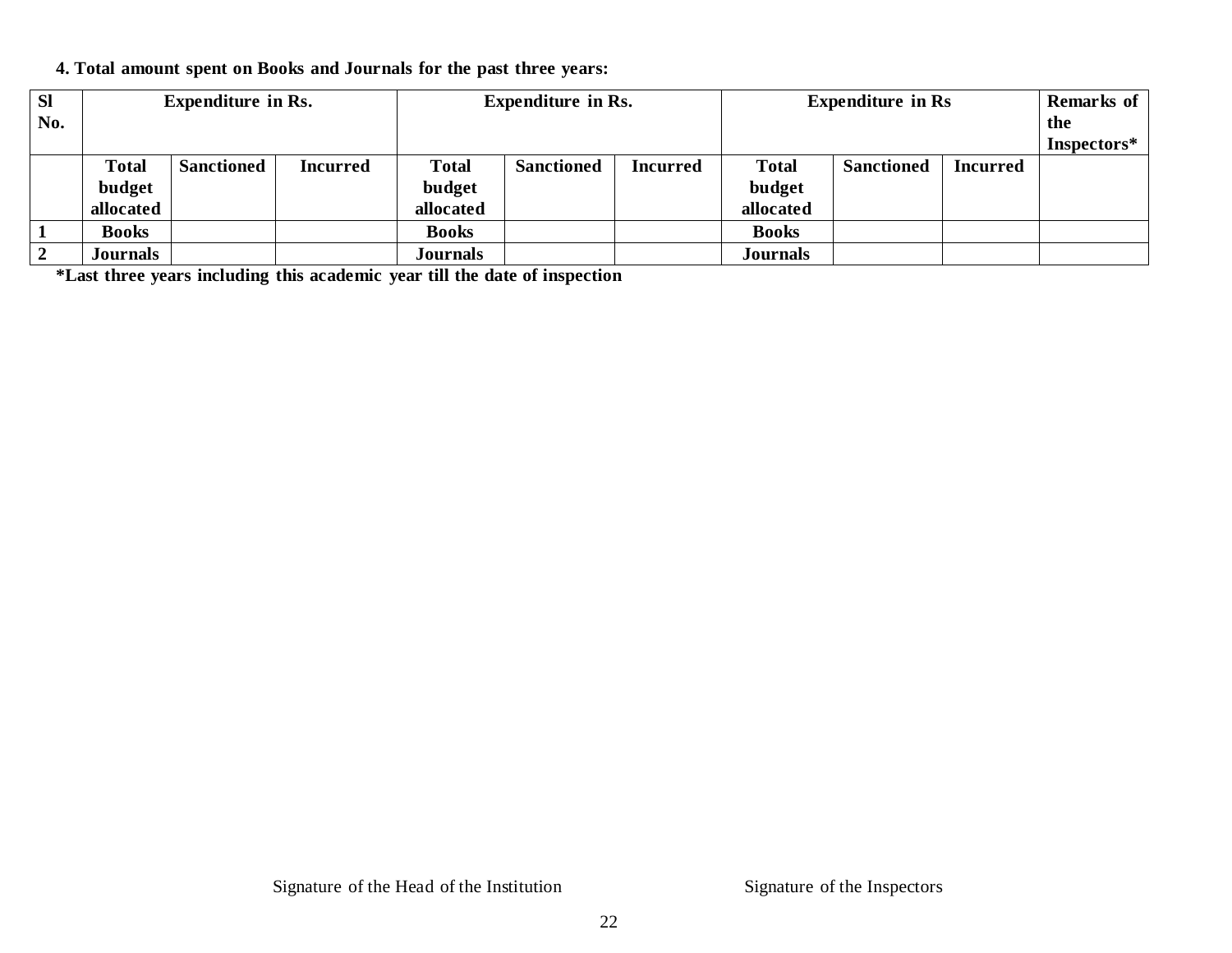#### **PART VII – EQUIPMENT AND APPARATUS**

### Note: Inspectors are requested to note that items which are marked with an asterisk (\*) are common for both B.Pharm and D. Pharm. **I --Department wise List of Minimum equipments required for D. Pharm**

### **PHARMACEUTICS**

### **Equipment:**

| Sl.            | <b>Name</b>                                     | <b>Minimum</b> | <b>Available Nos.</b> | Working  | Remarks of the    |
|----------------|-------------------------------------------------|----------------|-----------------------|----------|-------------------|
| No.            |                                                 | required Nos.  |                       | Yes / No | <b>Inspectors</b> |
| $\mathbf{1}$   | Continuous Hot Extraction Equipment             | 05             |                       |          |                   |
| $\overline{2}$ | <b>Conical Percolator</b>                       | 05             |                       |          |                   |
| 3              | <b>Tincture Press</b>                           | 01             |                       |          |                   |
| 4              | Hand Grinding Mill                              | 01             |                       |          |                   |
| 5              | Disintegrator*                                  | 01             |                       |          |                   |
| 6              | Ball mill*                                      | 01             |                       |          |                   |
| $\overline{7}$ | Hand operated Tablet machine                    | 01             |                       |          |                   |
| 8              | Tablet Coating Pan unit with hot air blower     | 01             |                       |          |                   |
|                | laboratory size*                                |                |                       |          |                   |
| 9              | Polishing pan laboratory size                   | 01             |                       |          |                   |
| 10             | Monsanto's hardness tester                      | 01             |                       |          |                   |
| 11             | Pfizer type hardness tester                     | 01             |                       |          |                   |
| 12             | Tablet disintegration test apparatus IP*        | 01             |                       |          |                   |
| 13             | Tablet dissolution test apparatus IP*           | 01             |                       |          |                   |
| 14             | Granulating sieve set                           | 10             |                       |          |                   |
| 15             | Tablet counter $-$ small size                   | 05             |                       |          |                   |
| 16             | Friability tester*                              | 01             |                       |          |                   |
| 17             | Collapsible tube - Filling and sealing          | 01             |                       |          |                   |
|                | equipment*                                      |                |                       |          |                   |
| 18             | Capsule filling machine - Lab size*             | 01             |                       |          |                   |
| 19             | Digital balance*                                | 01             |                       |          |                   |
| 20             | Distillation unit for distilled water           | 02             |                       |          |                   |
| 21             | Deionisation unit                               | 01             |                       |          |                   |
| 22             | Glass distillation unit for water for injection | 01             |                       |          |                   |
| 23             | Ampoule washing machine                         | 01             |                       |          |                   |
| 24             | Ampoule filling and sealing machine*            | 01             |                       |          |                   |
| 25             | Sintered glass filters for bacteria proof       | Adequate       |                       |          |                   |
|                | filtration (four different grades)              |                |                       |          |                   |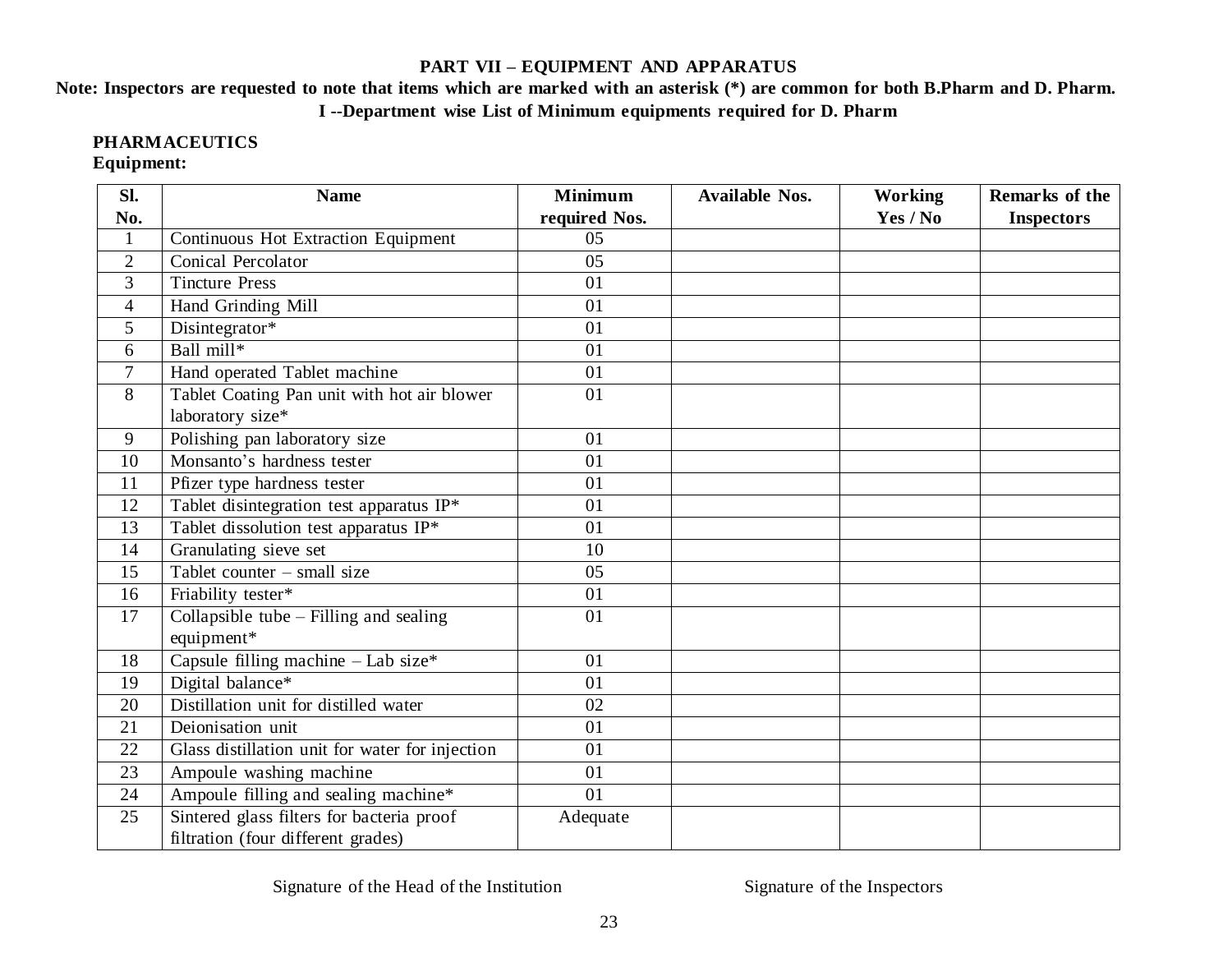| 26 | Millipore filter (3 grades)           | Adequate |  |  |
|----|---------------------------------------|----------|--|--|
| 27 | Autoclave*                            | 01       |  |  |
| 28 | Hot air sterilizer                    | 01       |  |  |
| 29 | Incubator                             | 01       |  |  |
| 30 | Aseptic cabinet                       | 01       |  |  |
| 31 | Ampoule clarity test equipment*       | 01       |  |  |
| 32 | Blender                               | 01       |  |  |
| 33 | Sieves set (Pharmacopoeial standard)* | 02       |  |  |
| 34 | Lab Centrifuge                        | 01       |  |  |
| 35 | Ointment slab                         | Adequate |  |  |
| 36 | Ointment spatula                      | Adequate |  |  |
| 37 | Pestle and mortar porcelain           | Adequate |  |  |
| 38 | Pestle and mortar glass               | Adequate |  |  |
| 39 | Suppository moulds of three sizes     | Adequate |  |  |
| 40 | Refrigerator                          | 01       |  |  |

NOTE: Adequate number of glassware commonly used in the laboratory should be provided in each laboratory and department.

### **PHARMACEUTICAL CHEMISTRY**

**Equipment:**

| <b>Sl. No.</b> | <b>Name</b>               | <b>Minimum</b> | <b>Available Nos.</b> | Working  | <b>Remarks</b> of |
|----------------|---------------------------|----------------|-----------------------|----------|-------------------|
|                |                           | required Nos.  |                       | Yes / No | the Inspectors    |
|                | Refractometer             | 01             |                       |          |                   |
|                | Polarimeter               | 01             |                       |          |                   |
|                | Photoelectric colorimeter | 01             |                       |          |                   |
| $\overline{4}$ | Ph meter*                 | 01             |                       |          |                   |
|                | Atomic model set*         | 02             |                       |          |                   |
| 6              | Electronic balance*       | 01             |                       |          |                   |
|                | Periodic table chart*     | Adequate       |                       |          |                   |

NOTE: Adequate number of glass ware commonly used in the laboratory should be provided in each laboratory and department.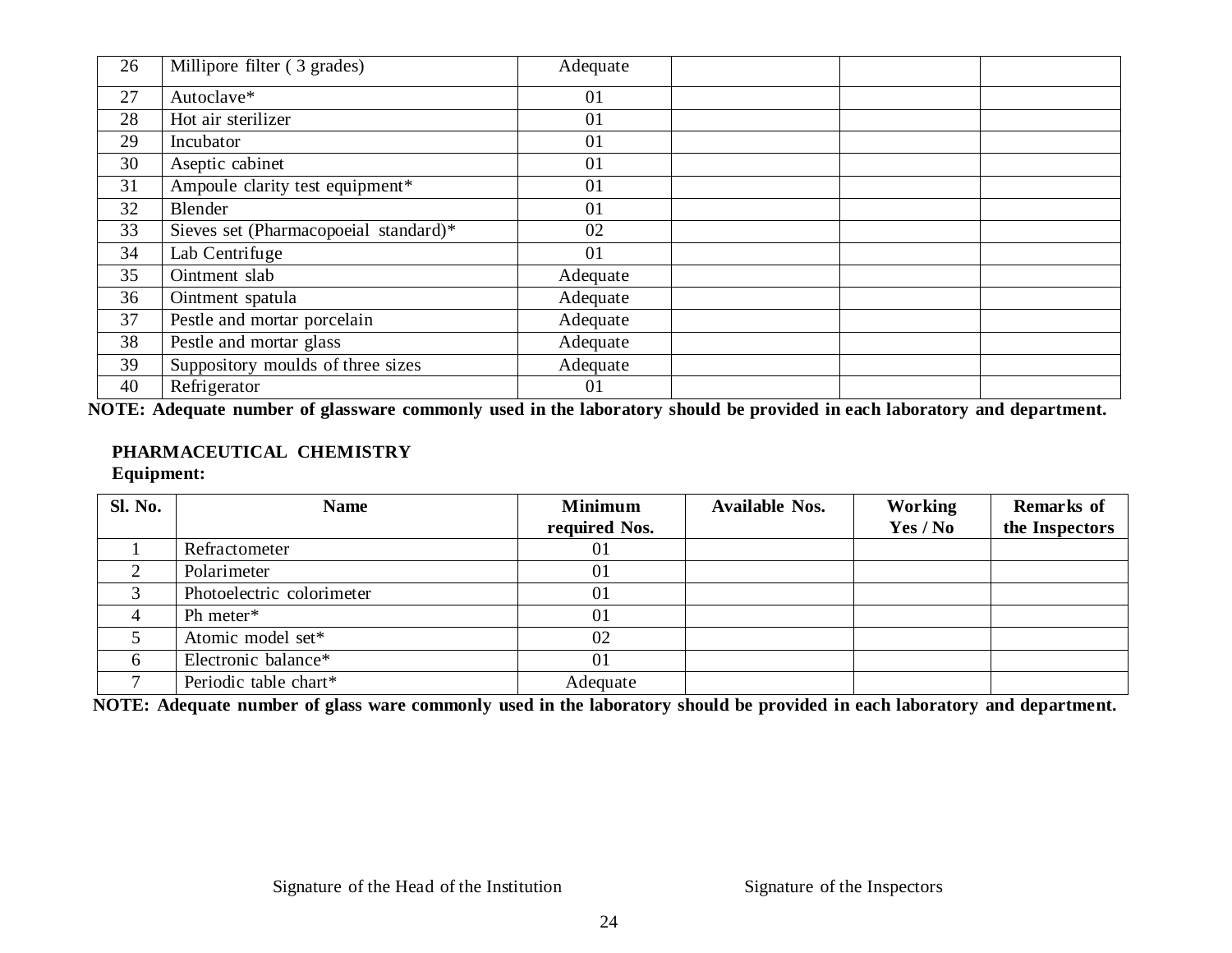### **PHYSIOLOGY & PHARMACOLOGY LABORATORY**

### **Equipment:**

| Sl.No.         | <b>Name</b>                            | <b>Minimum</b> | <b>Available Nos.</b> | <b>Working</b> | Remarks of the    |
|----------------|----------------------------------------|----------------|-----------------------|----------------|-------------------|
|                |                                        | required Nos.  |                       | Yes / No       | <b>Inspectors</b> |
| 1              | Haemoglobinometer                      | 20             |                       |                |                   |
| $\overline{2}$ | Haemocytometer*                        | 10             |                       |                |                   |
| 3              | Student's organ bath                   | 01             |                       |                |                   |
| $\overline{4}$ | Sherington's rotating drum*            | 01             |                       |                |                   |
| 5              | Frog board                             | Adequate       |                       |                |                   |
| 6              | Tray (dissecting)                      | Adequate       |                       |                |                   |
| $\overline{7}$ | Frontal writing lever*                 | Adequate       |                       |                |                   |
| 8              | Aeration tube*                         | Adequate       |                       |                |                   |
| 9              | Telethermometer                        | 01             |                       |                |                   |
| 10             | Pole climbing apparatus*               | 01             |                       |                |                   |
| 11             | Histamine chamber                      | 01             |                       |                |                   |
| 12             | Simple lever*                          | Adequate       |                       |                |                   |
| 13             | Sterling heart lever*                  | Adequate       |                       |                |                   |
| 14             | Aerator*                               | Adequate       |                       |                |                   |
| 15             | Histological Slides                    | Adequate       |                       |                |                   |
| 16             | Sphygmomanometer*                      | 05             |                       |                |                   |
|                | (B.P. apparatus)                       |                |                       |                |                   |
| 17             | Stethoscope*                           | 05             |                       |                |                   |
| 18             | First aid equipment                    | Adequate       |                       |                |                   |
| 19             | Contraceptive device*                  | Adequate       |                       |                |                   |
| 20             | Dissecting (surgical) instruments      | Adequate       |                       |                |                   |
| 21             | Balance for weighing small Animals     | 01             |                       |                |                   |
| 22             | Kymograph paper                        | Adequate       |                       |                |                   |
| 23             | Actophotometer*                        | 01             |                       |                |                   |
| 24             | Analgesiometer*                        | 01             |                       |                |                   |
| 25             | Thermometer                            | Adequate       |                       |                |                   |
| 26             | Plastic animal cage                    | Adequate       |                       |                |                   |
| 27             | Double unit organ bath with thermostat | 01             |                       |                |                   |
| 28             | Refrigerator                           | 01             |                       |                |                   |
| 29             | Digital balance                        | 01             |                       |                |                   |
| 30             | Charts                                 | Adequate       |                       |                |                   |
| 31             | Human skeleton*                        | 01             |                       |                |                   |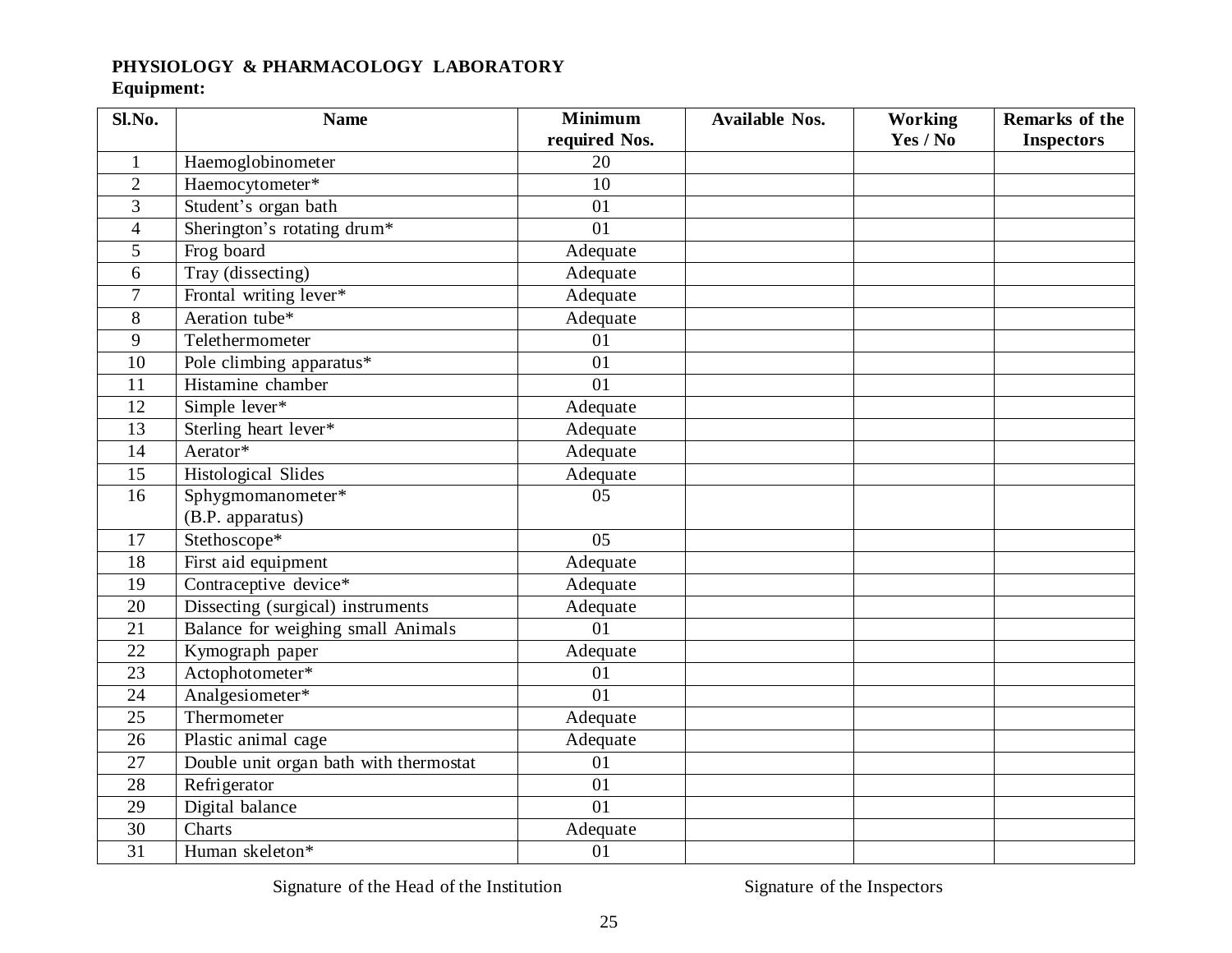| 32 | Anatomical specimen (Heart, brain,    | $01$ set |  |  |
|----|---------------------------------------|----------|--|--|
|    | eye,,ear,,reproductive system etc.,)* |          |  |  |
| 33 | Electro-convulsiometer*               | 01       |  |  |
| 34 | Stop watch                            | Adequate |  |  |
| 35 | Clamp, boss heads, screw clips*       | Adequate |  |  |
| 36 | Syme's Cannula*                       | Adequate |  |  |

NOTE: Adequate number of glassware commonly used in the laboratory should be provided in each laboratory and department. **and department.**

#### **PHARMCOGNOSY LABORATORY**

**Equipment:**

| Sl No. | <b>Name</b>              | <b>Minimum</b> | <b>Available Nos.</b> | Working  | Remarks of the    |
|--------|--------------------------|----------------|-----------------------|----------|-------------------|
|        |                          | required Nos.  |                       | Yes / No | <b>Inspectors</b> |
|        | Projection Microscope    | 01             |                       |          |                   |
|        | Charts (different types) | Adequate       |                       |          |                   |
|        | Models (different types) | Adequate       |                       |          |                   |
| 4      | Permanent Slides         | Adequate       |                       |          |                   |
|        | Slides and Cover Slips   | Adequate       |                       |          |                   |

NOTE: Adequate number of glassware commonly used in the laboratory should be provided in each laboratory and department.

#### **PHARMACY PRACTICE LABORATORY**

**Equipment:**

| Sl No.                      | <b>Name</b>                                      | <b>Minimum</b>              | <b>Available Nos.</b> | <b>Working</b> | Remarks of the    |
|-----------------------------|--------------------------------------------------|-----------------------------|-----------------------|----------------|-------------------|
|                             |                                                  | required Nos.               |                       | Yes / No       | <b>Inspectors</b> |
|                             | Colorimeter                                      |                             |                       |                |                   |
| $\mathcal{D}_{\mathcal{L}}$ | Microscope                                       | Adequate                    |                       |                |                   |
| $\mathfrak{Z}$              | Permanent slides (skin, kidney, pancreas,        | Adequate                    |                       |                |                   |
|                             | smooth muscle, liver etc.,)                      |                             |                       |                |                   |
| 4                           | Watch glass                                      | Adequate                    |                       |                |                   |
| 5.                          | Centrifuge                                       |                             |                       |                |                   |
| 6                           | Biochemical reagents for analysis of normal      | Adequate                    |                       |                |                   |
|                             | and pathological constituents in urine and blood |                             |                       |                |                   |
|                             | facilities                                       |                             |                       |                |                   |
|                             | Filtration equipment                             | $\mathcal{D}_{\mathcal{L}}$ |                       |                |                   |
| 8                           | <b>Filling Machine</b>                           |                             |                       |                |                   |
| 9                           | Sealing Machine                                  |                             |                       |                |                   |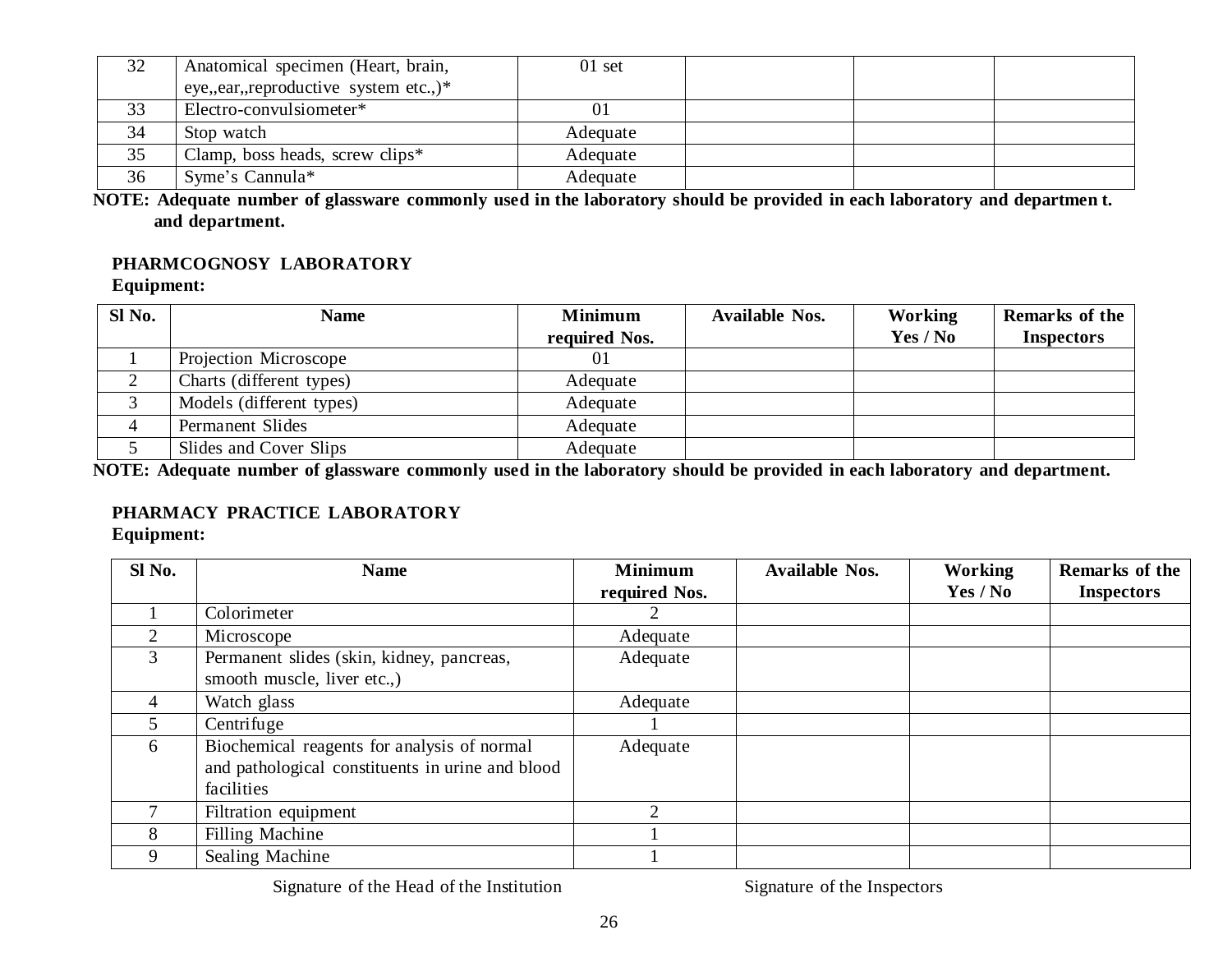| 10 | Autoclave sterilizer                                            |          |  |
|----|-----------------------------------------------------------------|----------|--|
| 11 | Membrane filter                                                 | 1 Unit   |  |
| 12 | Sintered glass funnel with complete filtering<br>assemble       | Adequate |  |
| 13 | Small disposable membrane filter for IV<br>admixture filtration | Adequate |  |
| 14 | Laminar air flow bench                                          |          |  |
| 15 | Vacuum pump                                                     |          |  |
| 16 | Oven                                                            |          |  |
| 17 | Surgical dressing                                               | Adequate |  |
| 18 | Incubator                                                       |          |  |
| 19 | PH meter                                                        |          |  |
| 20 | Disintegration test apparatus                                   |          |  |
| 21 | Hardness tester                                                 |          |  |
| 22 | Centrifuge                                                      |          |  |
| 23 | Magnetic stirrer                                                |          |  |
| 24 | Thermostatic bath                                               |          |  |

NOTE: Adequate number of glass ware commonly used in the laboratory should be provided in each laboratory and the **department.**

Museum: Every Institution shall maintain a museum of crude drugs, herbarium sheets, botanical specimens of the drugs, and **plants, mentioned in the course in addition the following are recommended.**

- **1. Colored slides of medicine plants.**
- **2. Display of popular patent medicines, and**
- **3. Containers of common usage in medicines.**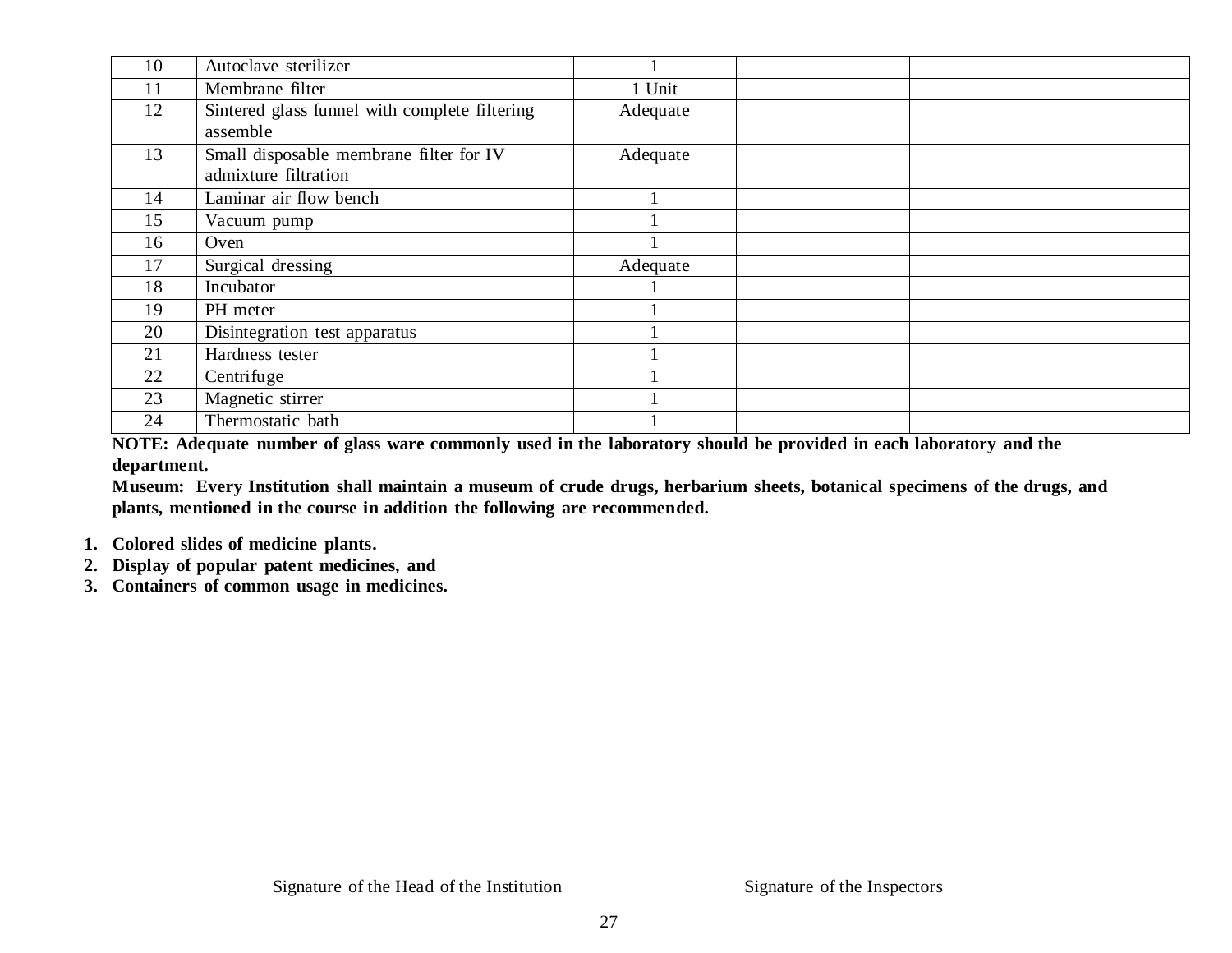### **II Department wise List of Minimum equipments required for B. Pharm (for a batch of 20 students) DEPARTMENT OF PHARMACOLOGY**

#### **Equipment:**

| Sl. No.        | <b>Name</b>                          | <b>Minimum required</b> | <b>Available Nos.</b> | <b>Working</b> | <b>Remarks</b> of |
|----------------|--------------------------------------|-------------------------|-----------------------|----------------|-------------------|
|                |                                      | Nos.                    |                       | Yes / No       | the Inspectors    |
| $\mathbf{1}$   | Microscopes*                         | 15                      |                       |                |                   |
| $\overline{2}$ | Haemocytometer with Micropipettes*   | 20                      |                       |                |                   |
| 3              | Sahli's haemocytometer               | 20                      |                       |                |                   |
| $\overline{4}$ | Hutchinson's spirometer              | 01                      |                       |                |                   |
| 5              | Spygmomanometer*                     | 5                       |                       |                |                   |
| 6              | Stethoscope*                         | 5                       |                       |                |                   |
|                | Permanent Slides for various tissues | One pair of each        |                       |                |                   |
|                |                                      | tissue                  |                       |                |                   |
|                |                                      | Organs and endocrine    |                       |                |                   |
|                |                                      | glands                  |                       |                |                   |
|                |                                      | One slide of each       |                       |                |                   |
|                |                                      | organ system            |                       |                |                   |
| 8              | Models for various organs            | One model of each       |                       |                |                   |
|                |                                      | organ system            |                       |                |                   |
| 9              | Specimen for various organs and      | One model for each      |                       |                |                   |
|                | systems*                             | organ system            |                       |                |                   |
| 10             | Skeleton and bones*                  | One set of skeleton     |                       |                |                   |
|                |                                      | and one spare bone      |                       |                |                   |
| 11             | Different Contraceptive Devices and  | One set of each         |                       |                |                   |
|                | Models*                              | device                  |                       |                |                   |
| 12             | Muscle electrodes                    | 01                      |                       |                |                   |
| 13             | Lucas moist chamber                  | 01                      |                       |                |                   |
| 14             | Myographic lever                     | 01                      |                       |                |                   |
| 15             | Stimulator                           | 01                      |                       |                |                   |
| 16             | Centrifuge                           | 01                      |                       |                |                   |
| 17             | Electronic Balance                   | 01                      |                       |                |                   |
| 18             | Physical /Chemical Balance           | 01                      |                       |                |                   |
| 19             | Sherrington's Kymograph Machine /    | 10                      |                       |                |                   |
|                | Polyrite                             |                         |                       |                |                   |
| 20             | Sherrington Drum*                    | 10                      |                       |                |                   |
| 21             | Perspex bath assembly (single unit)  | 10                      |                       |                |                   |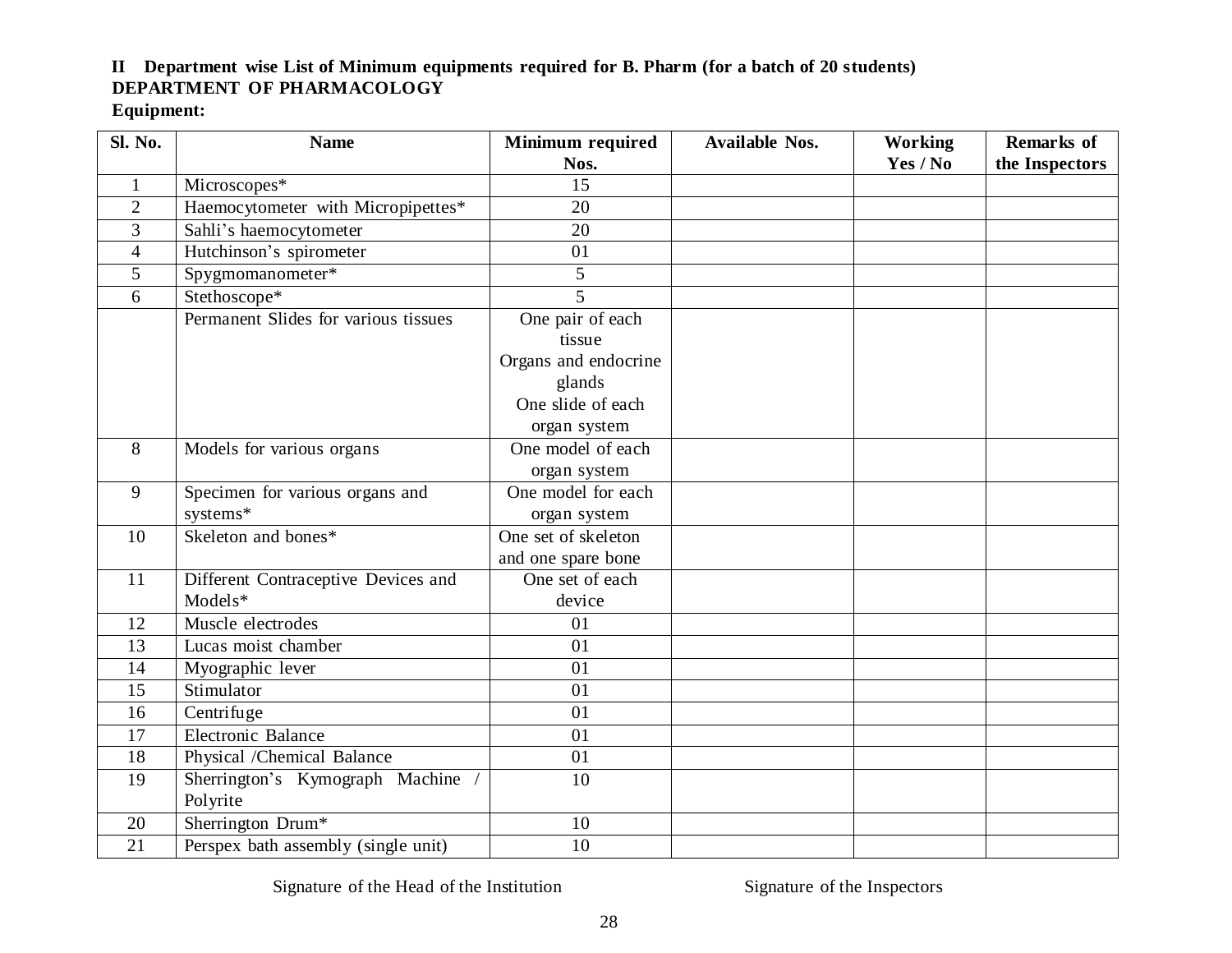| 22 | Aerators*                            | 10              |  |
|----|--------------------------------------|-----------------|--|
| 23 | Computer with LCD                    | 01              |  |
| 24 | Software packages for experiment     | 01              |  |
| 25 | Standard graphs of various drugs     | Adequate number |  |
| 26 | Actophotometer*                      | 01              |  |
| 27 | Rotarod                              | 01              |  |
| 28 | Pole climbing apparatus*             | 01              |  |
| 29 | Analgesiometer (Eddy's hot plate and | 01              |  |
|    | radiant heat methods)*               |                 |  |
| 30 | Convulsiometer*                      | 01              |  |
| 31 | Plethysmograph                       | 01              |  |
| 32 | Digital pH meter                     | 01              |  |

| <b>Sl. No.</b> | <b>Name</b>                        | <b>Minimum</b> required | <b>Available Nos.</b> | Working  | Remarks of the    |
|----------------|------------------------------------|-------------------------|-----------------------|----------|-------------------|
|                |                                    | No.s                    |                       | Yes / No | <b>Inspectors</b> |
|                | Folin-Wu tubes                     | 60                      |                       |          |                   |
|                | Dissection Tray and Boards*        | 10                      |                       |          |                   |
|                | Haemostatic artery forceps         | 10                      |                       |          |                   |
|                | Hypodermic syringes and needles of | 10                      |                       |          |                   |
|                | size 15,24,26G                     |                         |                       |          |                   |
|                | Levers, cannulae*                  | 20                      |                       |          |                   |

NOTE: Adequate number of glassware commonly used in the laboratory should be provided in each laboratory and department.

### **DEPARTMENT OF PHARMACOGNOSY**

#### **Equipment:**

| <b>Sl. No.</b> | <b>Name</b>                      | Minimum required | <b>Available Nos.</b> | <b>Working</b> | <b>Remarks</b> of |
|----------------|----------------------------------|------------------|-----------------------|----------------|-------------------|
|                |                                  | Nos.             |                       | Yes / No       | the Inspectors    |
|                | Microscope with stage micrometer | 15               |                       |                |                   |
| 2              | Digital Balance                  | 02               |                       |                |                   |
|                | Autoclave                        | 02               |                       |                |                   |
| 4              | Hot air oven                     | 02               |                       |                |                   |
|                | B.O.D.incubator                  | 01               |                       |                |                   |
| 6              | Refrigerator                     | 01               |                       |                |                   |
|                | Laminar air flow                 | 01               |                       |                |                   |
| 8              | Colony counter                   | 02               |                       |                |                   |
|                | Zone reader                      | 01               |                       |                |                   |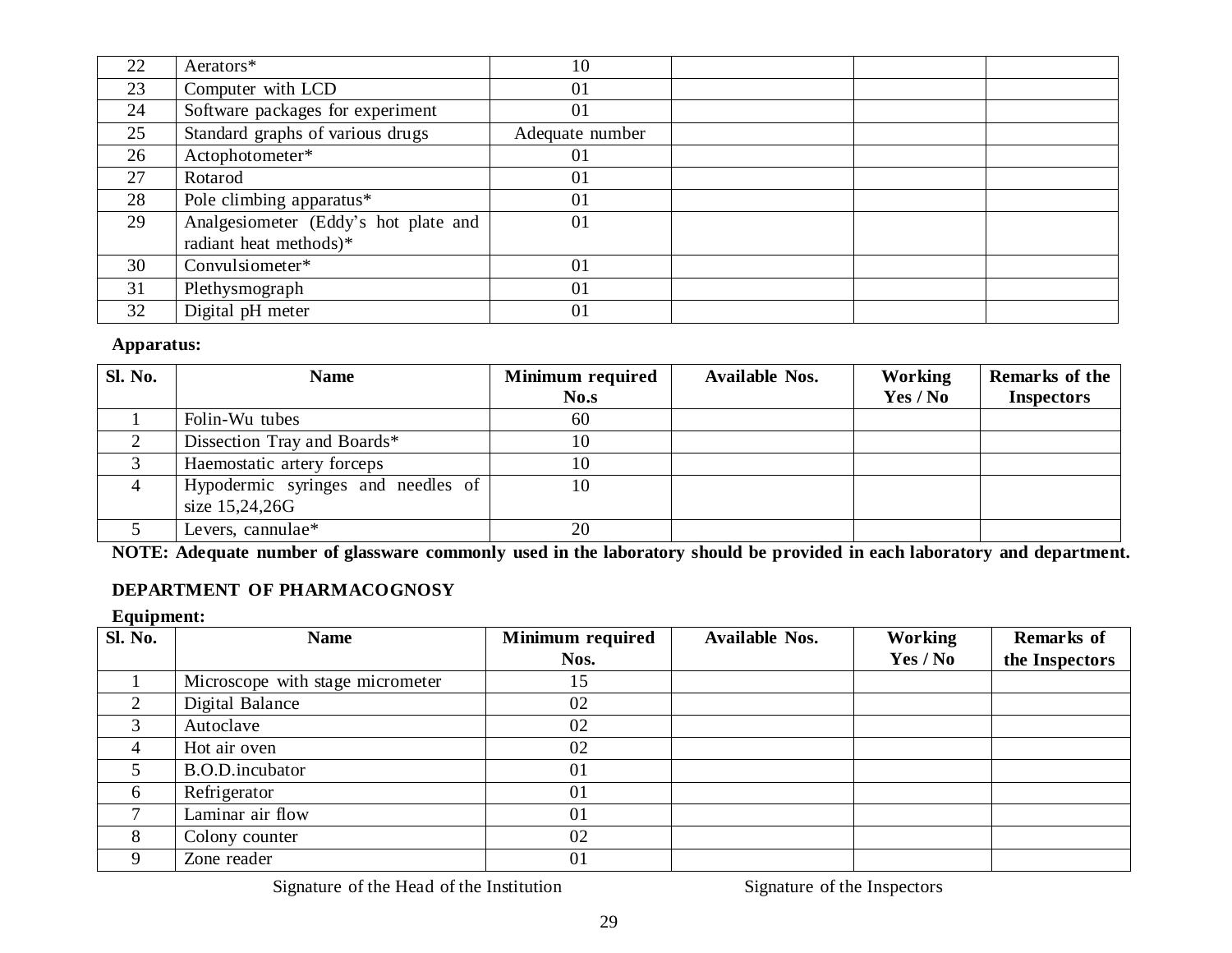| 10 | Digital pH meter                          | 01 |  |
|----|-------------------------------------------|----|--|
| 11 | oil<br>Microscope with<br>and<br>stage    | 20 |  |
|    | immersion objective                       |    |  |
| 12 | Sterility testing unit                    | 01 |  |
| 13 | Camera Lucida                             | 15 |  |
| 14 | Eye piece micrometer                      | 15 |  |
| 15 | Stage micrometer                          | 20 |  |
| 16 | Incinerator                               | 01 |  |
| 17 | Moisture balance                          | 01 |  |
| 18 | Heating mantle                            | 15 |  |
| 19 | Flourimeter                               | 01 |  |
| 20 | Vacuum pump                               | 02 |  |
| 21 | Micropipettes<br>(Single)<br>multi<br>and | 02 |  |
|    | channeled)                                |    |  |
| 22 | Micro Centrifuge                          | 01 |  |
| 23 | Projection Microscope                     | 01 |  |

| <b>Sl. No.</b> | <b>Name</b>                 | Minimum required | <b>Available Nos.</b> | <b>Working</b> | <b>Remarks of</b> |
|----------------|-----------------------------|------------------|-----------------------|----------------|-------------------|
|                |                             | Nos.             |                       | Yes / No       | the Inspectors    |
|                | Reflux flask with condenser | 20               |                       |                |                   |
|                | Water bath                  | 20               |                       |                |                   |
|                | Clavengers apparatus        | 10               |                       |                |                   |
|                | Soxhlet apparatus           | 10               |                       |                |                   |
|                | TLC chamber and sprayer     | 10               |                       |                |                   |
|                | Distillation unit           | 01               |                       |                |                   |

NOTE: Adequate number of glassware commonly used in the laboratory should be provided in each laboratory and department.

### **DEPARTMENT OF PHARMACEUTICAL CHEMISTRY**

#### **Equipment:**

| Sl. No. | <b>Name</b>                           | Minimum required | <b>Available Nos.</b> | Working  | <b>Remarks</b> of |
|---------|---------------------------------------|------------------|-----------------------|----------|-------------------|
|         |                                       | Nos.             |                       | Yes / No | the Inspectors    |
|         | Hot plates                            | 05               |                       |          |                   |
|         | : ) ven                               | 03               |                       |          |                   |
|         | Refrigerator                          |                  |                       |          |                   |
|         | Analytical Balances for demonstration | 05               |                       |          |                   |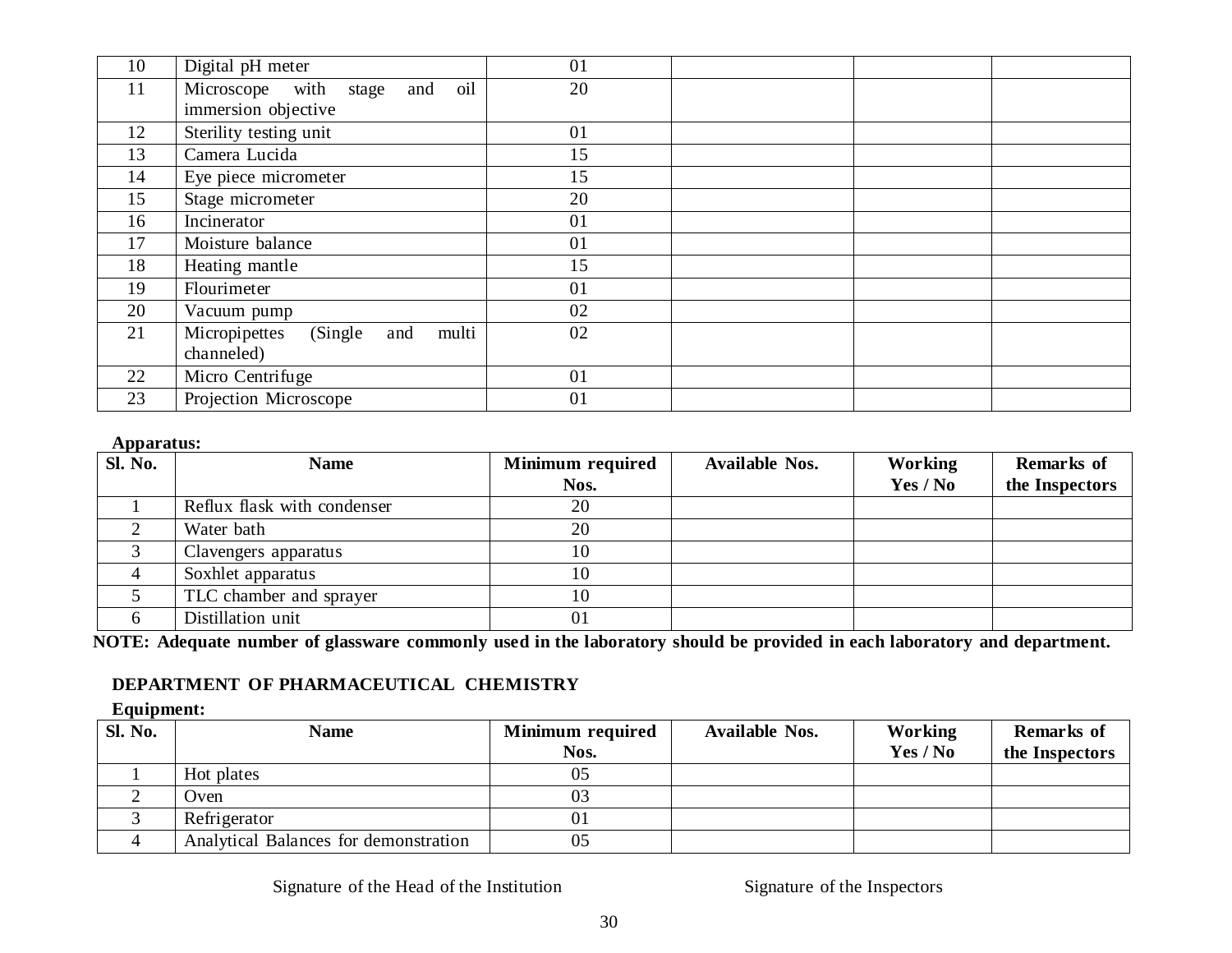|    | Digital balance 10mg sensitivity  | 10 |  |  |
|----|-----------------------------------|----|--|--|
|    | Suction pumps                     | 06 |  |  |
|    | Muffle Furnace                    | 01 |  |  |
|    | <b>Mechanical Stirrers</b>        |    |  |  |
|    | Magnetic Stirrers with Thermostat |    |  |  |
| 10 | Vacuum Pump                       | 01 |  |  |
| 11 | Digital pH meter                  |    |  |  |
| 12 | Microwave Oven                    |    |  |  |

| $\overline{SI. No.}$ | <b>Name</b>                       | Minimum required | <b>Available Nos.</b> | <b>Working</b> | <b>Remarks of</b> |
|----------------------|-----------------------------------|------------------|-----------------------|----------------|-------------------|
|                      |                                   | Nos.             |                       | Yes / No       | the Inspectors    |
|                      | Distillation Unit                 | 02               |                       |                |                   |
| 2                    | Reflux flask and condenser single | 20               |                       |                |                   |
|                      | necked                            |                  |                       |                |                   |
| 3                    | Reflux flask and condenser double | 20               |                       |                |                   |
|                      | triple necked                     |                  |                       |                |                   |
| $\overline{4}$       | <b>Burettes</b>                   | 40               |                       |                |                   |
|                      | Arsenic Limit Test Apparatus      | 20               |                       |                |                   |
| 6                    | Nesslers Cylinders                | 40               |                       |                |                   |

NOTE: Adequate number of glassware commonly used in the laboratory should be provided in each laboratory and department.

### **DEPARTMENT OF PHARMACEUTICS**

#### **Equipment:**

| <b>Sl. No.</b> | <b>Name</b>                         | <b>Minimum</b><br><b>Required Nos.</b> | <b>Available</b><br>Nos. | Working<br>Yes / No | <b>Remarks of</b><br>the Inspectors |
|----------------|-------------------------------------|----------------------------------------|--------------------------|---------------------|-------------------------------------|
|                | Homogenizer                         | 05                                     |                          |                     |                                     |
| 2              | Digital balance (10 mg sensitivity) | 05                                     |                          |                     |                                     |
| 3              | Microscopes                         | 05                                     |                          |                     |                                     |
| $\overline{4}$ | Stage and eye piece micrometers     | 05                                     |                          |                     |                                     |
| 5              | Brookfield's viscometer             | 01                                     |                          |                     |                                     |
| 6              | Ball mill*                          | 01                                     |                          |                     |                                     |
|                | Sieve shaker with sieve set*        | 01                                     |                          |                     |                                     |
| 8              | Double cone blender                 | 01                                     |                          |                     |                                     |
| 9              | Propeller type mechanical agitator  | 05                                     |                          |                     |                                     |
| 10             | Autoclave*                          | 01                                     |                          |                     |                                     |
| 11             | Steam distillation still            | 01                                     |                          |                     |                                     |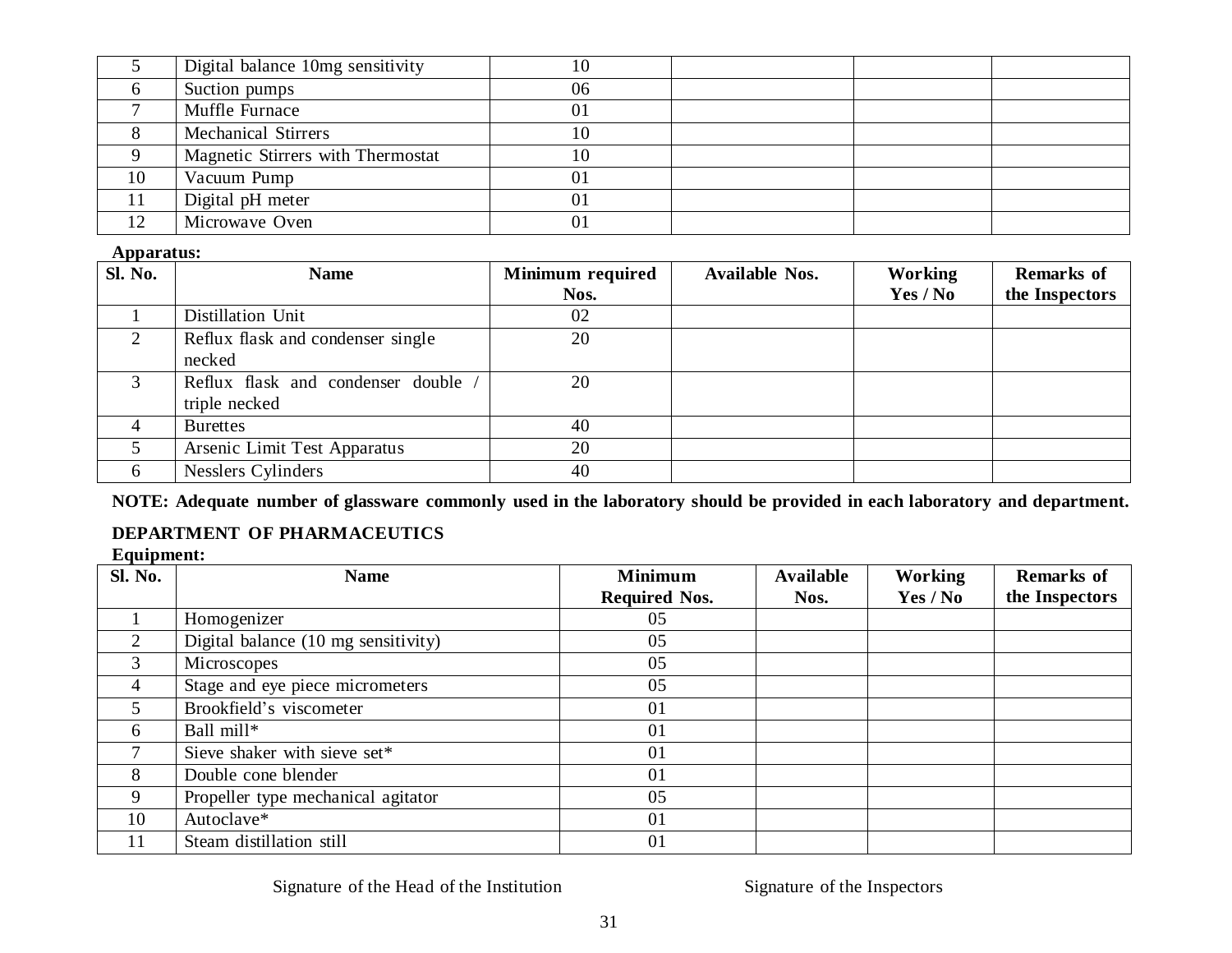| 12 | Vacuum Pump*                                      | 01                 |  |  |
|----|---------------------------------------------------|--------------------|--|--|
| 13 | Standard sieves, sieve no. 8, 10, 12, 22, 24, 44, | 10 <sub>sets</sub> |  |  |
|    | 66,80                                             |                    |  |  |
| 14 | Tablet punching machine                           | 01                 |  |  |
| 15 | Capsule filling machine*                          | 01                 |  |  |
| 16 | Ampoule washing machine*                          | 01                 |  |  |
| 17 | Ampoule filling and sealing machine*              | 01                 |  |  |
| 18 | Tablet disintegration test apparatus IP           | 01                 |  |  |
| 19 | Tablet dissolution test apparatus IP              | 01                 |  |  |
| 20 | Monsanto's hardness tester                        | 01                 |  |  |
| 21 | Pfizer type hardness tester                       | 01                 |  |  |
| 22 | Friability test apparatus*                        | 01                 |  |  |
| 23 | Clarity test apparatus                            | 01                 |  |  |
| 24 | Ointment filling machine*                         | 01                 |  |  |
| 25 | Collapsible Tube Crimping Machine*                | 01                 |  |  |
| 26 | Tablet coating pan*                               | 01                 |  |  |
| 27 | Magnetic stirrer, 500ml and 1 liter capacity*,    | 10                 |  |  |
|    | with variable speed control.                      |                    |  |  |
| 28 | Digital pH meter                                  | 02                 |  |  |
| 29 | All purpose equipment with all accessories        | 01                 |  |  |
| 30 | <b>Aseptic Cabinet</b>                            | 01                 |  |  |
| 31 | <b>BOD</b> Incubator                              | 02                 |  |  |
| 32 | Bottle washing Machine                            | 01                 |  |  |
| 33 | <b>Bottle Sealing Machine</b>                     | 01                 |  |  |
| 34 | <b>Bulk Density Apparatus</b>                     | 02                 |  |  |
| 35 | Conical Percolator (glass/copper/stainless steel) | 10                 |  |  |
| 36 | Capsule Counter                                   | 02                 |  |  |
| 37 | Energy meter                                      | 02                 |  |  |
| 38 | Hot Plate                                         | 02                 |  |  |
| 39 | Humidity Control Oven                             | 01                 |  |  |
| 40 | Liquid Filling Machine                            | 01                 |  |  |
| 41 | Mechanical stirrer with speed regulator           | 02                 |  |  |
| 42 | Precision Melting point Apparatus                 | 01                 |  |  |
| 43 | <b>Tray Drier</b>                                 | 01                 |  |  |
| 44 | Distillation Unit                                 | 01                 |  |  |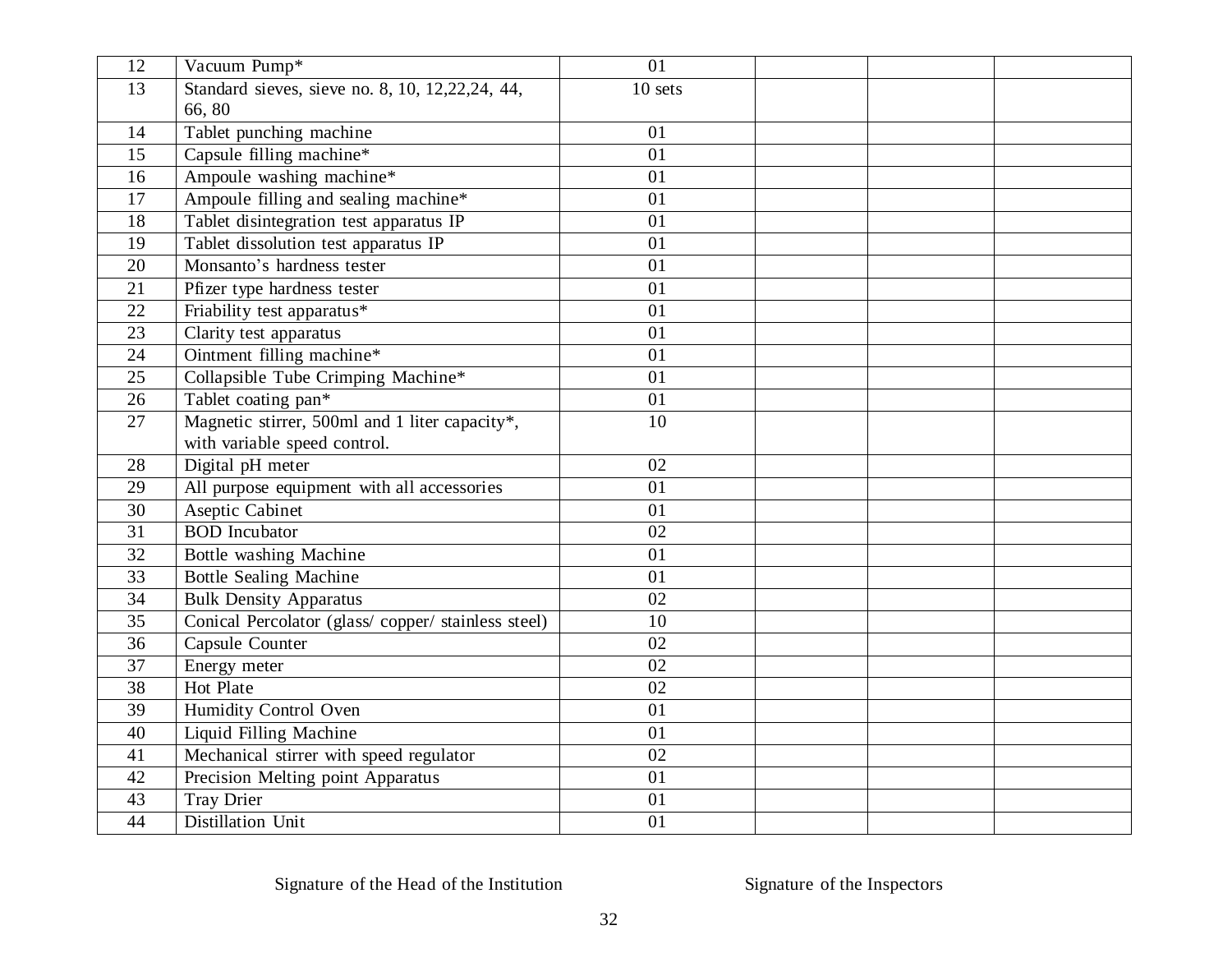| Sl. No. | <b>Name</b>            | Minimum required | <b>Available Nos.</b> | Working  | Remarks of the    |
|---------|------------------------|------------------|-----------------------|----------|-------------------|
|         |                        | Nos.             |                       | Yes / No | <b>Inspectors</b> |
|         | Ostwald's viscometer   | 15               |                       |          |                   |
| 2       | Stalagmometer          | 15               |                       |          |                   |
| 3       | Desiccator*            | 05               |                       |          |                   |
| 4       | Suppository moulds     | 20               |                       |          |                   |
|         | <b>Buchner Funnels</b> | 05 each          |                       |          |                   |
|         | Small, medium, large   |                  |                       |          |                   |
| 6       | Filtration assembly    | 01               |                       |          |                   |
|         | Permeability Cups      | 05               |                       |          |                   |
| 8       | Andreason's Pipette    | 03               |                       |          |                   |
|         | Lipstick moulds        | 10               |                       |          |                   |

NOTE: Adequate number of glassware commonly used in the laborato ry should be provided in each laboratory and department.

### **PHARMACEUTICAL BIOTECHNOLOGY**

| Sl. No.        | <b>Name</b>                               | Minimum required | <b>Available Nos.</b> | <b>Working</b> | Remarks of the    |
|----------------|-------------------------------------------|------------------|-----------------------|----------------|-------------------|
|                |                                           | Nos.             |                       | Yes / No       | <b>Inspectors</b> |
|                | Orbital shaker incubator                  | 01               |                       |                |                   |
| $\overline{2}$ | Lyophilizer (Desirable)                   | 01               |                       |                |                   |
| 3              | Gel Electrophoresis<br>(Vertical)<br>and  | 01               |                       |                |                   |
|                | Horizontal)                               |                  |                       |                |                   |
| $\overline{4}$ | Phase contrast/Trinocular Microscope      | 01               |                       |                |                   |
| 5              | Refrigerated Centrifuge                   | 01               |                       |                |                   |
| 6              | Fermenters of different capacity          | 01               |                       |                |                   |
|                | (Desirable)                               |                  |                       |                |                   |
| $\tau$         | Tissue culture station                    | 01               |                       |                |                   |
| 8              | Laminar airflow unit                      | 01               |                       |                |                   |
| 9              | Diagnostic kits to identify infectious    | 01               |                       |                |                   |
|                | agents                                    |                  |                       |                |                   |
| 10             | Rheometer                                 | 01               |                       |                |                   |
| 11             | Viscometer                                | 01               |                       |                |                   |
| 12             | multi<br>Micropipettes<br>(single)<br>and | 01 each          |                       |                |                   |
|                | channeled)                                |                  |                       |                |                   |
| 13             | Sonicator                                 | 01               |                       |                |                   |
| 14             | Respinometer                              | 01               |                       |                |                   |
| 15             | <b>BOD</b> Incubator                      | 01               |                       |                |                   |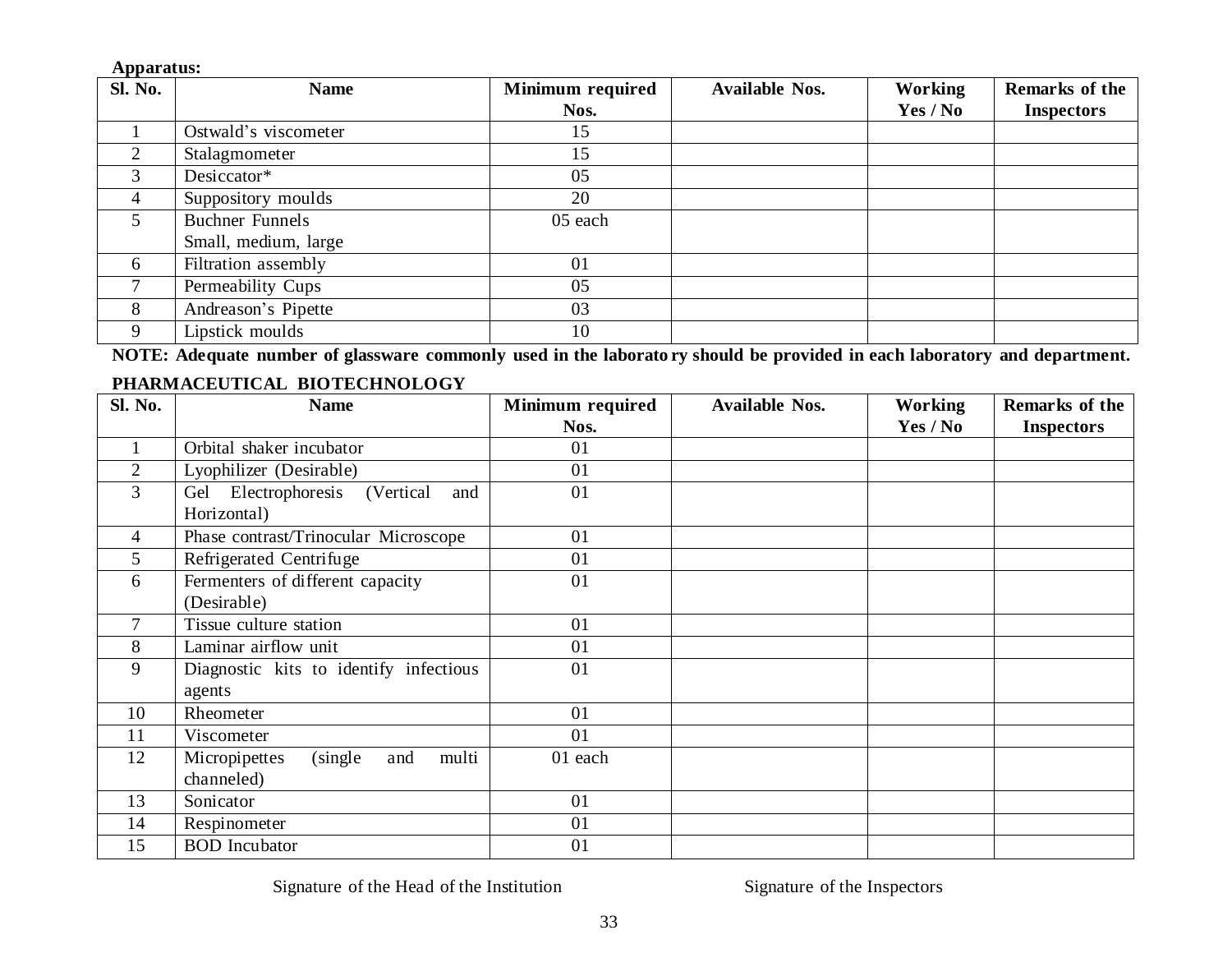| 16 | Paper Electrophoresis Unit | 0 <sub>1</sub> |  |  |
|----|----------------------------|----------------|--|--|
| 17 | Micro Centrifuge           | 01             |  |  |
| 18 | Incubator water bath       | 01             |  |  |
| 19 | Autoclave                  | $\overline{0}$ |  |  |
| 20 | Refrigerator               | 0 <sup>1</sup> |  |  |
| 21 | <b>Filtration Assembly</b> | 0 <sup>1</sup> |  |  |
| 22 | Digital pH meter           | 0 <sup>1</sup> |  |  |

NOTE: Adequate number of glassware commonly used in the laboratory should be provided in each laboratory and department.

### **CENTRAL INSTRUMENTATION ROOM:**

| SI.            | <b>Name</b>                                          | <b>Minimum</b> | <b>Available</b> | <b>Working</b> | Remarks of the    |
|----------------|------------------------------------------------------|----------------|------------------|----------------|-------------------|
| No.            |                                                      | required Nos.  | Nos.             | Yes / No       | <b>Inspectors</b> |
| $\mathbf{1}$   | Colorimeter                                          | 01             |                  |                |                   |
| $\overline{2}$ | Digital pH meter                                     | 01             |                  |                |                   |
| 3              | UV- Visible Spectrophotometer                        | 01             |                  |                |                   |
| $\overline{4}$ | Flourimeter                                          | 01             |                  |                |                   |
| 5              | Digital Balance (1mg sensitivity)                    | 01             |                  |                |                   |
| 6              | Nephelo Turbidity meter                              | 01             |                  |                |                   |
| 7              | Flame Photometer                                     | 01             |                  |                |                   |
| 8              | Potentiometer                                        | 01             |                  |                |                   |
| 9              | Conductivity meter                                   | 01             |                  |                |                   |
| 10             | Fourier Transform Infra Red Spectrometer (Desirable) | 01             |                  |                |                   |
| 11             | <b>HPLC</b>                                          | 01             |                  |                |                   |
| 12             | HPTLC (Desirable)                                    | 01             |                  |                |                   |
| 13             | Atomic Absorption and Emission spectrophotometer     | 01             |                  |                |                   |
|                | (Desirable)                                          |                |                  |                |                   |
| 14             | Biochemistry Analyzer (Desirable)                    | 01             |                  |                |                   |
| 15             | Carbon, Hydrogen, Nitrogen Analyzer (Desirable)      | 01             |                  |                |                   |
| 16             | Deep Freezer (Desirable)                             | 01             |                  |                |                   |
| 17             | Ion-Exchanger                                        | 01             |                  |                |                   |
| 18             | Lyophilizer (Desirable)                              | 01             |                  |                |                   |

**\* Items marked with asterisk are common for B.Pharm and D. Pharm**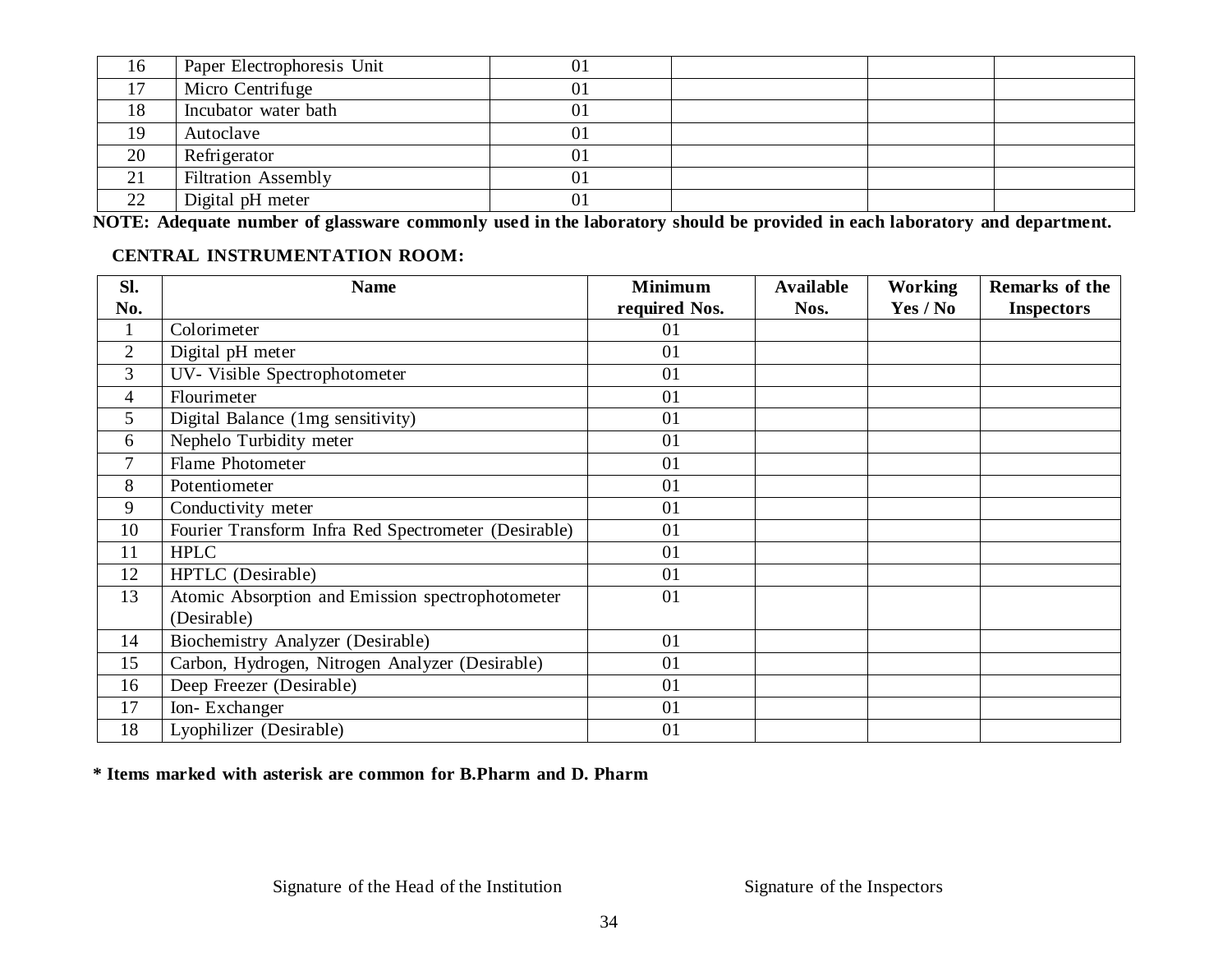**Compliance of the last recommendations by Inspectors**

**Specific observations if not complied**

|                                 | ı. |
|---------------------------------|----|
| <b>Signature of Inspectors:</b> | "  |

**Note:**

- **1. The Inspection Team is instructed to physically verify the details and records filled up by the college in the application form submitted by the college, which is with you now and record the observations, opinions and recommendations in clear and explicit terms.**
- **2. The team is requested to record their comments only after physical verification of records and details.**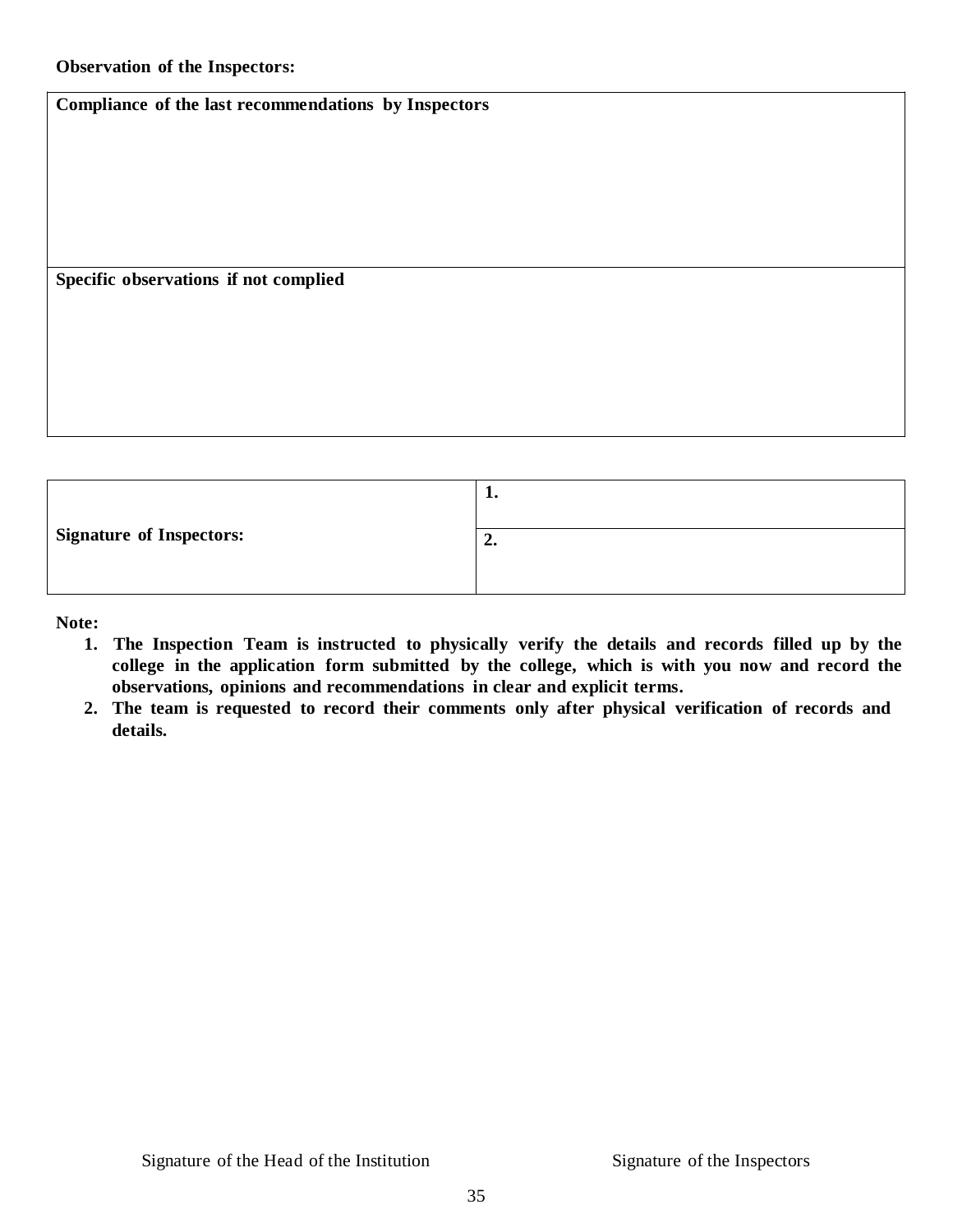## **PHARMACY COUNCIL OF INDIA**

## **STAFF DECLARATION FORM**

From

| (as on University Degree certificate)                                                  |            |
|----------------------------------------------------------------------------------------|------------|
| Recent Passport size photo of the Employee<br>Signed by Dean/Principal of the College. | Photograph |
|                                                                                        |            |

Date of Birth & Age ………………………………………………………

| Qualification  | College &<br>University | Year | <b>Registration No.</b><br>with State<br><b>Pharmacy Council</b> | <b>Name of the State</b><br><b>Pharmacy Council</b> |
|----------------|-------------------------|------|------------------------------------------------------------------|-----------------------------------------------------|
| <b>B.Pharm</b> |                         |      |                                                                  |                                                     |
| M.Pharm        |                         |      |                                                                  |                                                     |
| (Ph.D.)/others |                         |      |                                                                  |                                                     |

**Copies of Registration Certificate and University degree/PG/Ph.D. be attached.**

Present Designation :

Department :

College :

City :

Nature of appointment : Permanent/Temporary/Adhoc/Honorary/Part-time

Whether belongs to : O.G./SC/ST/OBC/Ex-service/Others

Contd. on page 2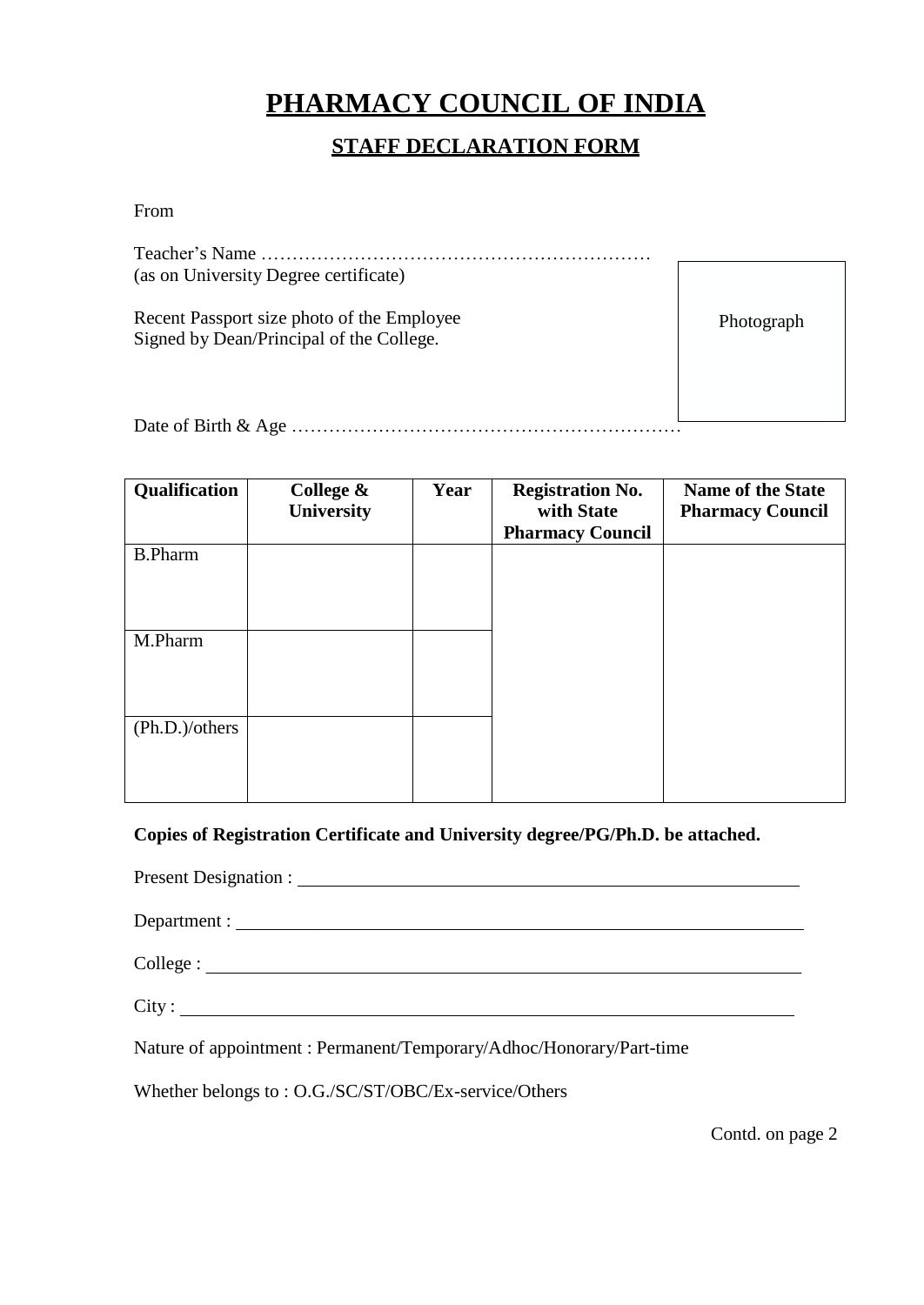| <b>Permanent Residential</b>      |                                                                                                                       |          |                |                                     |
|-----------------------------------|-----------------------------------------------------------------------------------------------------------------------|----------|----------------|-------------------------------------|
|                                   | Copy of Passport/Voter Card/Ration Card/PAN No./Electricity Bill/Driving License<br>Attached as a proof of residence. |          |                |                                     |
|                                   |                                                                                                                       | STD Code |                | Phone No.                           |
| Phone & Fax Number<br>with Code   |                                                                                                                       |          |                | Office : $\qquad \qquad$            |
|                                   |                                                                                                                       |          |                |                                     |
|                                   | Details of the previous appointments/teaching experience                                                              |          |                | (Designation)                       |
| <b>Position</b>                   | Name of Institution   From                                                                                            |          | T <sub>o</sub> | <b>Total Experience</b><br>in years |
| Lecturer                          |                                                                                                                       |          |                |                                     |
| Reader/<br>Assistant<br>Professor |                                                                                                                       |          |                |                                     |
| Professor                         |                                                                                                                       |          |                |                                     |
| Principal                         |                                                                                                                       |          |                |                                     |

1) Before joining present institution I was working at and relieved on after resigning/retiring **(relieving order is enclosed from the previous institution).** as

2) I, hereby undertake that I have not given my name as teaching faculty in any other Pharmacy institution for teaching any Pharmacy course and not working in any where other than this institution Pharmacy College/Medical College/Dental College/Industry/Community Pharmacy/Hospital Pharmacy/Govt. Service/any other service in the State or outside the State in any capacity full-time/part-time other than the above.

Contd. on page 3

::2::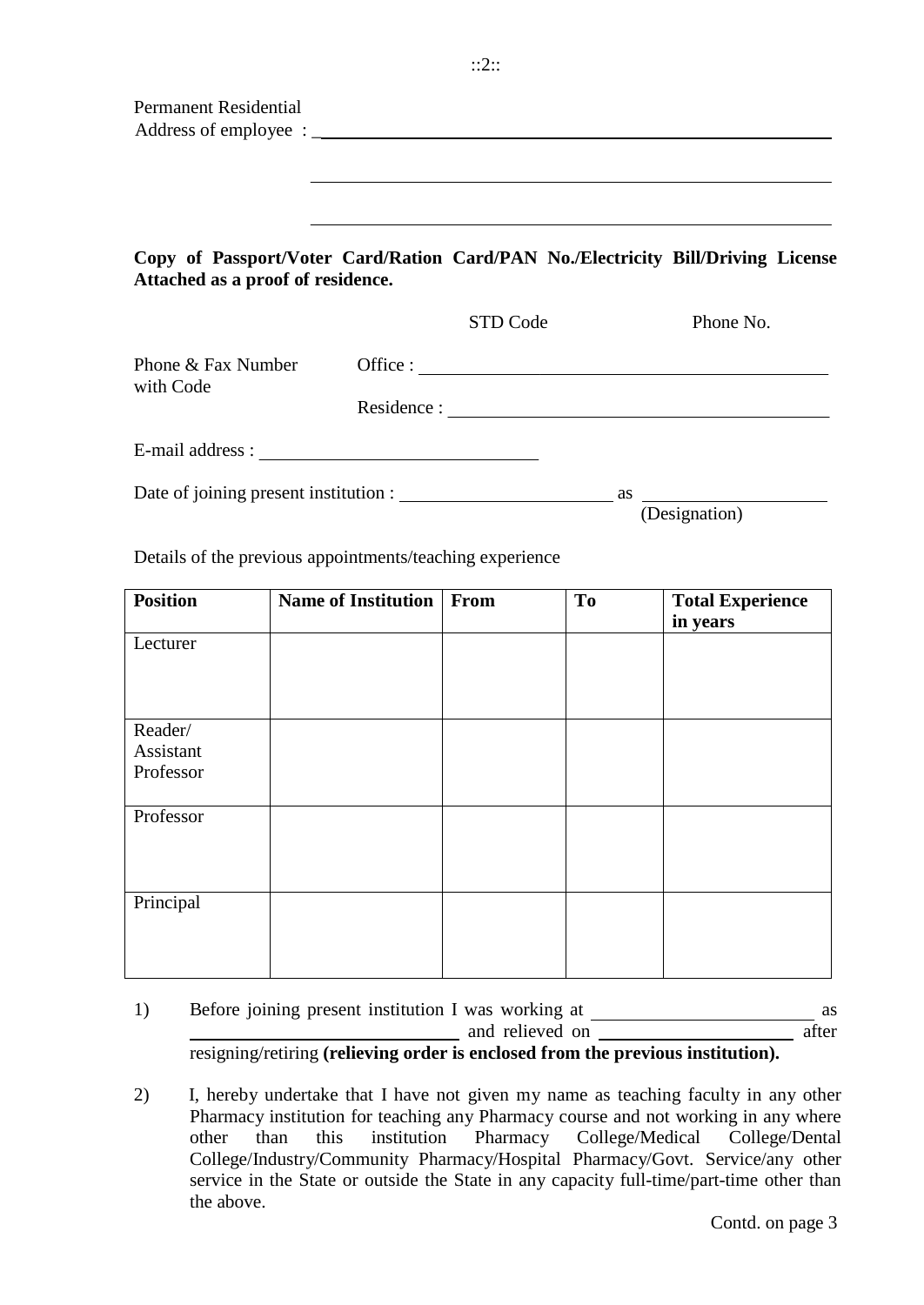|                                          | <b>Amount Received</b> | <b>TDS</b> |
|------------------------------------------|------------------------|------------|
|                                          |                        |            |
| April, 20_                               |                        |            |
|                                          |                        |            |
| $\frac{\text{May, }20}{\text{June, }20}$ |                        |            |
|                                          |                        |            |
| $\frac{July, 20}{August, 20}$            |                        |            |
| September, 20_                           |                        |            |
| October, 20_                             |                        |            |
| November, 20_                            |                        |            |
| December, 20_                            |                        |            |
| January, 20_                             |                        |            |
| February, 20_                            |                        |            |
| March, 20                                |                        |            |

3) I have drawn total emoluments from this college as under (Please fill the data of last academic session) :-

(Copy of my form 16 (TDS certificate) for the last financial year is attached)

P.A.N. : Circle :

#### **Declaration**

- 1. I have not worked at any other pharmacy college/institution or presented myself at any inspection during my employment in this college.
- 2. It is declared that each statement and/or contents of this declaration made by the undersigned are absolutely true and correct. In the event of any statement made in this declaration subsequently turning out to be incorrect or false the undersigned has understood and accepted that such misdeclaration in respect to any content of this declaration shall also be treated as a gross misconduct thereby rendering the undersigned liable for necessary disciplinary action (including removal of his name from Register of Registered Pharmacists).

Signature of the Employee:

Date : Place:

#### **Endorsement**

This endorsement is the certification that the undersigned has satisfied himself/herself about the correctness and veracity of each content of this declaration and endorses the abovementioned declaration as true and correct. In the event of this declaration turning out to be either incorrect or any part of this declaration subsequently turning out to be incorrect or false it is understood and accepted that the undersigned shall also be equally responsible besides the declarant himself/herself for any such misdeclaration or misstatement

> Countersigned by the Director/Dean/ Principal in respect of Teaching Staff